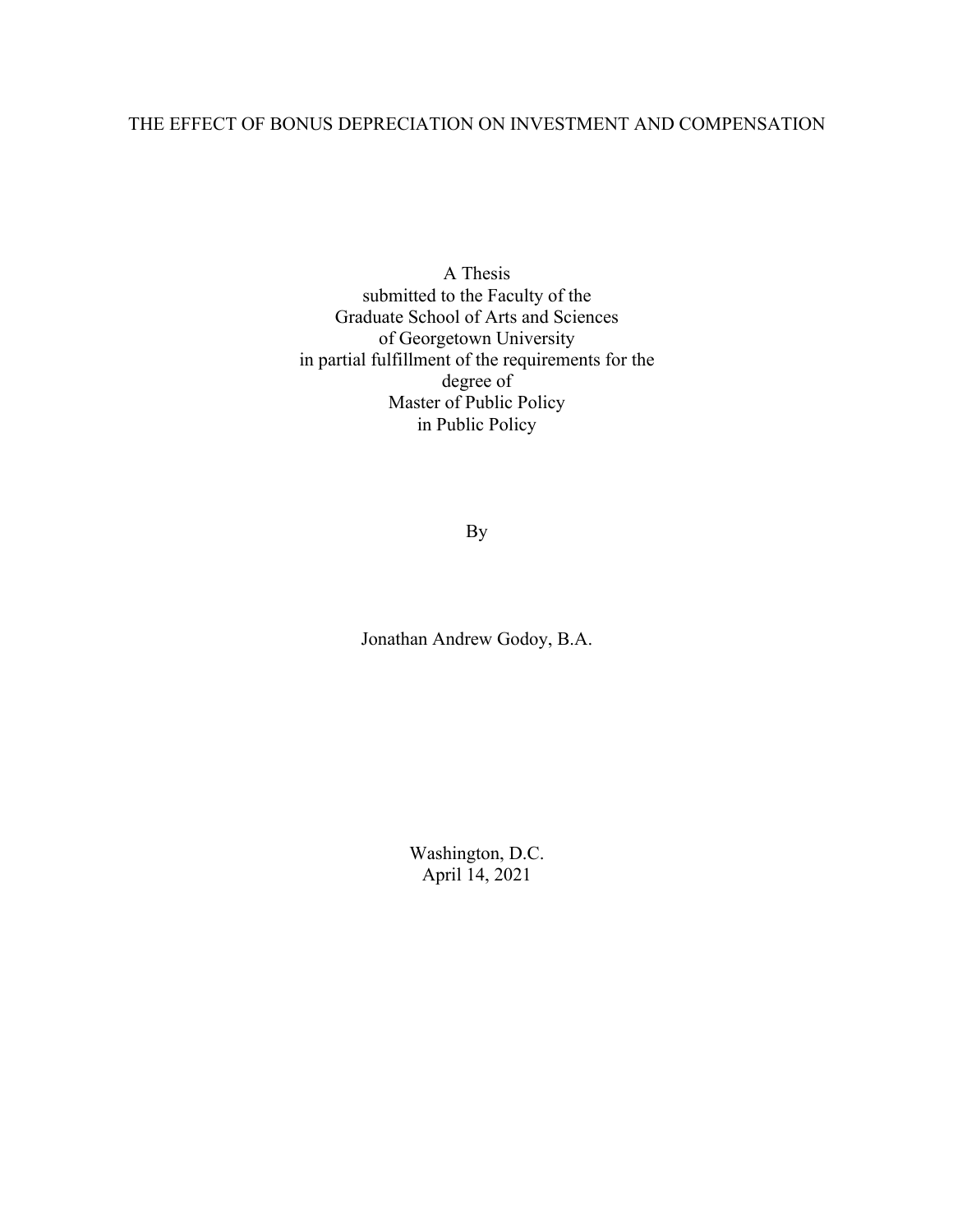Copyright 2021 by Jonathan Andrew Godoy All Rights Reserved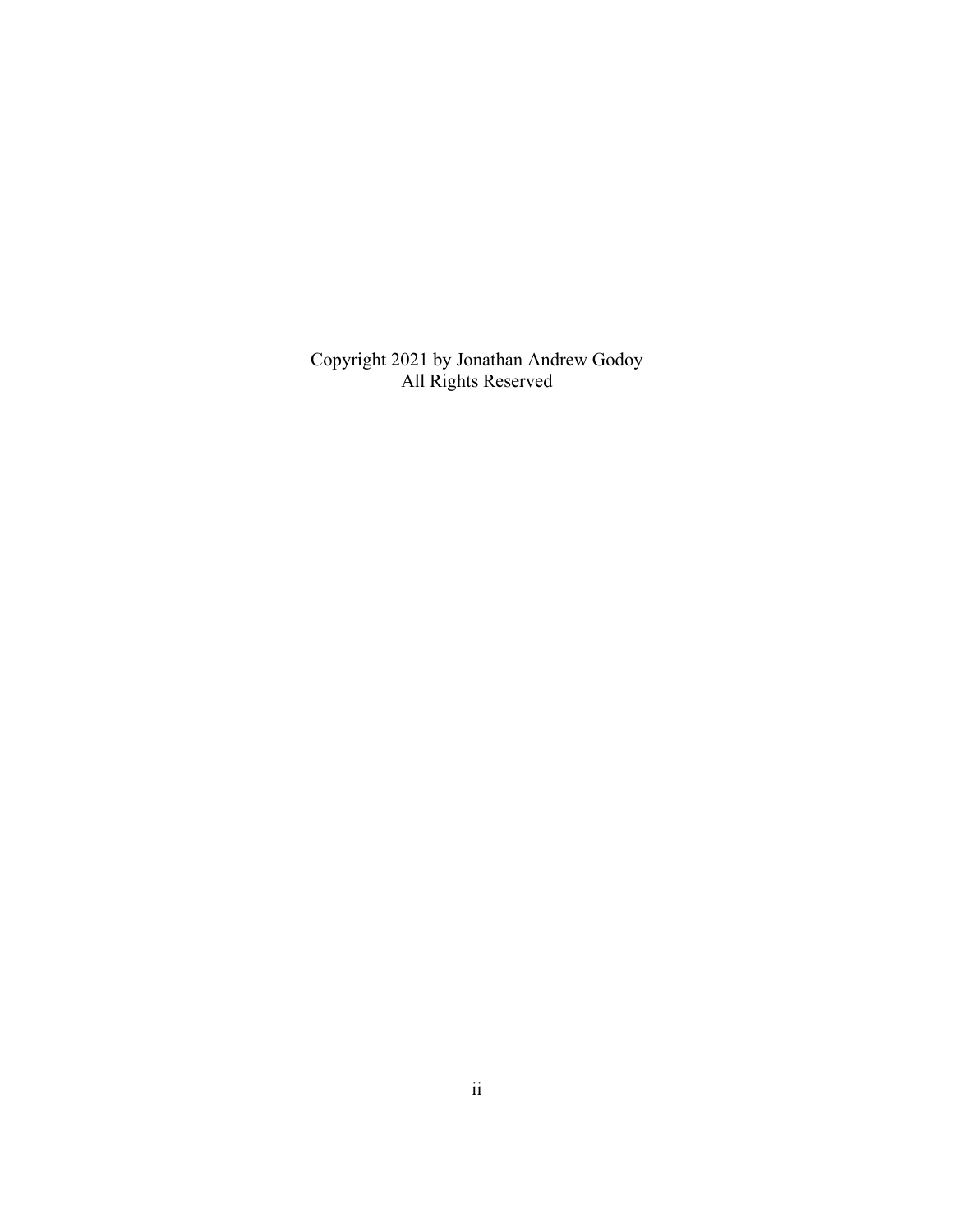# THE EFFECT OF BONUS DEPRECIATION ON INVESTMENT AND COMPENSATION Jonathan Andrew Godoy, B.A.

Thesis Advisor:Robert Bednarzik*,* Ph.D.

#### ABSTRACT

This paper analyzes the relationship between bonus depreciation policies and the level of capital expenditures and employee compensation. This paper is interested in testing the hypothesis that bonus depreciation policies lead to higher investment from firms, which in turn drives productivity and wage growth. Productivity is a measure of an economy's efficiency and is an important driver of the cost of goods and wages. Given the anemic productivity growth the U.S. economy has experienced since the Great Recession, it is imperative that policymakers find ways to induce firm-level investments in order to give productivity a much-needed boost. Currently, companies are allowed to write off 100% of their capital expenditures in the year of purchase for federal taxes. However, the bonus is set to be phased out beginning in 2022.

While bonus depreciation is in place for federal taxes, not all states have adopted the policy for their state corporate taxes. This paper uses the natural experiment resulting from this divergence and data from the Annual Survey of Manufacturers to test the correlation between adoption of bonus depreciation and levels of capital expenditures and wages in the states' manufacturing sectors. The model controls for some state economic and demographic characteristics, including population, GDP, tax rates, and the value of shipments from firms in the manufacturing sector. Ultimately, the results show that states with bonus depreciation saw, on average, 21.5 percent higher levels of capital expenditure and five percent higher compensation for workers in their manufacturing sectors. These results demonstrate that bonus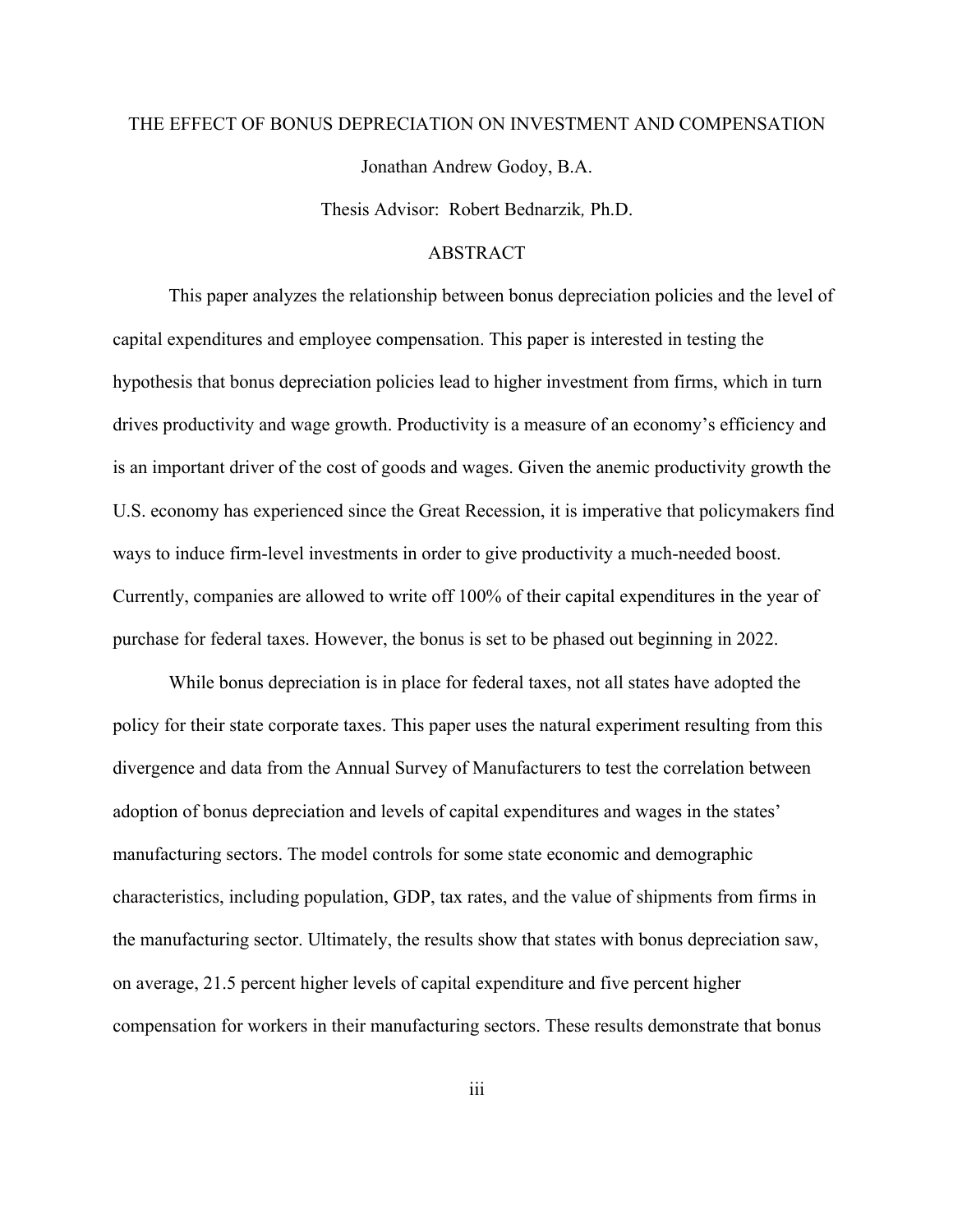depreciation provides significant and immediate economic benefits that justify making it a permanent tax policy.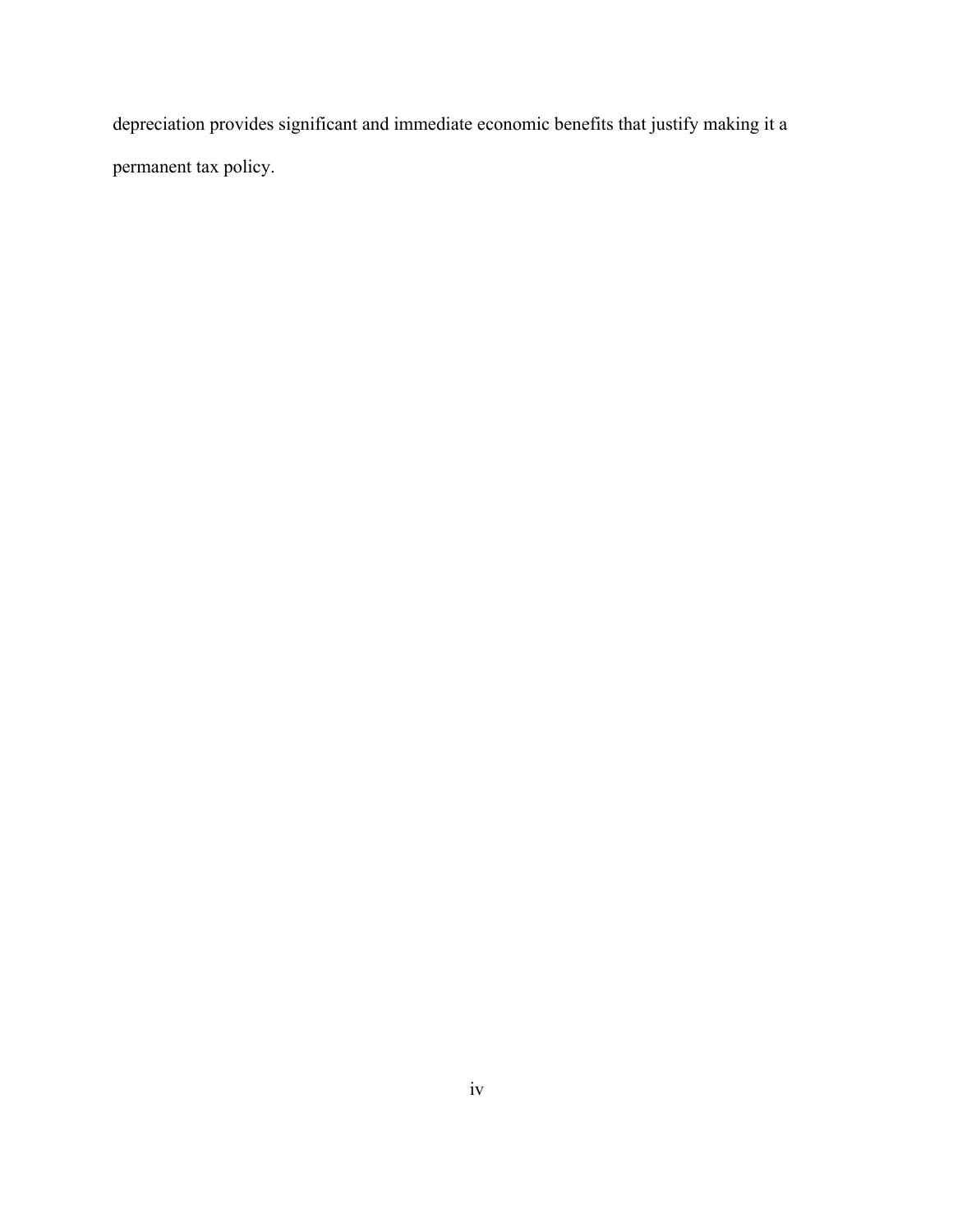## **ACKNOWLEDGEMENTS**

The author would like to thank his advisor, Professor Robert Bednarzik, for his steadfast and patient guidance throughout the year. He would like to thank his parents for their love and their support of his educational pursuits. Finally, he would like to thank Blake Moore for his unwavering support, and Kelly Kern, Jeff Loeb, and Nirmal Patel for their enthusiastic encouragement.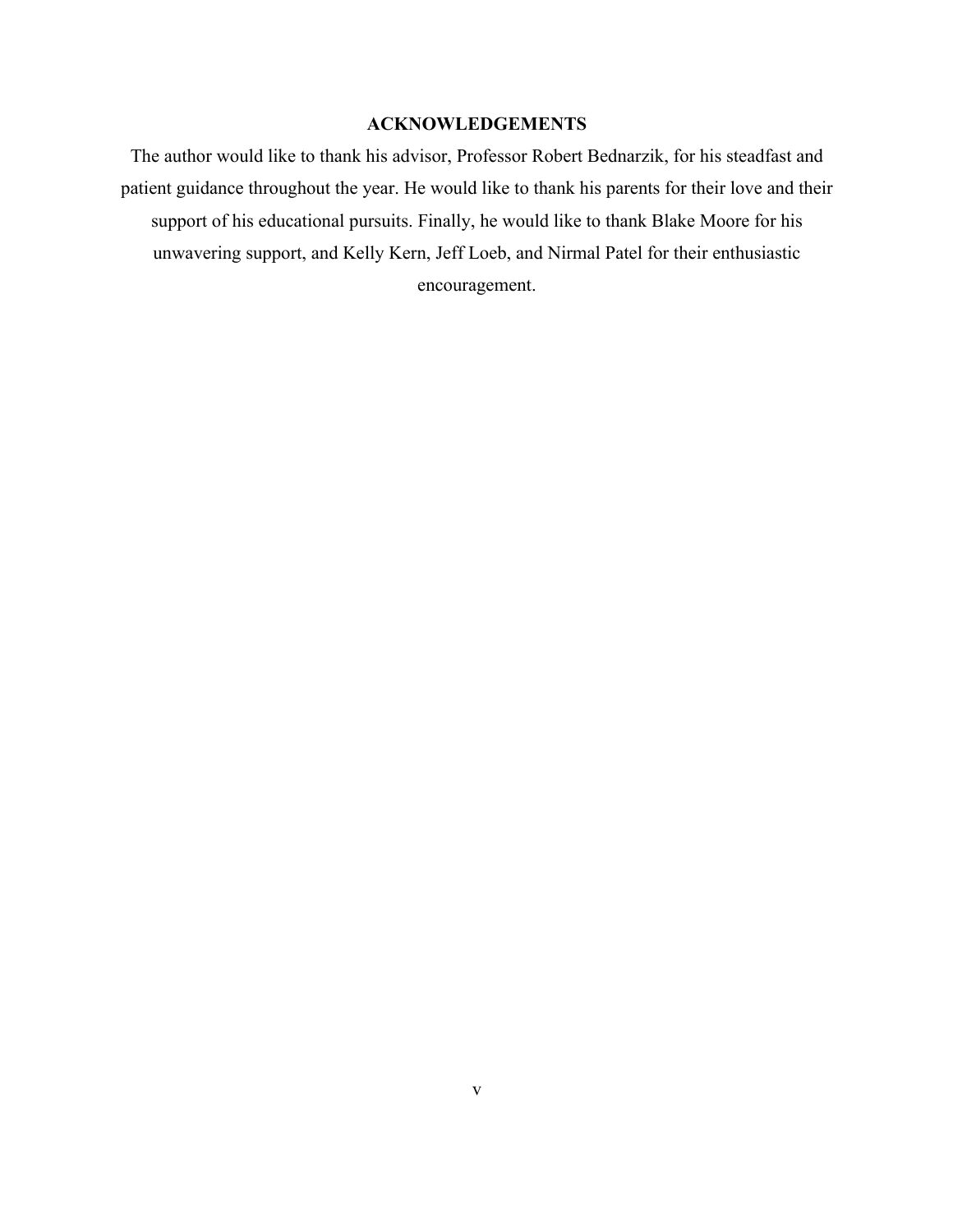# **TABLE OF CONTENTS**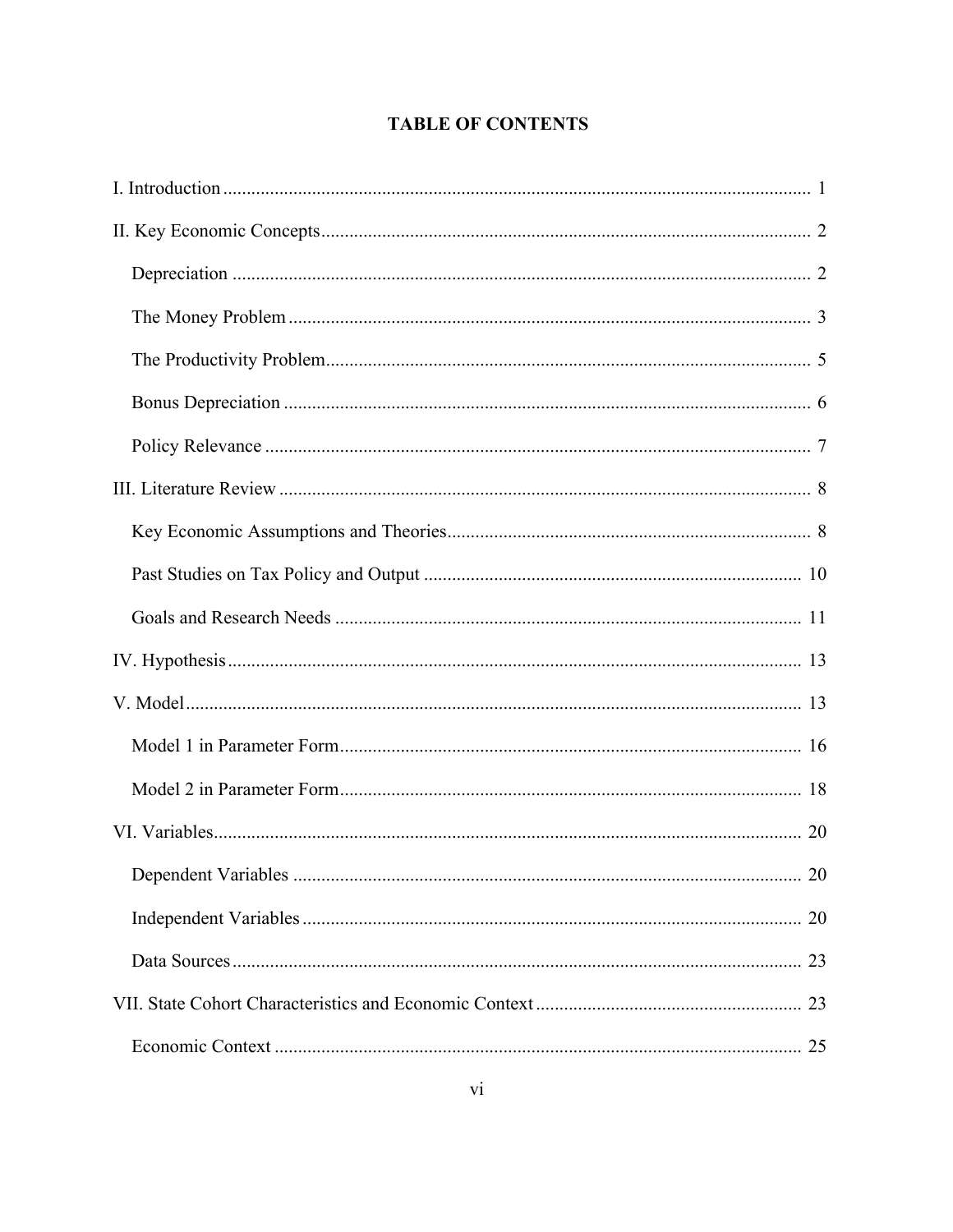| Appendix A: IRS Modified Accelerated Cost Recovery System (MACRS) Schedule  35 |  |
|--------------------------------------------------------------------------------|--|
|                                                                                |  |
|                                                                                |  |
|                                                                                |  |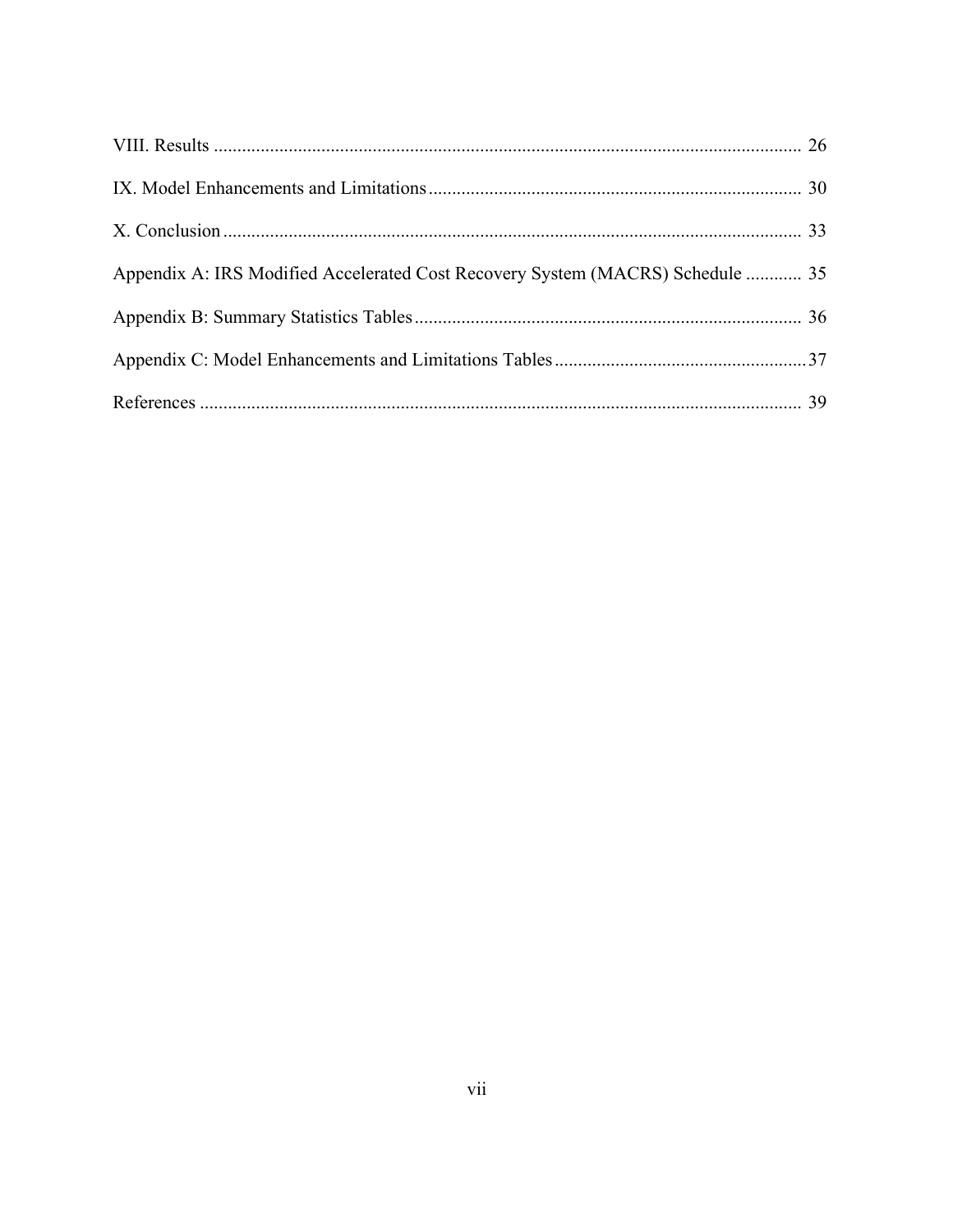# **LIST OF TABLES**

| Table 4. Average Capital Expenditures and Annual Compensation by Cohort and Year 25       |
|-------------------------------------------------------------------------------------------|
|                                                                                           |
|                                                                                           |
| Table 7. Capital Expenditures Regression Not Controlling for Manufacturing Sector GDP and |
| Table 8. Compensation Regression Not Controlling for Manufacturing Sector GDP  30         |
|                                                                                           |
|                                                                                           |
|                                                                                           |
|                                                                                           |
|                                                                                           |
| Table C.3. Regression Results for Alternative Versions of the Compensation Model  38      |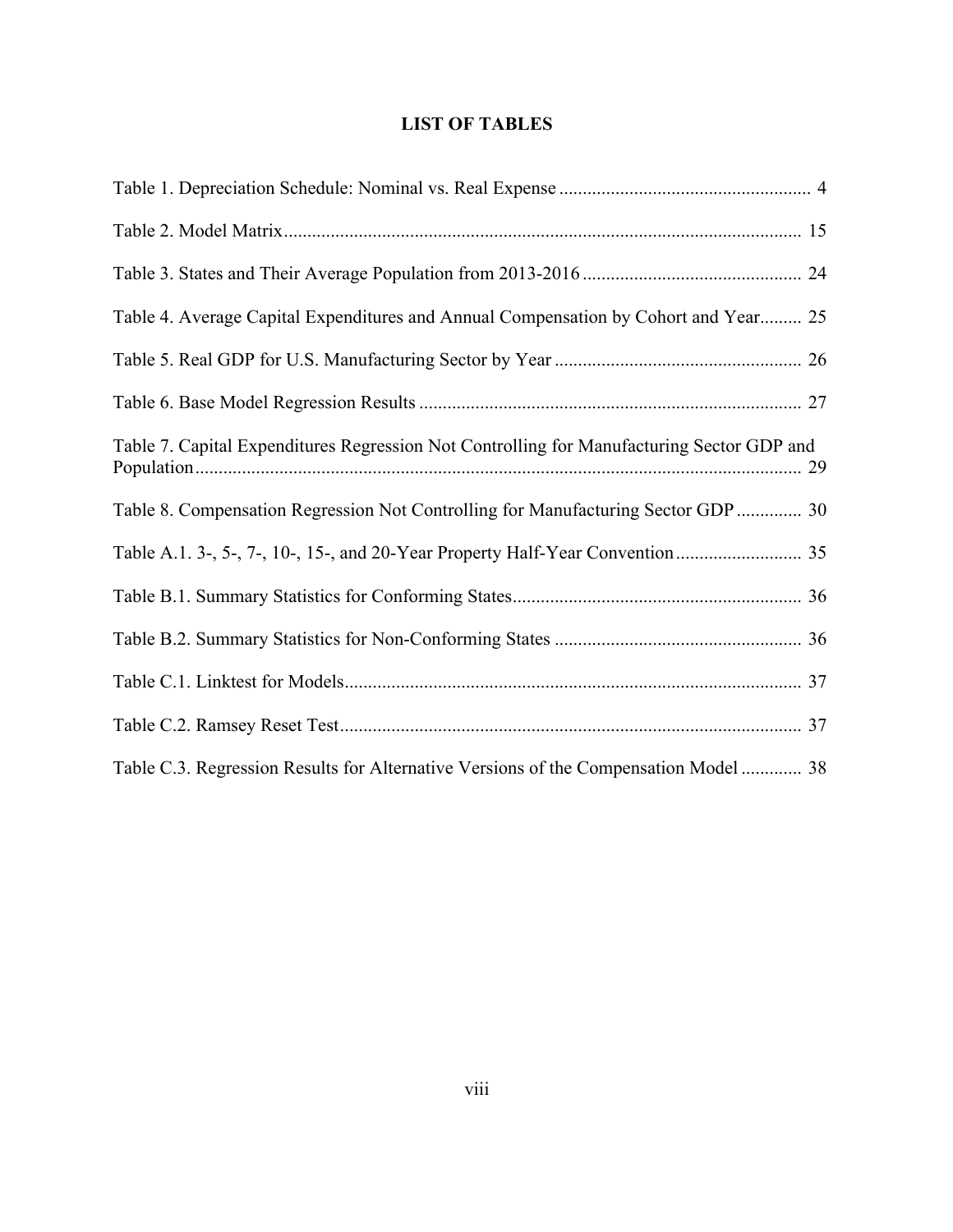#### **I. Introduction**

The United States has a productivity problem. Robust productivity growth has been one of the key features that has helped make the U.S. economy as large and dynamic as it is. However, since the 2007-2008 recession, the U.S. economy has seen productivity grow at half the pace at which it grew in previous periods. Meager productivity growth, besides being an indicator of anemic economic growth, also limits wage growth and output.

There are a number of potential factors that have been offered to explain this lull. One such theory has been termed by the economist Tyler Cowen as the "low-hanging fruit" problem (Evans, 2011). This theory argues that technological innovation in the United States has reached a plateau as the country has already taken economic advantage of its major assets and advancements – namely, land, expanded education, and technological breakthroughs (Evans, 2011). With these resources exhausted, the next set of innovations would require even greater investment and time to reach similar yields. Another theory is that the current standards by which we measure productivity are ill-equipped to measure the productivity gains of a service-based and increasingly digital economy (FocusEconomics, 2017). Whatever the true explanation, there is no questioning the importance of investment in driving productivity. Investment is a cornerstone of any productive and growing economy. It ensures that the economy's capital is up to date, promotes efficiency, and drives innovation. In other words, investment is one of the key catalysts of productivity.

Recognizing this need for capital investment, this paper will explore the ways in which policy might help encourage greater investment. It will do so by exploring the relationship between state tax policies' treatment of depreciation and the level of private investment and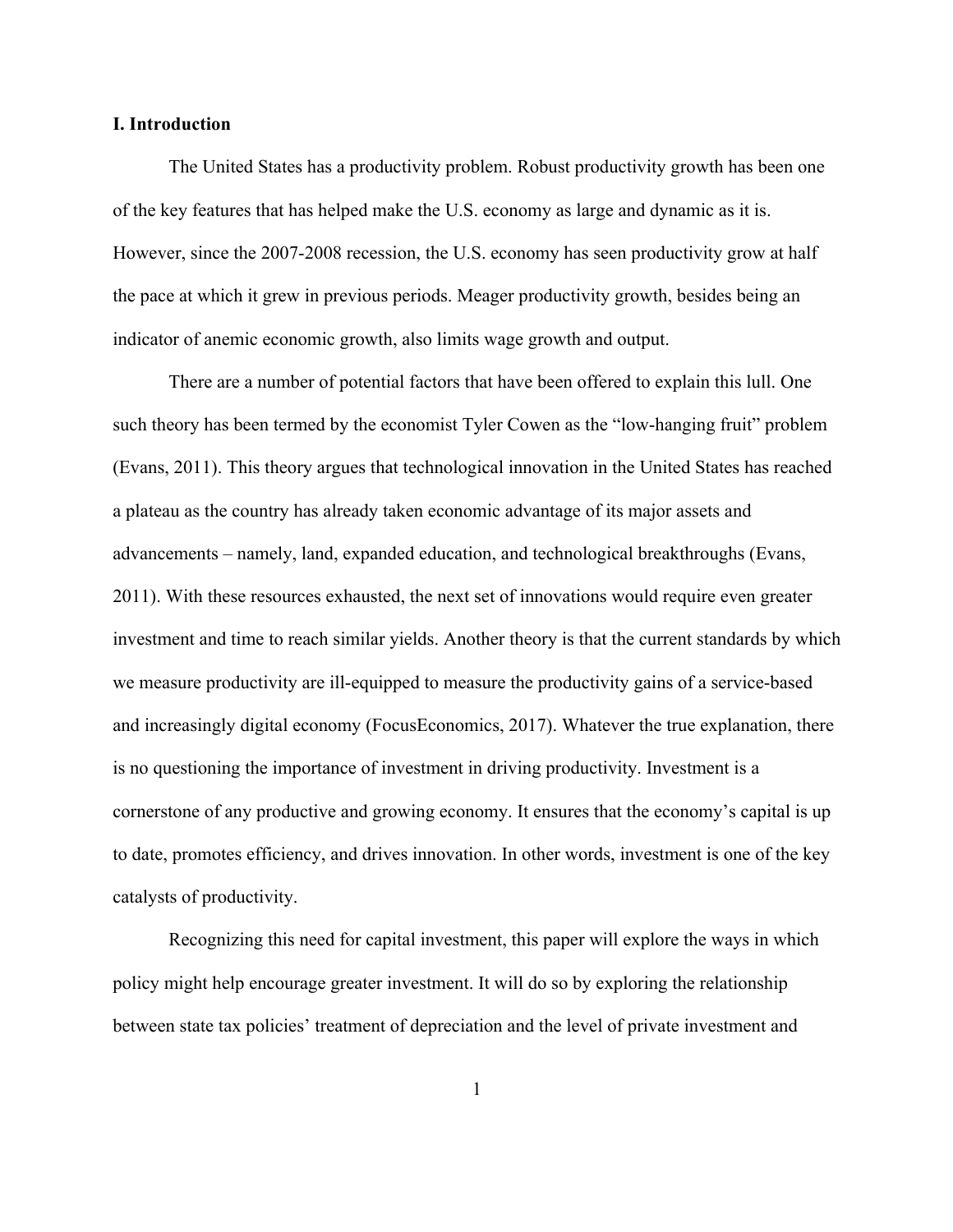compensation in their manufacturing sectors. Given the lags in productivity and wage growth, private investment and the tax treatment of depreciation are areas that have received greater scrutiny in recent years. In exploring the relationship between depreciation policies and economic outcomes, this paper elucidates the potential benefits they can impart in solving the productivity problem.

#### **II. Key Economic Concepts**

#### *Depreciation*

It is important to first identify key concepts and policies to understand better the issues surrounding their tax treatment. At the heart of the matter is depreciation, which is the expense recorded in the accounting books of a firm related to the use of an asset. To understand better depreciation, it is crucial first to distinguish a normal expense from a capitalized cost. For the most part, expenses incurred by a firm can be recorded at the time of purchase on their income statement, which shows a company's revenues and expenses in a given time period. These expenses might include wages, utilities, and certain input materials, such as the cotton purchased for manufacturing a shirt.

Some expenditures, however, are not expensed at the time of purchase. Instead, they are capitalized – meaning that the expenditure in question is classified as an asset on the balance sheet for a value equal to the cost of the expense. These purchases are usually ones with long useful lives (the number of years, on average, the item is used) and are items from which a firm derives large value. The Internal Revenue Code has specific rules governing the items that qualify as capital assets. Examples include property used for business, accounts receivables, patents, and copyrights (26 U.S.C. § 1221). In order to account for the expense of the purchases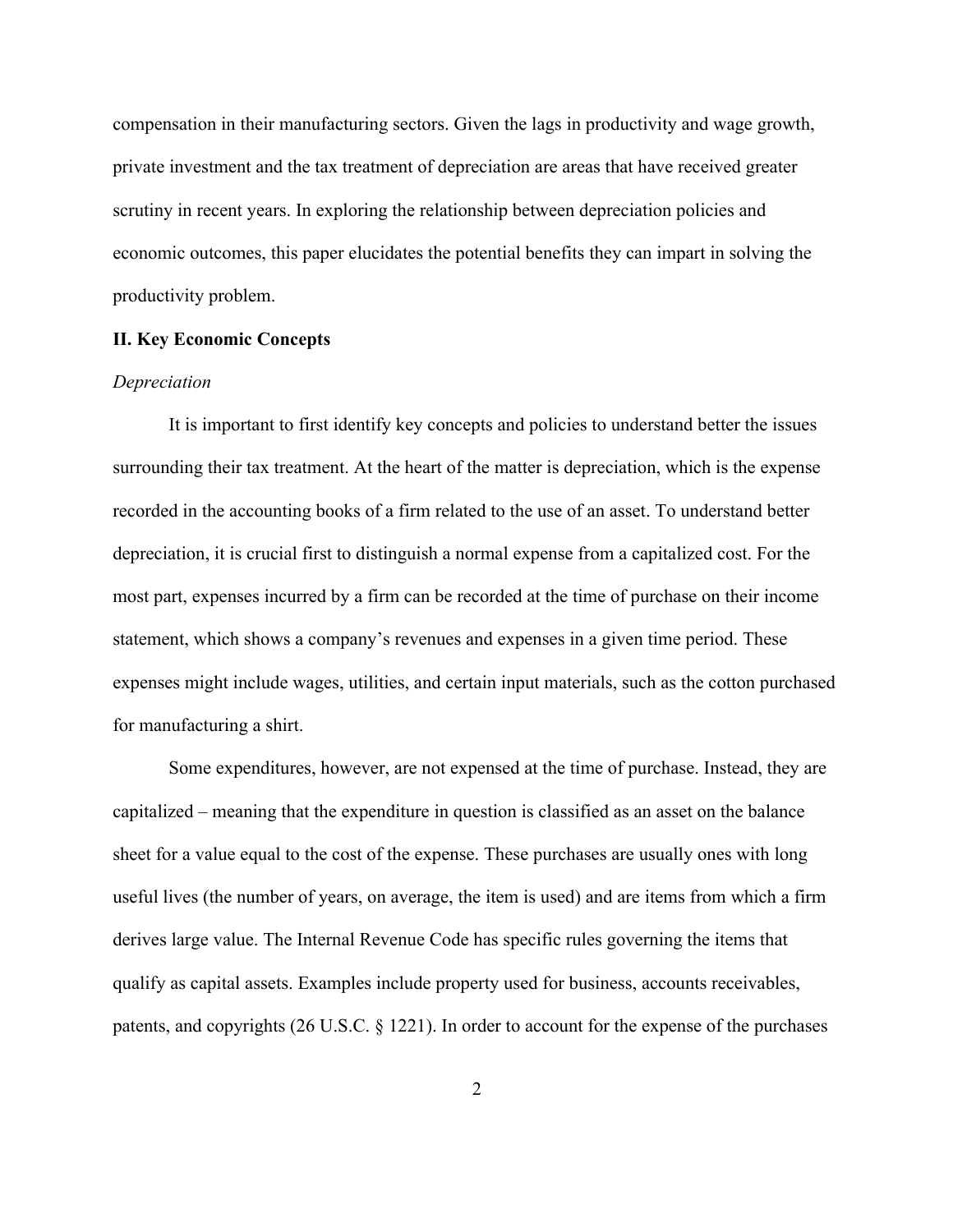and have them reflect on the company's income statement, these assets are depreciated (or amortized) across set amounts of time. For capital assets in use and service since 1986, the IRS uses the Modified Accelerated Cost Recovery System (MACRS) to determine the depreciation schedule for various assets (U.S. Department of Treasury, 2021). For instance, under MACRS, trucks, office machinery, dairy cattle, and furniture are considered 5-year property, which means that their assumed useful life is five year and thus their value is expensed over roughly the same period.

As the name suggests, MACRS<sup>a</sup> is an accelerated depreciation system. That means that a large percentage of the asset's value will be depreciated in the first half of its life. Enshrined in law with the 1986 tax law, the accelerated system was meant to induce companies to purchase more assets. The logic governing this move is simply: It was thought that giving the companies greater tax savings (through high depreciation amounts) early in the asset's life would provide a tax incentive that would encourage them to purchase more assets.

#### *The Money Problem*

There is a fundamental problem, however, with distributing the tax savings from depreciation over time. This is due to two main factors. First, there is inflation. Second, there is the problem of the time value of money, which is the concept that money today is worth more than an identical sum in the future because of its earnings potential. These two factors mean that the tax savings earned from this scheme, in real terms, will be less than the cost of the

<sup>&</sup>lt;sup>a</sup> The MACRS depreciation schedule is included in Appendix A for reference. Note that the depreciation percentages extend one year beyond the asset life suggested. This is because MACRS uses a combination of two depreciation methods: declining balance method (which allows for greater depreciation early on in the asset's life) and straight-line method (where the amount depreciated is the same each year). The percentage in the out year is a mathematical plug to ensure the full value is expensed.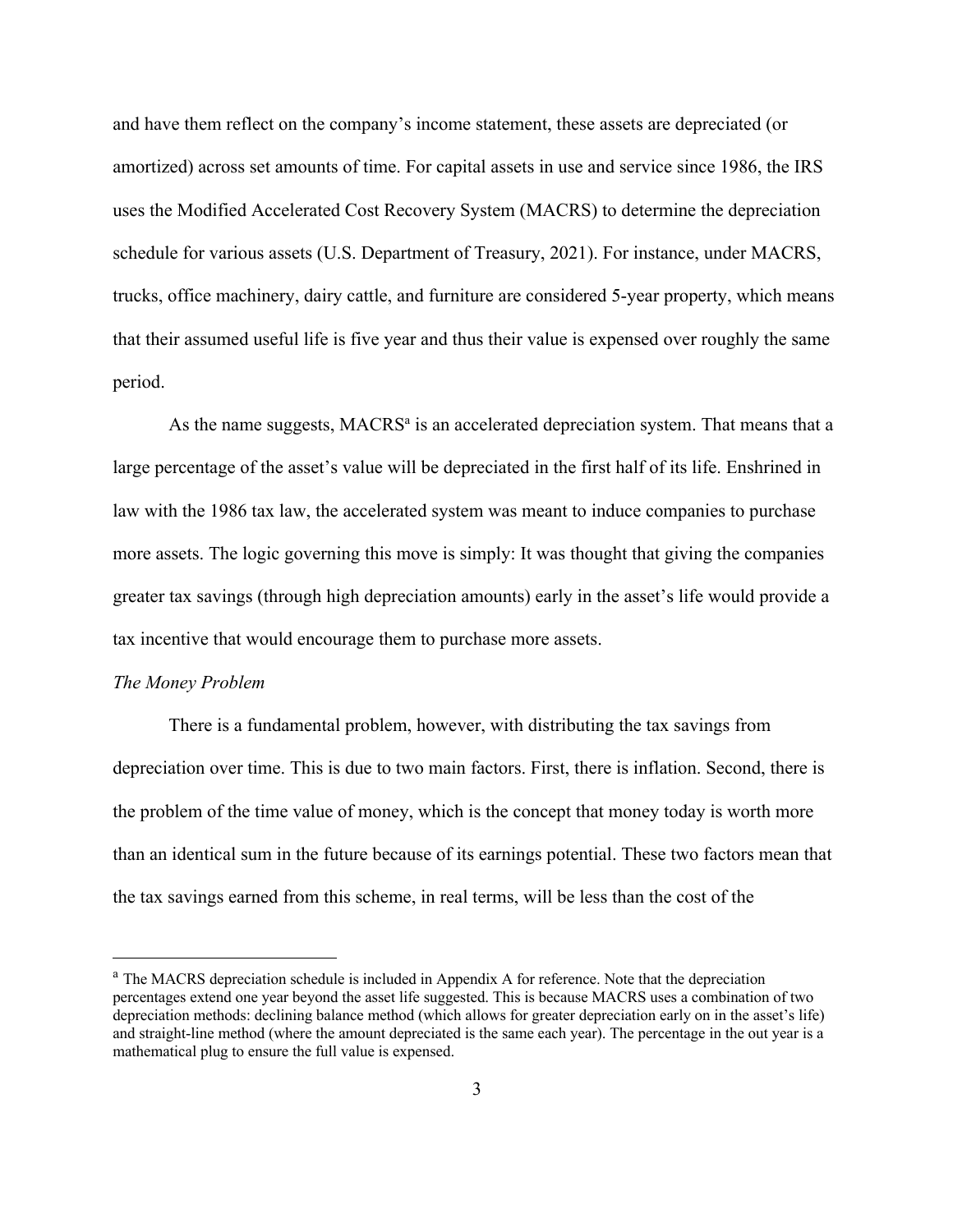investment. To illustrate the phenomenon, take an example where a company purchases equipment for \$1000 and capitalizes the cost. For the sake of simplicity, assume that the asset is depreciated using the straight-line method over five years. This means that the company will show a depreciation expense of \$200 each year for five years. After the five years, the company will fully recover the nominal \$1000 expense. However, the real value of the total tax savings will be less as the present value of the savings of each successive year will be lower than \$200. For instance, assuming the risk-free rate of return (which is the rate of return one would expect from a risk-free investment, such as a U.S. treasury note) is 3 percent and that the company begins expensing the asset in the year of its purchase, the real value of the depreciation will be as follows:

| <b>Table 1. Depreciation Schedule: Nominal vs. Real Expense</b> |                                                                             |          |  |
|-----------------------------------------------------------------|-----------------------------------------------------------------------------|----------|--|
| Year                                                            | <b>Depreciation Expense (Real)</b><br><b>Depreciation Expense (Nominal)</b> |          |  |
|                                                                 | \$200                                                                       | \$200    |  |
|                                                                 | \$200                                                                       | \$194.17 |  |
|                                                                 | \$200                                                                       | \$188.52 |  |
|                                                                 | \$200                                                                       | \$183.03 |  |
|                                                                 | \$200                                                                       | \$177.70 |  |
| <b>Total</b>                                                    | \$1000                                                                      | \$943.42 |  |

The present value is calculated using the following formula:

 $PV = CF/(1 + r)^n$ 

$$
CF = cash flow in given year
$$
  
 $r = risk-free rate of return$   
 $n = year$ 

In real terms, the company has only registered a tax savings of \$943.42, thus losing out on approximately 6 percent of the asset's real value. MACRS, with its accelerated depreciation schedule, remedies this issue partly by allowing for companies to depreciate a larger proportion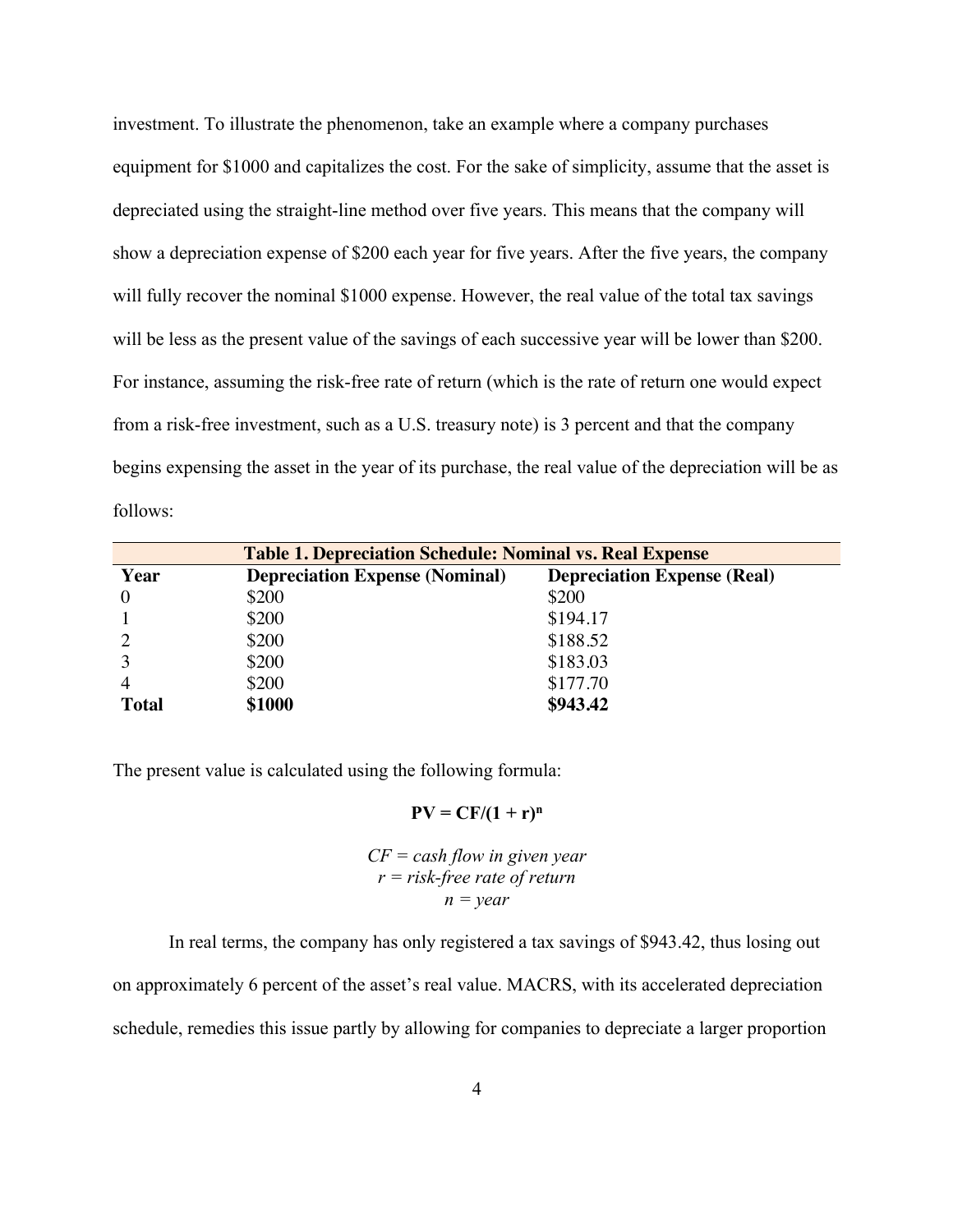of their assets' values in the earlier years. However, any depreciation regime that requires that amortization take place in the years following the year of purchase will impose a de facto tax. *The Productivity Problem*

Besides the time value of money issue, this problem has another potential impact. One of the biggest problems facing the U.S. economy for the last decade has been its meager productivity growth. Productivity is a measure of the amount of output an economy generates compared to the number of labor hours worked (U.S. Bureau of Labor Statistics, n.d.). The U.S. Bureau of Labor Statistics publishes quarterly measures of productivity for the U.S. economy. In essence, a more productive economy is one that produces a larger amount of output with fewer labor hours. It is a fairly important metric of an economy's efficiency, and as this paper will explore later, it also seems to play a large role in guiding wage growth.

Since the mid- $20<sup>th</sup>$  Century, the United States has seen extended periods with healthy gains in productivity. The period between 1990 and 2000 saw productivity in the nonfarm sector grow 2.2 percent, while 2000 to 2007 saw it grow 2.7 percent (Labor Productivity and Costs, 2020). The gains observed in the manufacturing sector were even more impressive at 3.8 and 4.4 percent, respectively (Labor Productivity and Costs, 2020). The problem is that the post-2007 recession years have seen growth rates cut by more than half or more. From 2007-2019, the nonfarm business sector only saw productivity grow 1.4 percent, while the manufacturing sector grew only 0.5 percent (Labor Productivity and Costs, 2020). Of course, there are sectoral exceptions. For instance, the information and communication technology sector saw 4.4 percent productivity growth from 2005 to 2015 ("The Productivity Puzzle," 2017). Nonetheless, overall,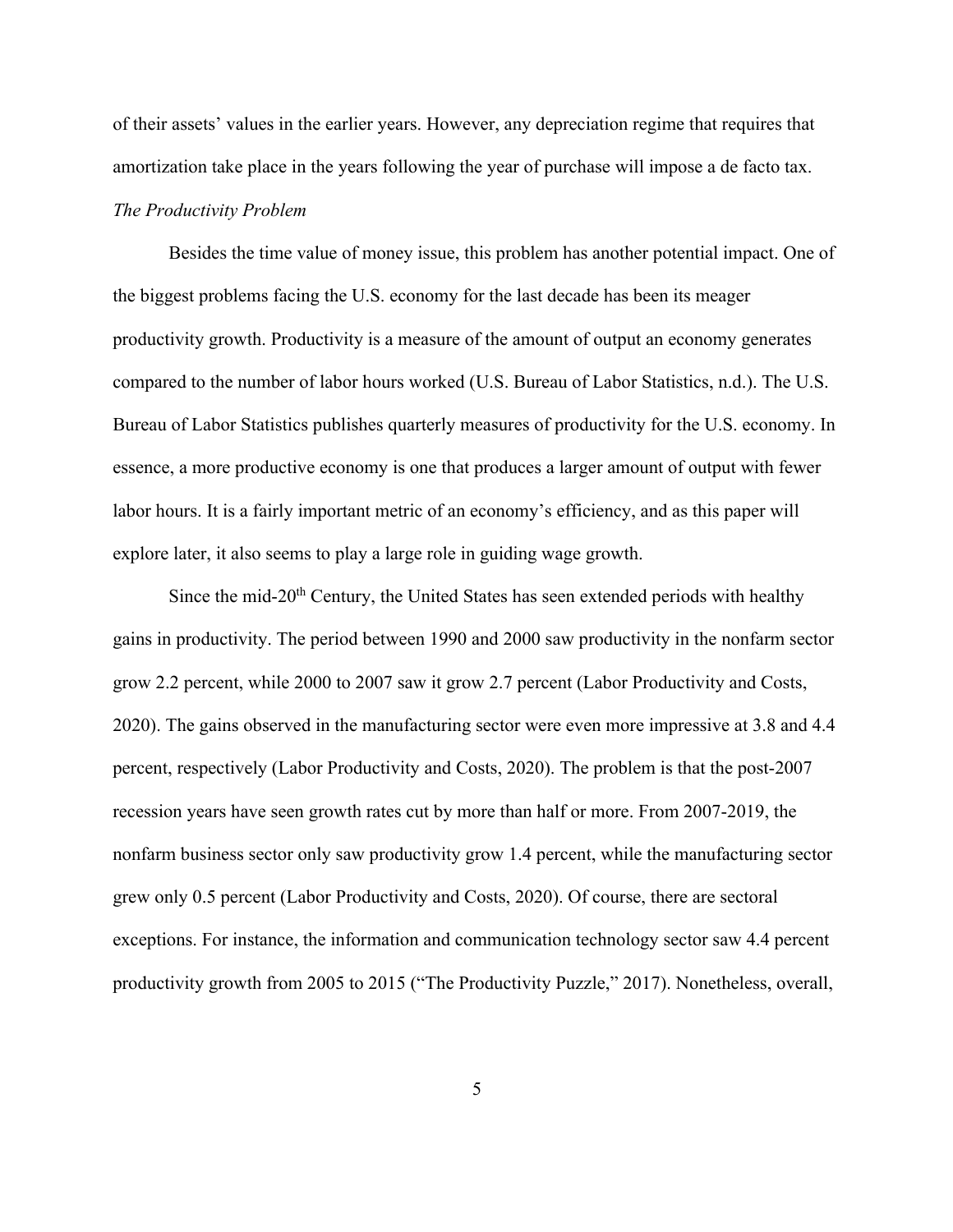the U.S. economy has suffered from a historically low productivity growth rate in the years following the Great Recession.

The question of investment is an important one as it is seen as the major driver of productivity growth (Stiroh, 2001, p. 2). Capital investments, be they for physical machinery or research and development, are crucial for making the labor force more productive. Indeed, historical data show that spikes in capital are positively correlated with labor productivity gains (Owyang, 2018). They also spur technological advancement and innovation, another important driver of productivity. Thus, understanding the potential effect taxation policies have on these investments is supremely important in solving the productivity malaise the United States is currently seeing. Any policy that might impose a de facto tax savings loss on investments and alters the economic gains could deter investment and thus productivity. Indeed, this issue is precisely why the U.S. Congress has adopted new laws that give special tax status to capital investments in the past decade. While addressing this hidden tax problem might not fully resolve the meager productivity problems of the U.S. economy, it is nonetheless an important piece in solving this productivity puzzle.

#### *Bonus Depreciation*

One such policy solution implemented by Congress is called bonus depreciation. At its most basic, bonus depreciation allows companies to write off a certain percentage of the asset value in its first year of operation, thus remedying part of the time value of money issue. Bonus depreciation was first introduced in 2002 in the Job Creation and Worker Assistance Act ("Bonus Depreciation," n.d.). The law allowed firms to write off 30 percent of the cost of the qualifying asset before standard depreciation ("Bonus Depreciation," n.d.) The cap was increased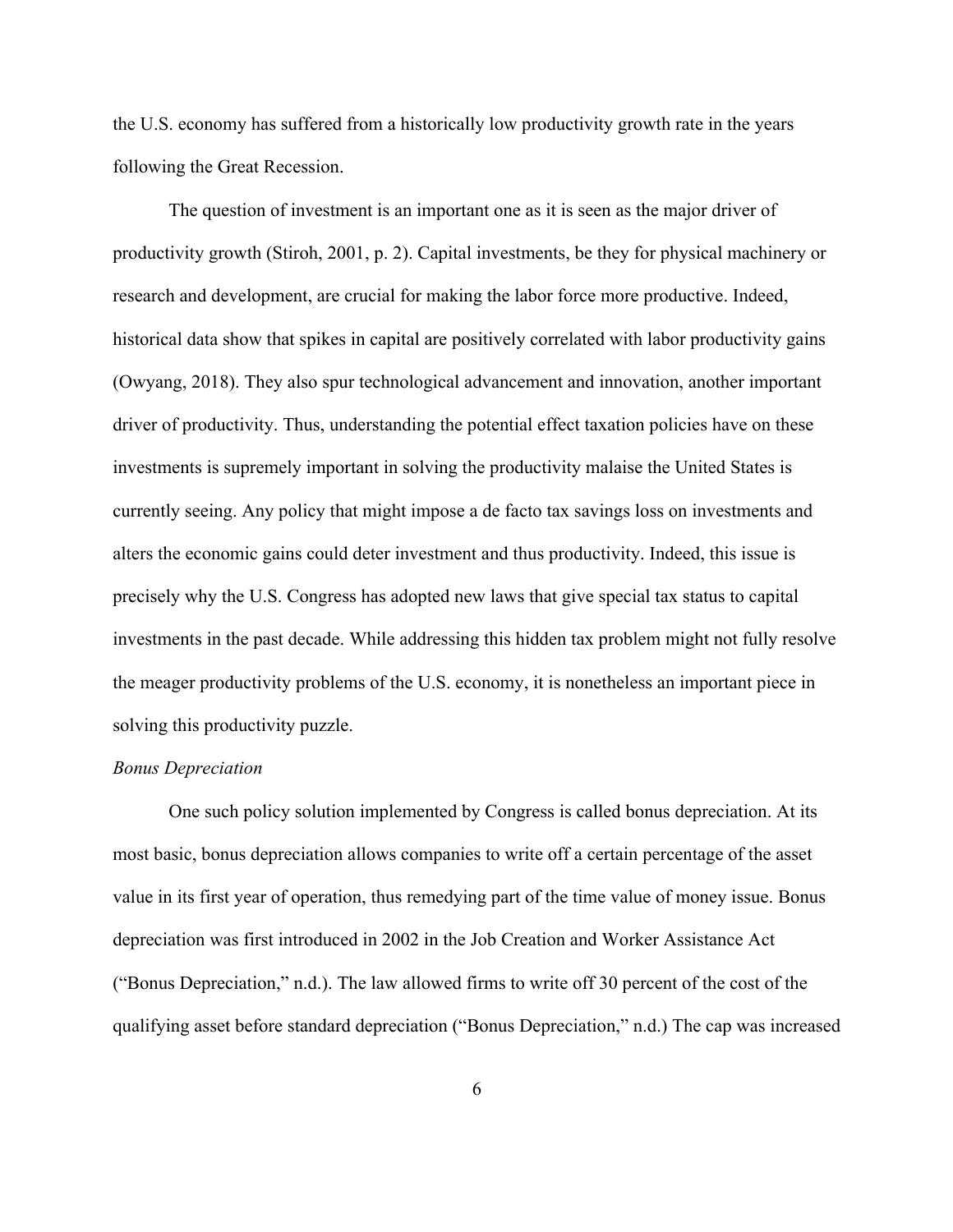to 50 percent in 2003 and, after it expired, again in 2008, where it remained until 2017. In 2017, the cap was set to 100 percent, where it currently stands ("IRS finalizes regulations," 2020). The new law also allows for bonus depreciation to be applied towards used property, contingent on the fact that the taxpayer acquired the asset after September 27. 2017 and that neither he/she nor the predecessor used it at any time before acquisition ("New rules and limitations," 2018). These two revisions to the policy could lead to its expanded use among firms and new capital.

In addition to bonus depreciation, the IRS also allows firms to use so-called Section 179 allowances. This policy also allows taxpayers to expense the cost of certain assets in the year they are placed in service ("IRS issues guidance on Section 179," 2018). However, unlike bonus depreciation, firms are only allowed to expense a maximum of \$1 million per year using this allowance ("IRS issues guidance on Section 179," 2018).

#### *Policy Relevance*

Given past studies, the expectation is that the regression analysis will show that the states that adopted bonus depreciation policies will see higher levels of investment and compensation within their manufacturing sectors relative to those states that do not. Thus, the findings should validate the need for such policies and might even give credence to extending the expansions instituted in the 2017 tax law beyond 2023. Again, bonus depreciation is likely not the silver bullet that can solve the United States' meager productivity growth. There are other governmental polices and exogenous developments (i.e., the advent of AI and its integration into the economy) that will play a role in remedying the problem. As it is, bonus depreciation has been around in some form for over ten years and yet productivity woes remain. However, that is not proof of the policy's failure. Given the evidence offered of the tax policy's likely effect on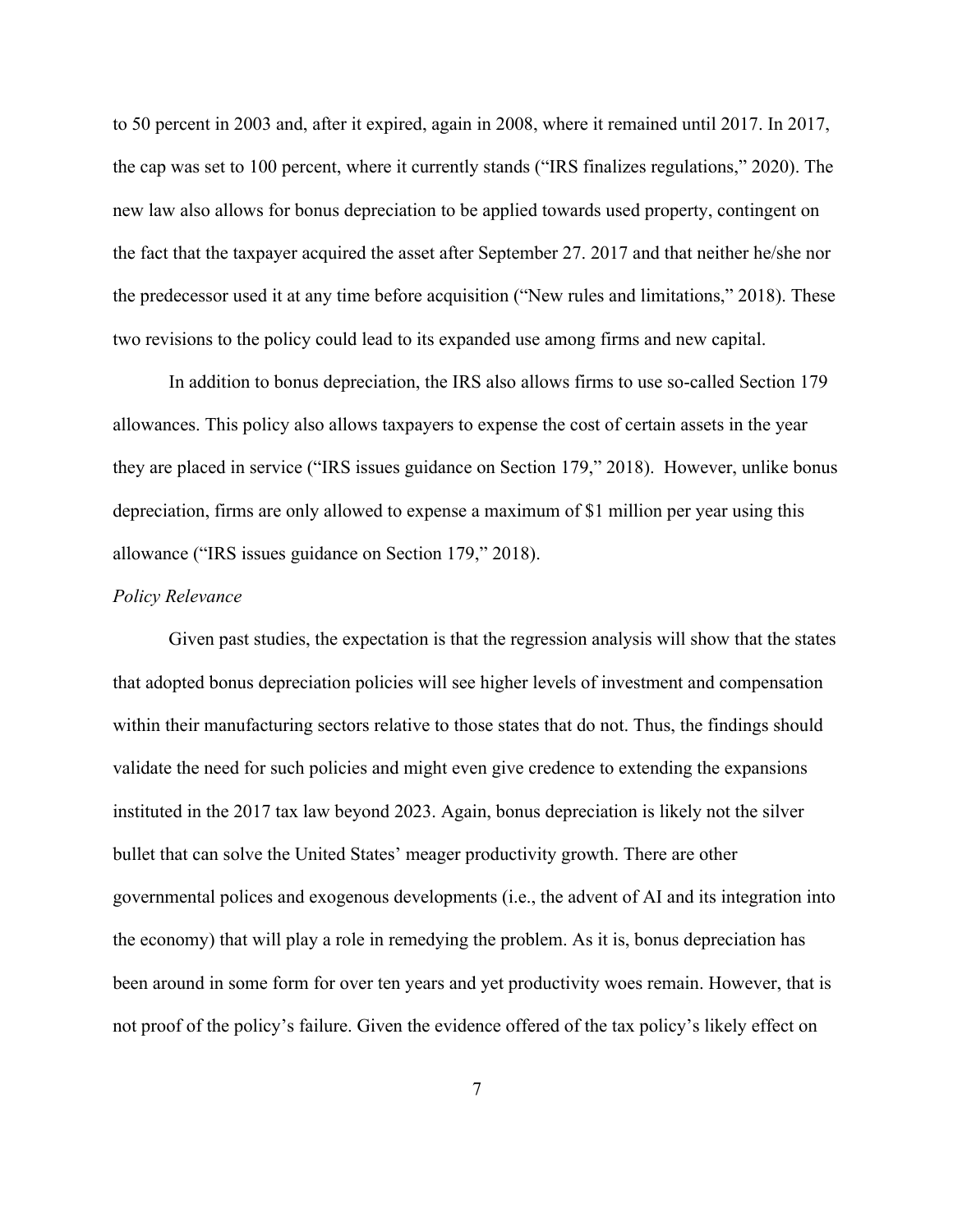increased investment, it might well be the case that it helped mitigate some of the productivity losses but did not resolve all of the fundamental problems driving the lag (for instance, the lowest-hanging fruit problem). Moreover, it is likely that the full effects of these policies will take time to materialize and the COVID-19 pandemic will almost certainly have large consequences on economic activity that these policies cannot overcome. Nonetheless, the expectation is these findings will serve to validate the usefulness of these policies in combatting the productivity malaise.

#### **III. Literature Review**

#### *Key Economic Assumptions and Theories*

Understanding the policy implications of this paper requires first revisiting the central economic theory driving this study. In its most essential form, the theory is that there is a casual relationship between investment, productivity, and wages. That relationship is as follows:

#### **Investment drives productivity growth**

*Investments are attempts to boost production that in the long run generate positive cash flows for the company. As such, investments can take various forms including hard asset purchases, research and development programs, and building and capacity expansions. Point is, investments are meant to increase a company's production output, and since productivity is a measure of output per worker, successful investments should lead to enhance productivity ratios.*

#### **Productivity growth leads to wage growth**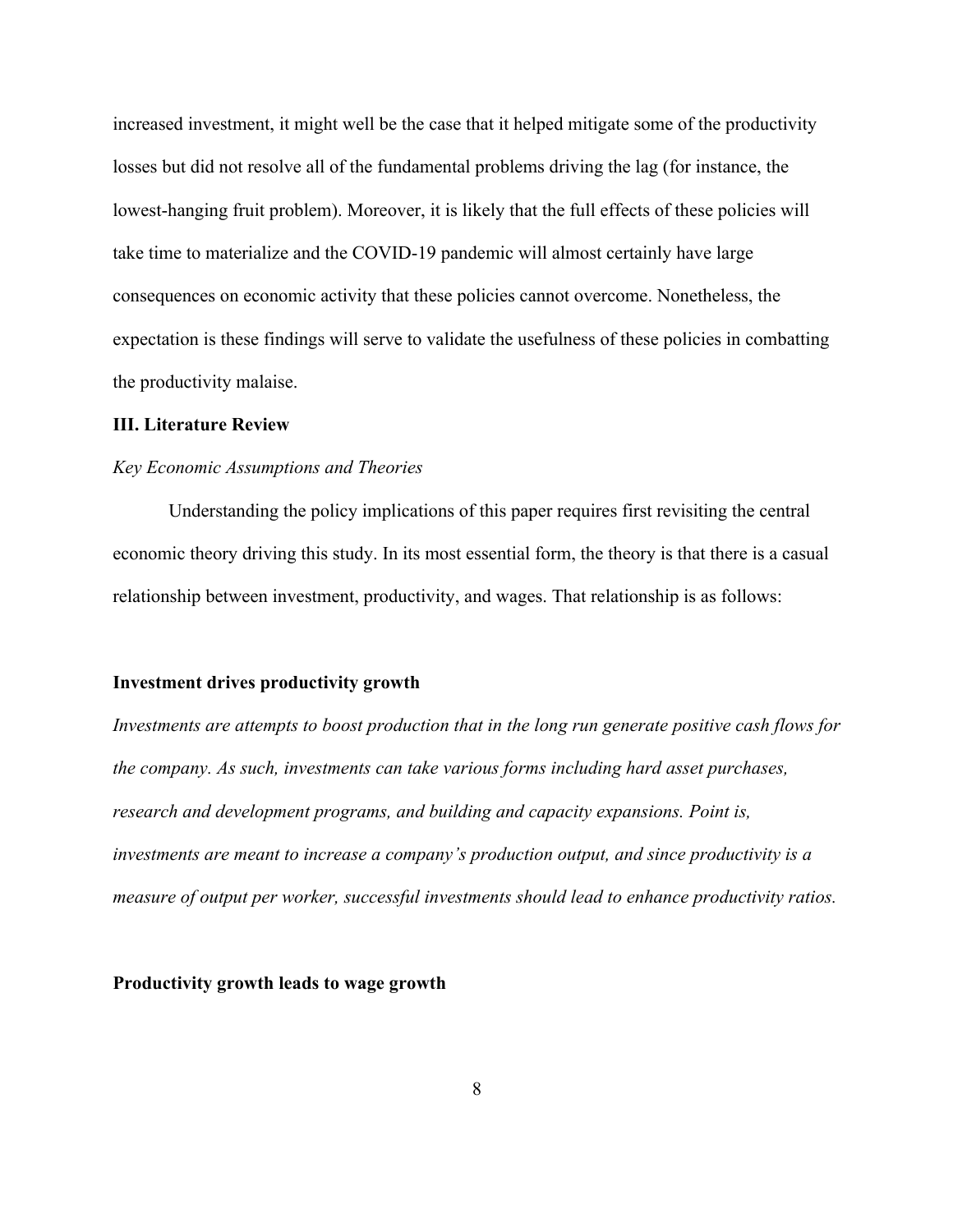*If a worker's wage is their marginal revenue product of labor (defined as the additional revenue a firm generates by hiring one employee), then increasing their marginal product of labor would increase their wage. More simply put, the more a worker is able to produce, the more he/she will be paid.*

The relationships described above are widely accepted as sound economic theories, albeit with some degree of differences.

The investment-productivity relationship is generally uncontested and might arguably be considered a bedrock economic assumption. Economists generally identify three major factors that influence productivity: changes in physical capital, changes in human capital, and changes in technology (Wolla, 2017, p. 2). All three of these changes require investments from firms. Even the contending theories that explain how productivity growth is achieved – either by technical advances made possible through private investment or through scientific breakthroughs that occur outside of the business sector – both acknowledge the role that investments play in stimulating the change.

The productivity-wage relationship, while perhaps a bit more contended, is still widely accepted. A notable recent study by Anna Stansbury and Lawrence Summers (2017) found that a one percentage point growth in productivity was linked to about a one percentage point compensation growth. Arguments against this relationship, like that of Jared Bernstein (2018) of the Center on Budget and Policy Priorities, note that there is a growing gap between productivity growth and wages. Bernstein (2018) argues that this growing gap shows that productivity growth alone is not sufficient to achieve wage growth, especially for low- and middle-income workers,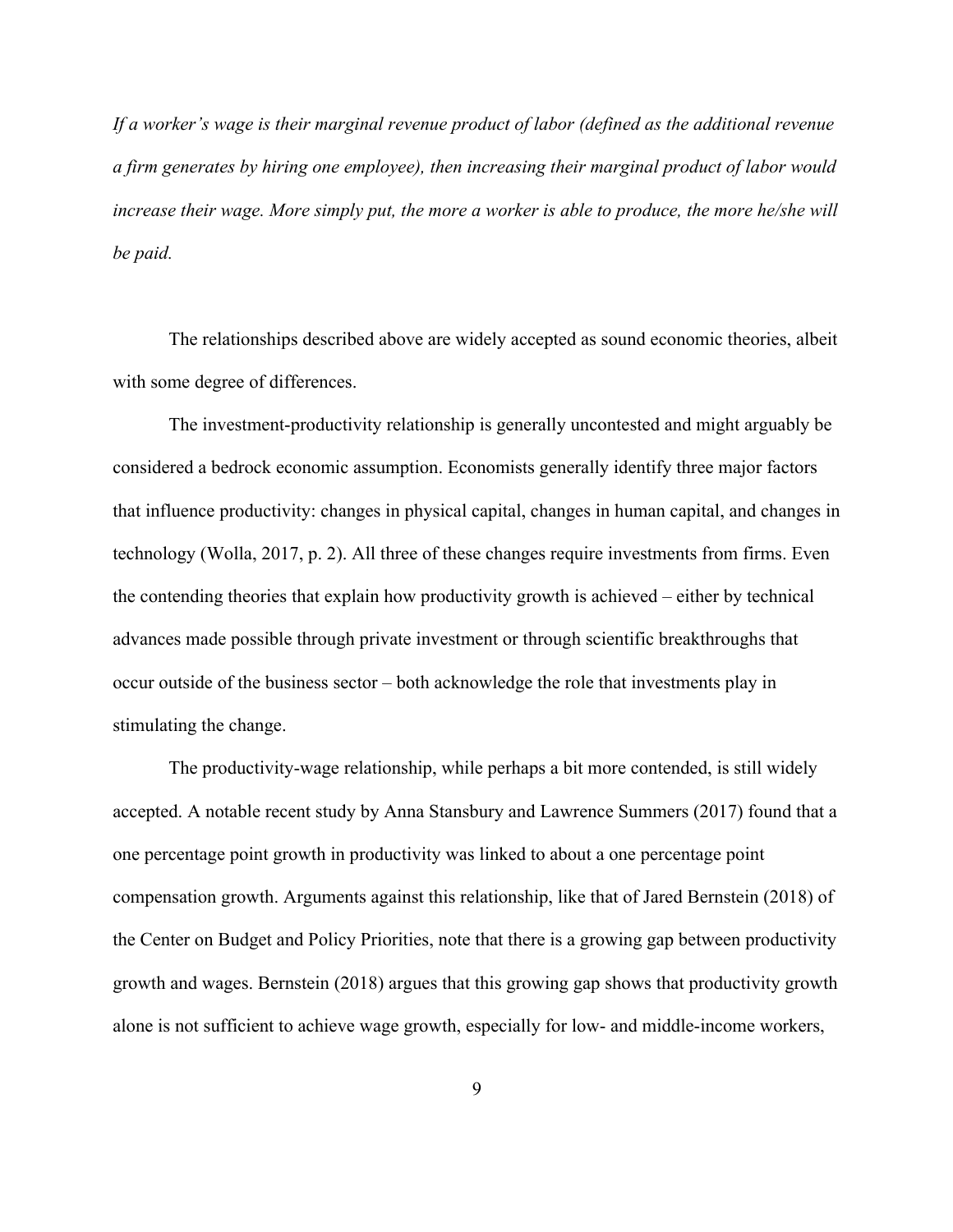even if, as Bernstein concedes, it is a necessary factor. However, Stansbury and Summers (2017) show that changing the measurements of productivity and wage can close the size of the gap and show a robust correlation. As Michael Strain (2019) highlights of Stansbury and Summers' (2017) study, accounting for net output from the total economy, including full-time and part-time workers, changing the inflation metric by which wages are deflated, and expanding measures of earnings ultimately close the gap almost completely and show that "trends in compensation and productivity have been very similar over the past several decades."

#### *Past Studies on Tax Policy and Output*

Let's begin with a discussion of policies that governments can institute to induce greater investment. While there is limited research specifically focused on bonus depreciation policies, the studies that do exist suggest that there is a robust correlation between these accelerated depreciation policies and greater economic production and wage growth. Eric Zwick and James Mahon (2017), for instance, studied the relationship between bonus depreciation policies of the 2000s and firm investment trends. Using firms in industries that have "most of their investment in short duration categories" as a control group, they showed that the tax policy increased firms' investment in qualifying assets by nearly 17 percent relative to non-qualifying assets between 2008 and 2010. (Zwick and Mahon, p. 218). Meanwhile, Eric Ohrn (2017 and 2019) conducted two studies both of which focused on bonus depreciation. His studies used state tax policy differences between 2001 and 2014 and state-level manufacturing data between 1997 and 2013 to study these relationships. Much like this paper, Ohrn (2017 and 2019) sort between those states that conformed to Federal Government tax policies on depreciation and those that had not. Ohrn's 2017 analysis shows that bonus depreciation policies are correlated with a statistically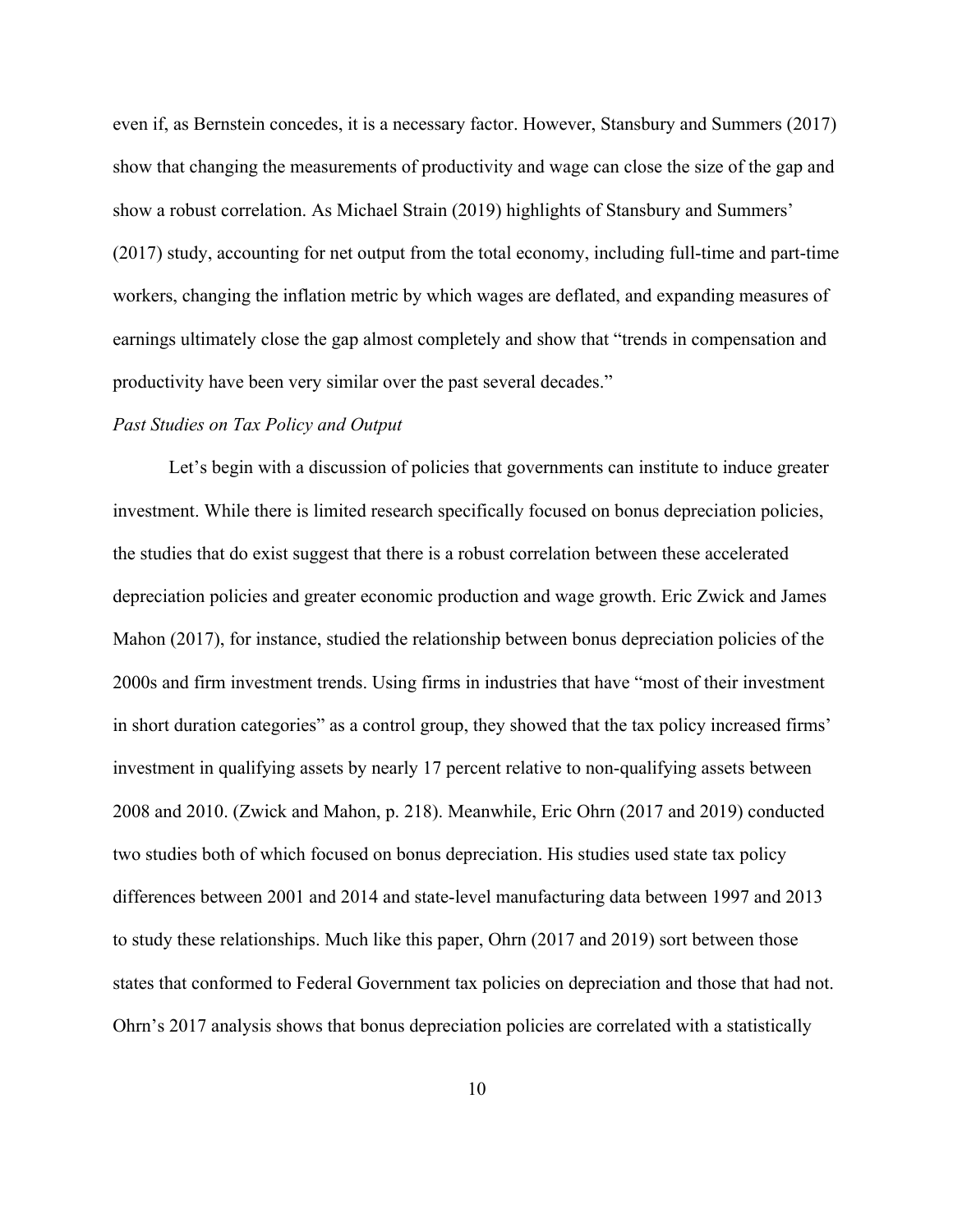significant 17.5 percent gain in investment in the year of adoption and 2.5 percent increase in compensation. His 2019 study, which used altered the model slightly by swapping out a few independent variables, produced similar results: Bonus depreciation was correlated with an 18 percent increase in investment and just under 2 percent increase in compensation.

Further proof of the relationship comes from Christopher House and Matthew Shapiro's study from 2008, which focuses on the microeconomic level and estimates the sensitivity of supply of investment goods following the bonus depreciation changes of the 2000s. They projected the supply of these goods was highly sensitive to these policies and that "[c]apital that benefited substantially from the policy saw sharp increases in investment" (House and Shapiro, 2008, p. 762). All in all, these analyses show a clear correlation between tax policies and sectorand economy-wide changes in investment and wages. To be sure, they do not directly measure the relationship between these policies and productivity growth as firm and sector-specific productivity are hard to measure. However, as established before, it is likely that increases in investment led to boosts in productivity, so measuring investment is likely sufficient to show a correlation also exists with productivity.

#### *Goals and Research Needs*

Approaching this topic from the macroeconomic level, this paper will not necessarily be breaking new ground in exploring these relationships and showing that accelerated depreciation tax policies are associated with greater firm production and wage increases. It will, however, distinguish itself from the present literature in a few notable ways.

First, it will look exclusively at the relationship between these economic measures and bonus depreciation. Ohrn's study explores the relationship between output and both depreciation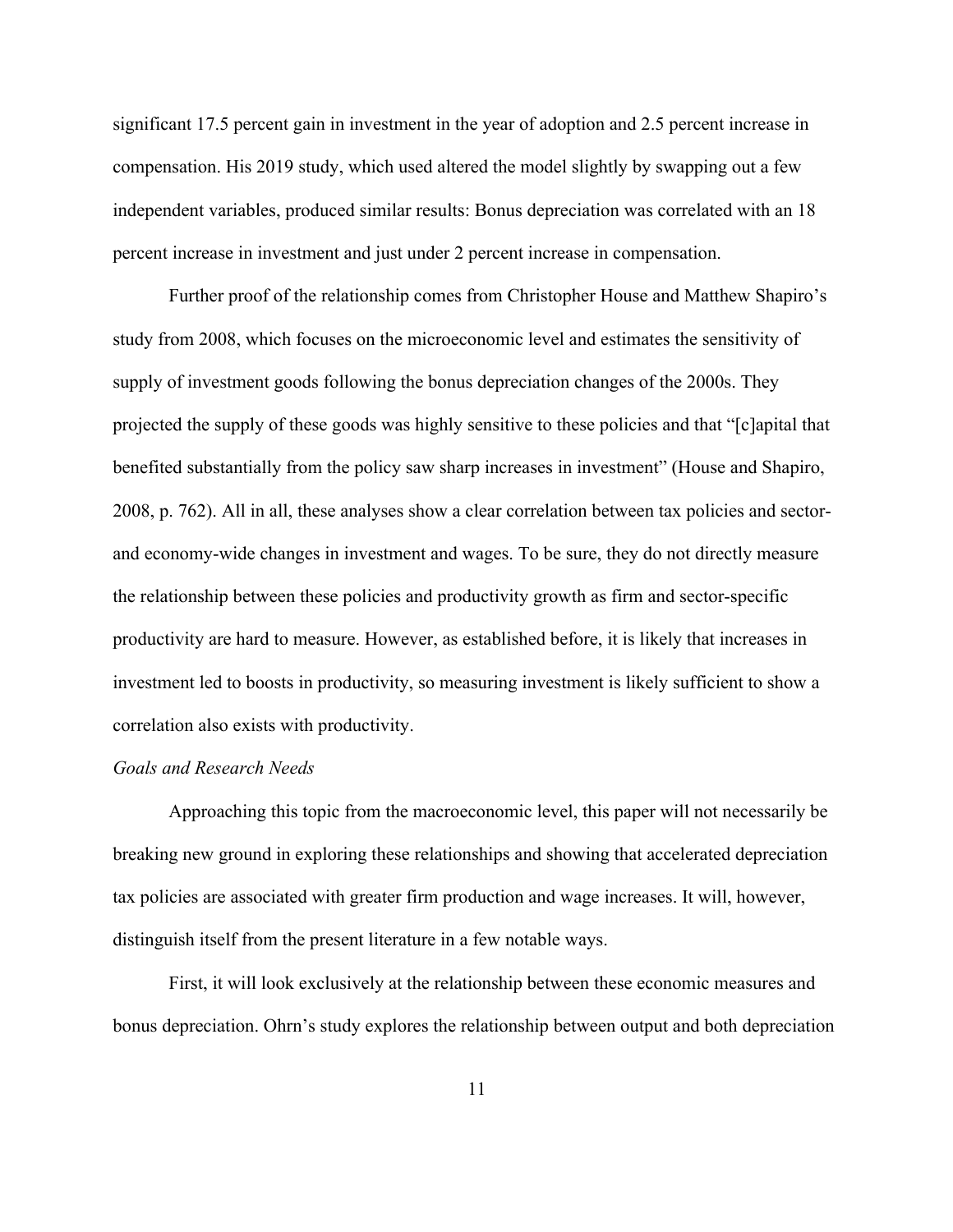tax policies: bonus depreciation and section 179 allowances. He argues that a change in one policy alters the use of the other. The reason this paper will focus exclusively on bonus depreciation is twofold. First, the 2017 tax law increased bonus depreciation allowance to 100 percent of the asset's value. Second, the tax law also made it so that bonus depreciation can apply to previously used capital instead of just new purchases ("New rules and limitations," 2018). Prior to 2017, bonus depreciation applied exclusively to new, non-used assets. The likely sum total effect of these two changes is that firms will use bonus depreciation to a greater extent relative to section 179 allowances. Thus, while this paper will not be exploring the relationship between the 2017 bonus depreciation policy on economic output as there is not yet sufficient data to conduct such a study, it is important, given the anticipated expanded adoption, to understand and isolate the historical correlation between this policy and the economic measures identified.

Second, this paper will be using output and compensation data from the U.S. manufacturing sector. There are two main reasons for studying this industry specifically. First, manufacturing is a fairly capital-intensive sector, so it should be more responsive to tax policies like bonus depreciation. Second, the U.S. Census Bureau conducts the Annual Survey of Manufacturers (ASM), so there is an abundance of state-level economic data from the industry. Notably, Ohrn's study also uses data from the ASM. Zwick and Mahon, on the other hand, use firm-level data from across all industries and instead make certain assumptions about the capital intensity of each industry in judging whether to categorize firms in the control group. Using such a metric is potentially subjective, so instead this paper, like Ohrn, will use differences in state tax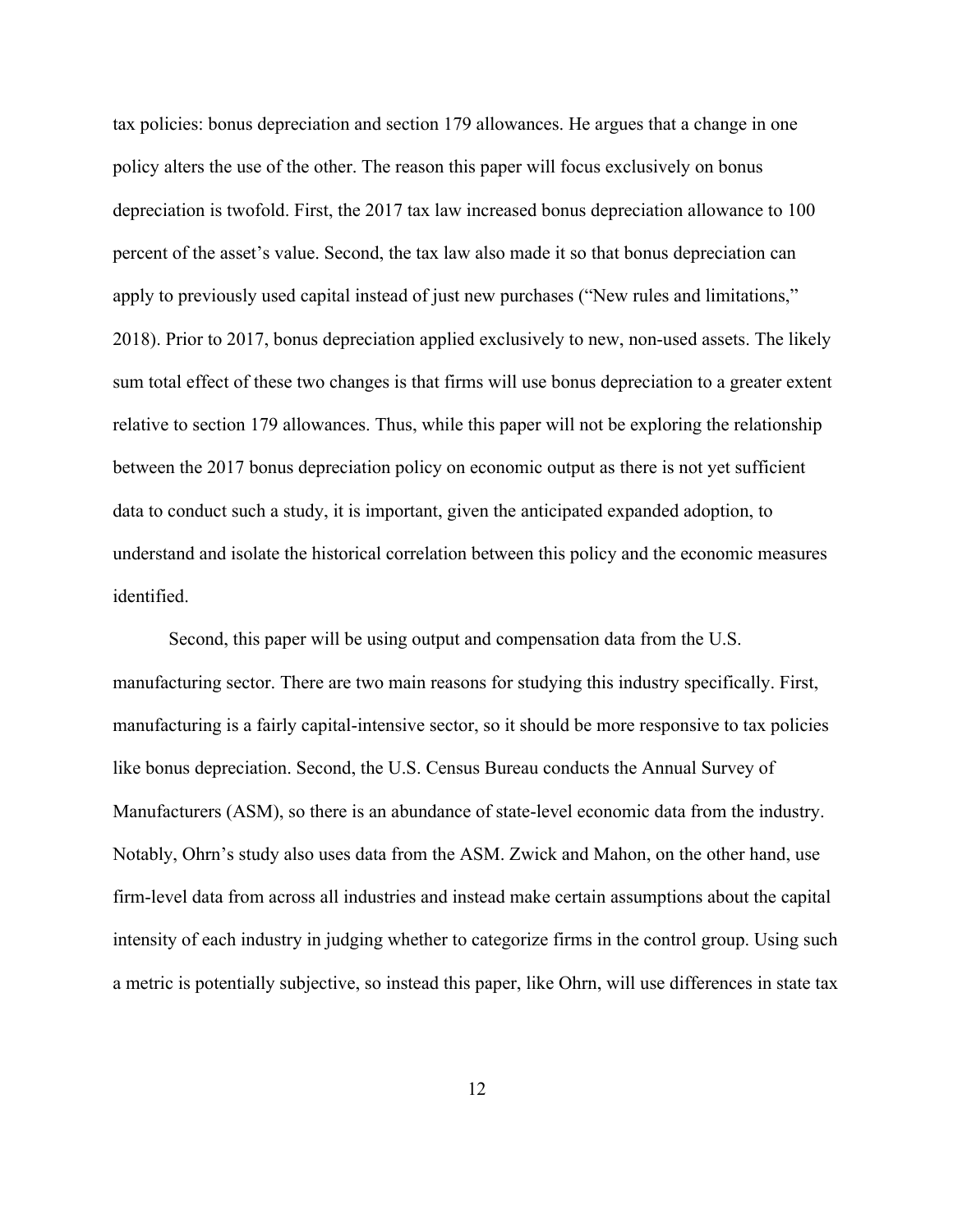policies (specifically, whether they adopted bonus depreciation) to create its control and experimental groups.

Lastly, unlike Ohrn, this paper uses data available from the most recent ASM (2016) to study the relationship between bonus depreciation and investment, production, and wages. By focusing on these parameters, this paper seeks to isolate bonus depreciation from other accelerated depreciation policies and to test whether its adoption on the state level holds a statistically significant and positive correlation with higher levels these economic measures. Knowing the changes that occurred in 2017, understanding these relationships may help in predicting future changes in these economic measures given bonus depreciation's expanded cap and anticipated wider use.

#### **IV. Hypothesis**

The hypothesis guiding this study is that states with bonus depreciation policies will see appreciably higher levels of capital expenditures and compensation for workers in the manufacturing sector. Due to the immediacy of the tax benefits obtained from the policy and the delayed effect capital expenditures and productivity growth have on wage growth, it is likely that the correlation between the policy and wages would be more muted than that between the policy and capital expenditures.

#### **V. Model**

As mentioned, this paper is interested in studying the relationship between states' adoption of bonus depreciation allowances and the level of investment and wages in their respective manufacturing sectors. This paper is grounded on the theory that higher levels of private investment lead to productivity growth, which in turn leads to wage growth. Thus,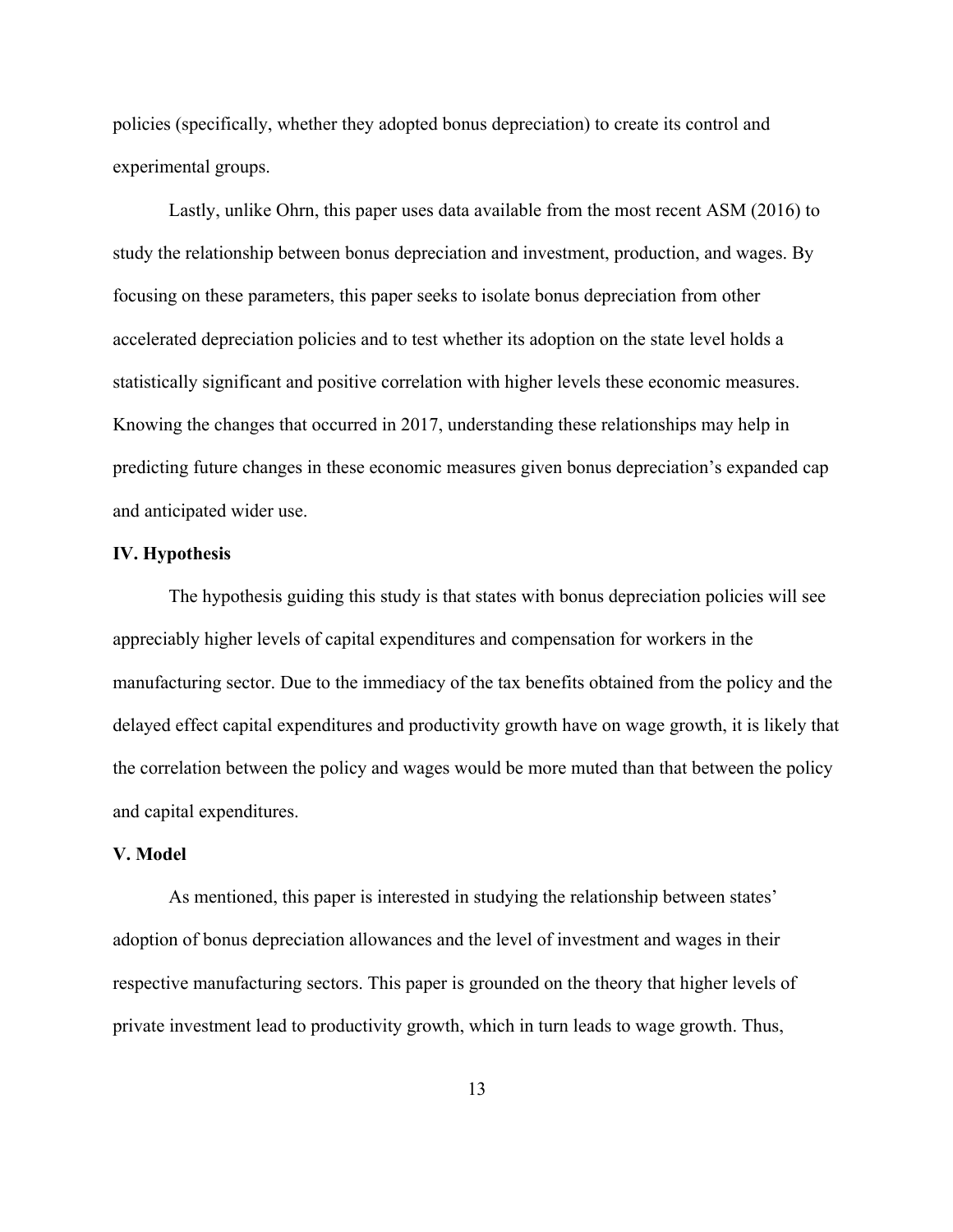changes in these measurements should parallel changes in productivity levels, offering an indirect look into the relationship between this tax policy and productivity growth.

This study seeks to understand the most appropriate policies for boosting investment and wages. As such, there are two dependent variables, one relating the chosen independent variables to investment (capital expenditures) and another relating them to average hourly wage. They will be presented with two different models. Exhibit 1 offers an overview of the models' independent variables and their expected relationship with the dependent variables. The models are also presented in parameter form below.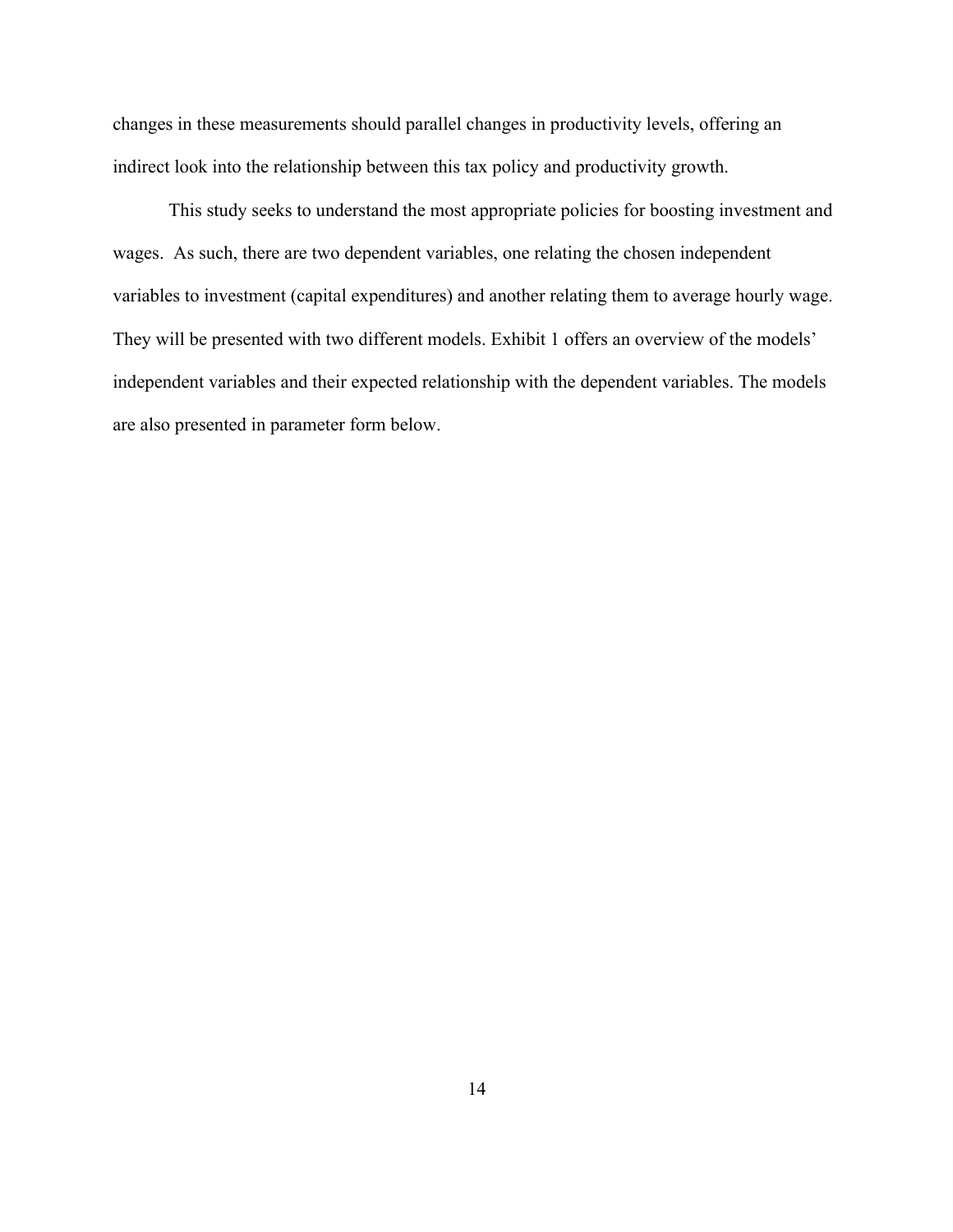|       | <b>Definition</b>                                        | I ADIC 4. IVIOUCI IVIALI IX<br><b>Variable Name</b> | <b>Justification</b>                |
|-------|----------------------------------------------------------|-----------------------------------------------------|-------------------------------------|
|       |                                                          | & Expected Sign                                     |                                     |
|       | <b>Dependent Variables</b>                               |                                                     |                                     |
| $Y_1$ | Log of the level of investment                           | lCapExpen                                           |                                     |
|       | in manufacturing sector in                               |                                                     |                                     |
|       | given year                                               |                                                     |                                     |
|       |                                                          |                                                     |                                     |
| $Y_2$ | Log of the average yearly                                | lcomp yearly                                        |                                     |
|       | compensation of employees in                             |                                                     |                                     |
|       | manufacturing sector in given                            |                                                     |                                     |
|       | year                                                     |                                                     |                                     |
|       | <b>Independent Variables</b>                             |                                                     |                                     |
| $X_1$ | Dummy variable indicating                                | conformity                                          | Ohrn, 2017                          |
|       | whether state adopted federal                            |                                                     |                                     |
|       | bonus depreciation policy in                             | $Y_1$ : +                                           | In line with the hypothesis, this   |
|       | 2012                                                     | $Y_2$ : +                                           | variable should carry a positive    |
|       |                                                          |                                                     | relationship with the dependent     |
|       |                                                          |                                                     | variables.                          |
| $X_2$ | Log of the population of state                           | lpop                                                | Population is a measure of output,  |
|       | in given year                                            |                                                     | and larger output means higher      |
|       |                                                          | $Y_1$ : +                                           | investment.                         |
|       |                                                          | $Y_2$ : +                                           |                                     |
| $X_3$ | Highest marginal state                                   | <b>CTR</b>                                          | Gale, Krupkin, & Rueben, 2015       |
|       | corporate tax rate in given                              |                                                     |                                     |
|       | year                                                     | $Y_1$ : -                                           |                                     |
|       |                                                          | $Y_2$ : -                                           |                                     |
| $X_4$ | Log of the overall GDP of                                | 1GDP                                                | States lacking conformity are, on   |
|       | state in given year                                      |                                                     | average, economically larger        |
|       |                                                          | $Y_1$ : -                                           |                                     |
|       |                                                          | $Y_2$ : N/A                                         |                                     |
| $X_5$ | Log of the proportion of GDP                             | IGDP Manu                                           | States with relatively larger       |
|       | belonging to manufacturing                               |                                                     | manufacturing sectors should see    |
|       | sector output in given year                              | $Y_1$ : +                                           | more investment and higher wages.   |
|       |                                                          | $Y_2$ : +                                           |                                     |
| X6    | Log of the total value of                                | <b>lshipments</b>                                   | States with relatively higher value |
|       | shipments and receipts for                               |                                                     | of goods sold should see higher     |
|       | services in the manufacturing<br>sector in a given year. | $Y_1: N/A$                                          | wages.                              |
|       |                                                          | $Y_2$ : +                                           |                                     |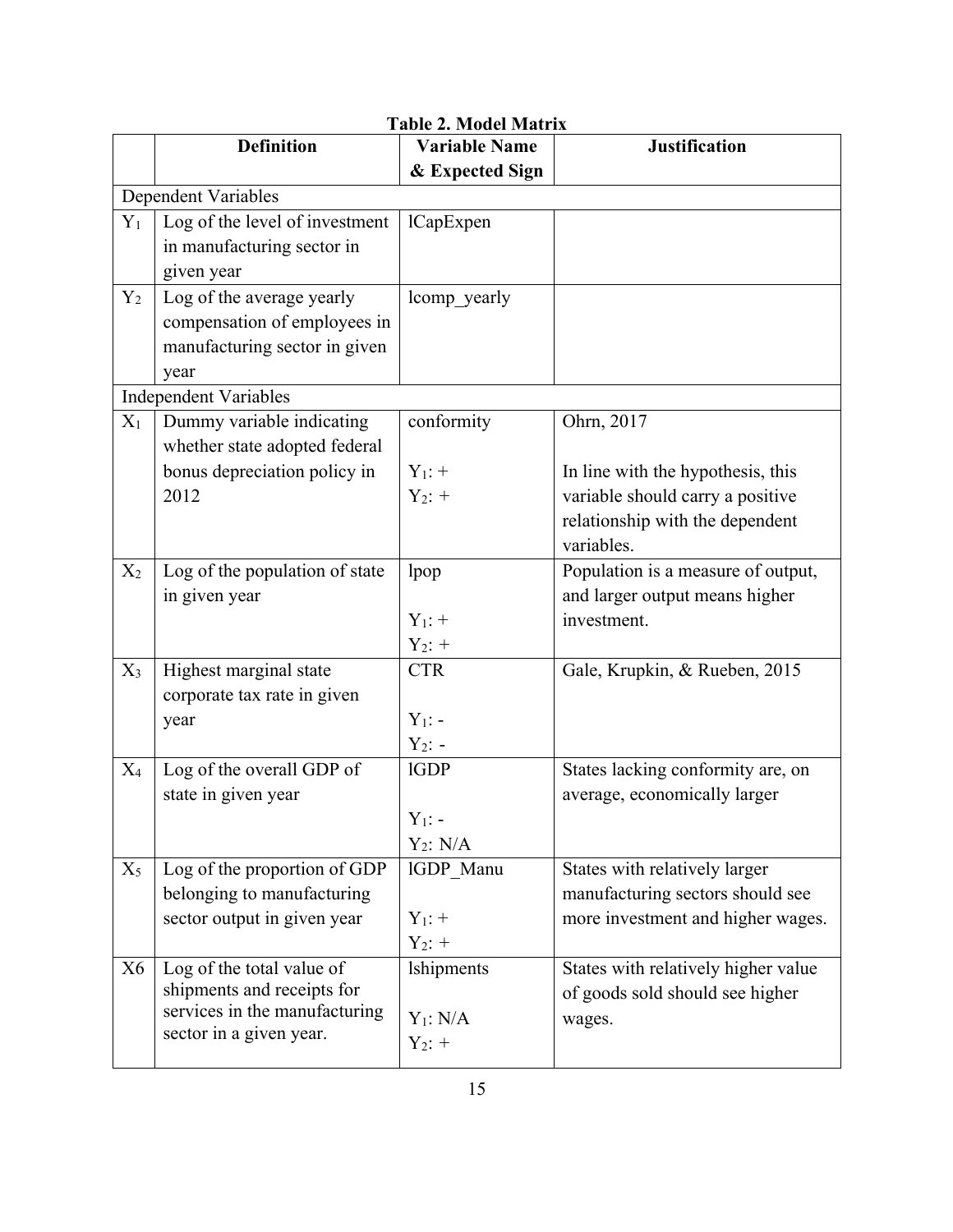*Model 1 in Parameter Form*

 $Y_1 = B_0 + B_1 X_1 + B_2 X_2 + B_3 X_3 + B_4 X_4 + B_5 X_5 + E$ 

Where:

 $Y_1 = lCapExpen$ 

Log of the level of investment in manufacturing sector in given year. Data spans from 2013 to 2016.

*Source: Annual Survey of Manufactures 2013, 2014, 2015, and 2016. U.S. Census Bureau*

 $X_1$  = conformity

Dummy variable indicating whether state adopted federal bonus depreciation policy in 2012. Value of 1 indicates conformity. Value of 0 indicates non-conformity or not state corporate tax.

*Source: Keiter CPA*

 $X_2 =$ lpop

Log of the population of state in given year. Data spans from 2013 to 2016.

*Source: U.S. Census Bureau*

 $X_3 = CTR$ 

Highest marginal state corporate tax rate in given year. Data spans from 2013 to 2016.

*Source: The Tax Foundation*

 $X_4 = 1GDP$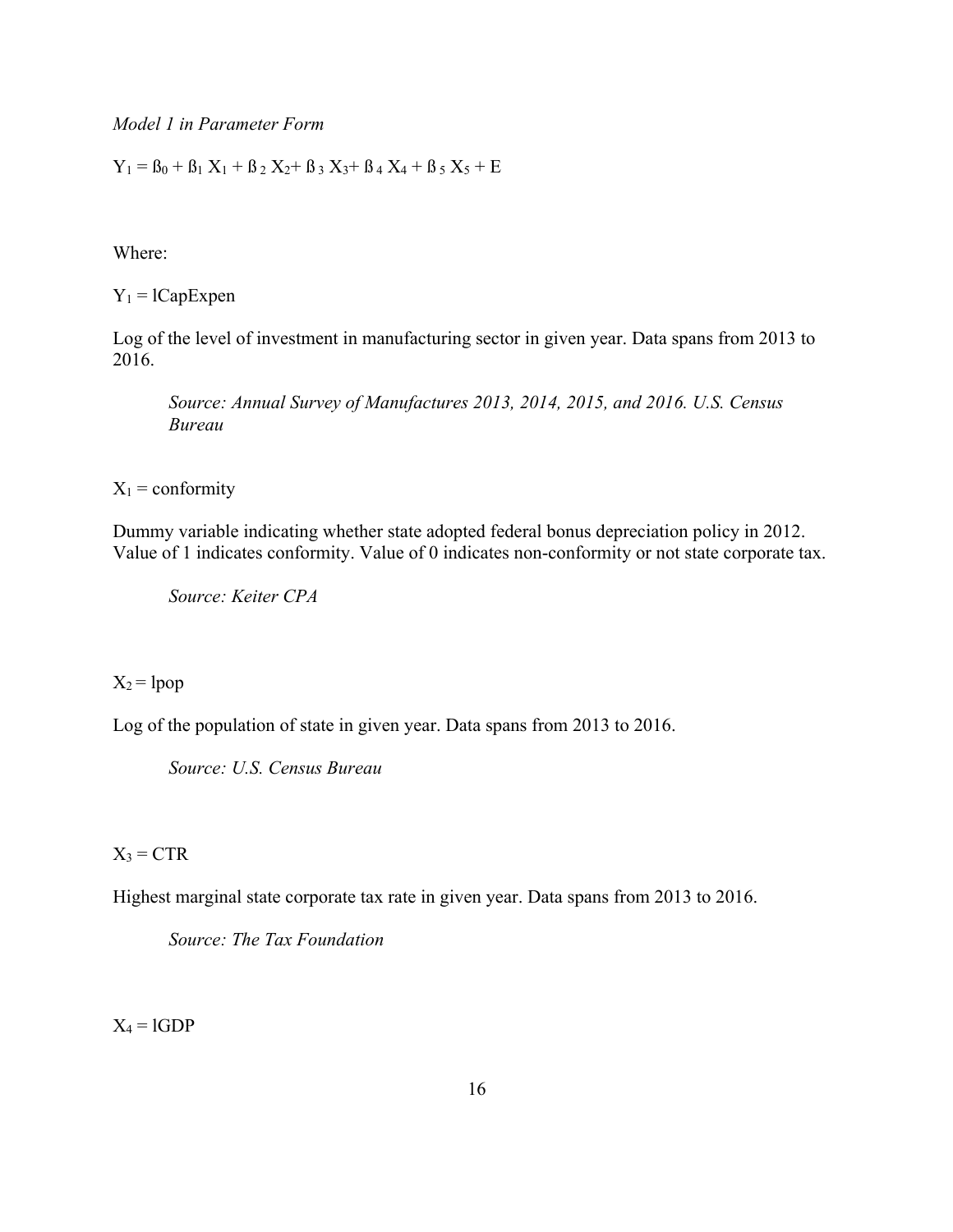Log of the overall real GDP of state in given year. Data spans from 2013 to 2016.

*Source: Bureau of Economic Analysis*

 $X_5 = 1GDP_M$ anu

Log of the proportion of GDP belonging to manufacturing sector output in given year. Data spans from 2013 to 2016.

*Source: Bureau of Economic Analysis*

 $E = Error term$ 

 $B_0 = Y\text{-intercept}$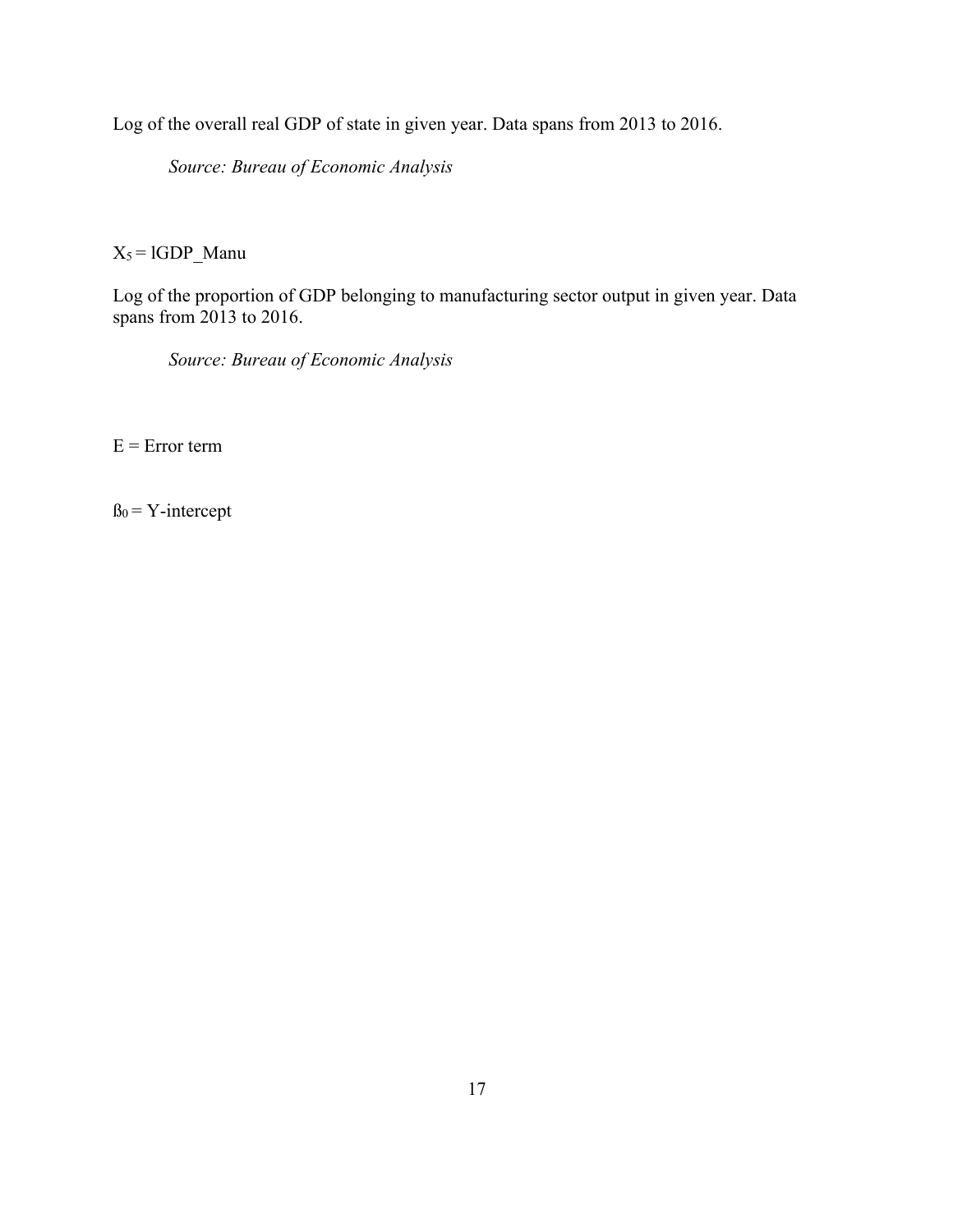*Model 2 in Parameter Form*

 $Y_2 = B_0 + B_1 X_1 + B_2 X_2 + B_3 X_3 + B_4 X_4 + B_5 X_5 + E$ 

Where:

 $Y_2$  = lcomp\_yearly

Log of the average yearly compensation of employees (payroll/workers) in manufacturing sector in given year. Data spans from 2013 to 2016.

*Source: Annual Survey of Manufactures 2013, 2014, 2015, and 2016. U.S. Census Bureau*

 $X_1$  = conformity

Dummy variable indicating whether state adopted federal bonus depreciation policy in 2012. Value of 1 indicates conformity. Value of 0 indicates non-conformity or not state corporate tax.

*Source: Keiter CPA*

 $X_2 =$ lpop

Log of the population of state in given year. Data spans from 2013 to 2016.

*Source: U.S. Census Bureau*

 $X_3 = CTR$ 

Highest marginal state corporate tax rate in given year. Data spans from 2013 to 2016.

*Source: The Tax Foundation*

 $X_4 = 1GDP$  Manu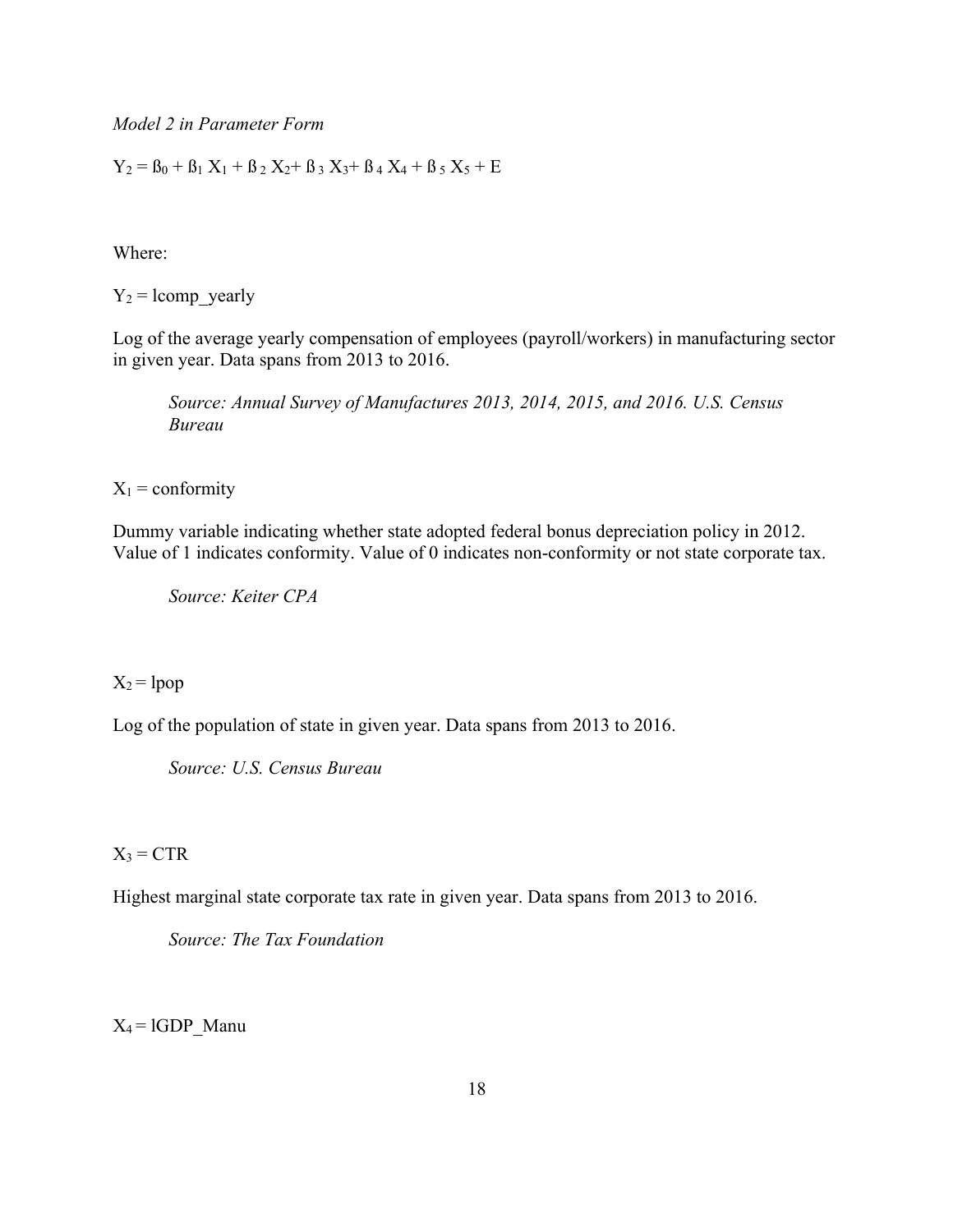Log of the proportion of GDP belonging to manufacturing sector output in given year. Data spans from 2013 to 2016.

*Source: Bureau of Economic Analysis*

 $X_5$  = 1shipments

Log of the total value of shipments and receipts for services in a given year. Data spans from 2013 to 2016.

*Source: Annual Survey of Manufactures 2013, 2014, 2015, and 2016. U.S. Census Bureau*

 $E = Error term$ 

 $B_0 = Y\text{-intercept}$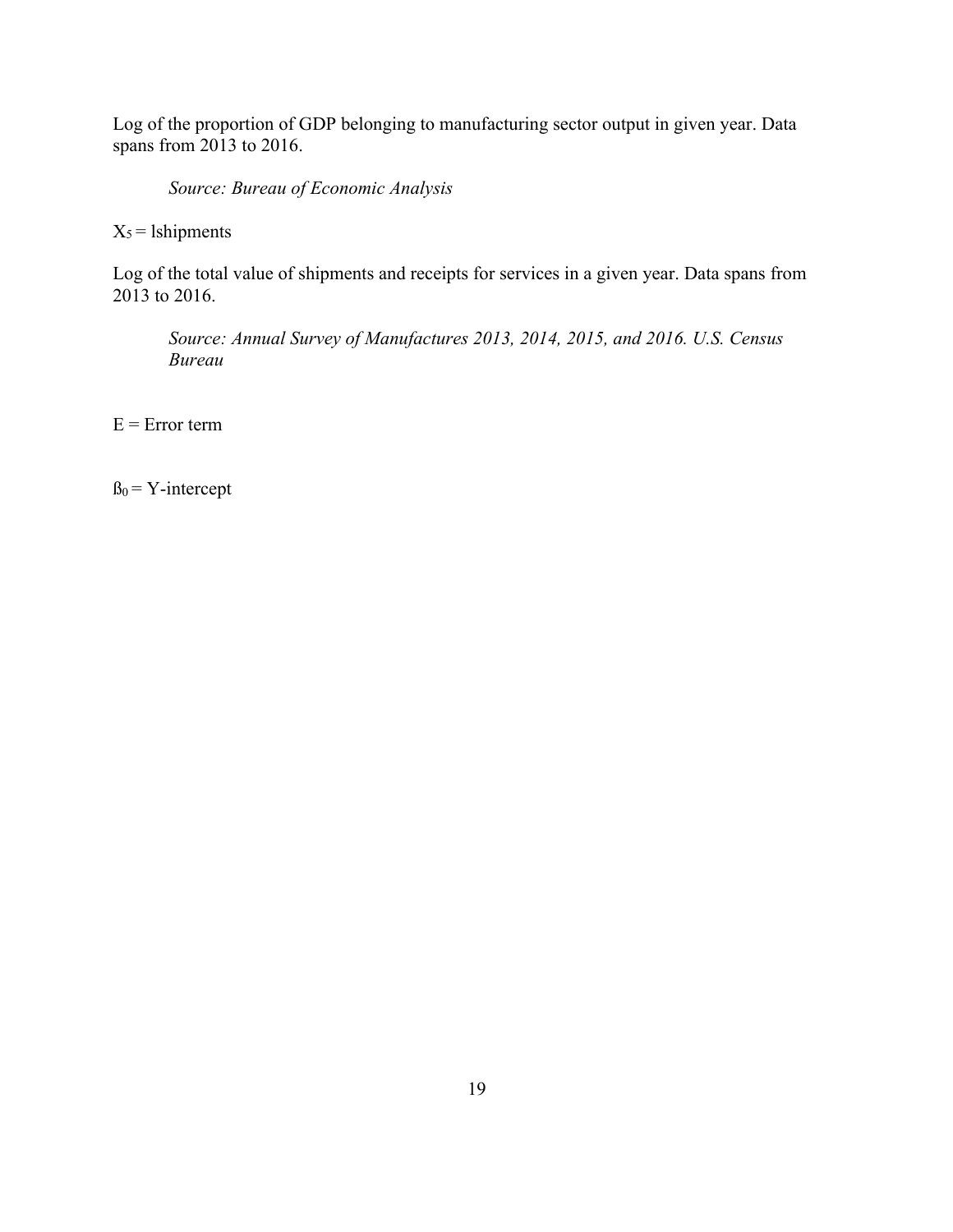#### **VI. Variables**

#### *Dependent Variables*

In this case, the models will measure the variables' relationships with two dependent variables. The first model will measure the correlation between the set of independent variables and the level of investment in the manufacturing sector. Investment here is defined as the total capital expenditures in the manufacturing sector in a given year. The second model will measure the correlation between these variables and the average hourly wage of workers in the manufacturing sector. Wage is calculated using the total compensation paid to "productive workers" divided by the total number of workers and number of hours worked in a given year. *Independent Variables*

The most important independent variable is the one that signals if the state adopted the federal government's 50% bonus depreciation policy in 2012. In the models, this is a dummy variable that takes on a value of 1 if the state adopted the measure or 0 if it did not. Notably, a few states do not have any corporate taxes. While on the whole this might prove favorable to firms, it means that the companies in those states do not have any additional tax inducements to boost investment. For this reason, these states are also given the value of 0 for this variable. Table 1 provides a breakdown of conformity by state. This variable is expected to have a positive correlation with capital expenditures and compensation. However, expectations are that this latter relationship will only be marginally positive, as suggested by Eric Ohrn's studies that explored these relationships. In his studies, while the correlation between state bonus depreciation policies and capital expenditure levels was statistically robust, their relationship with compensation was weaker (only statistically significant at the 10% level) and fairly small in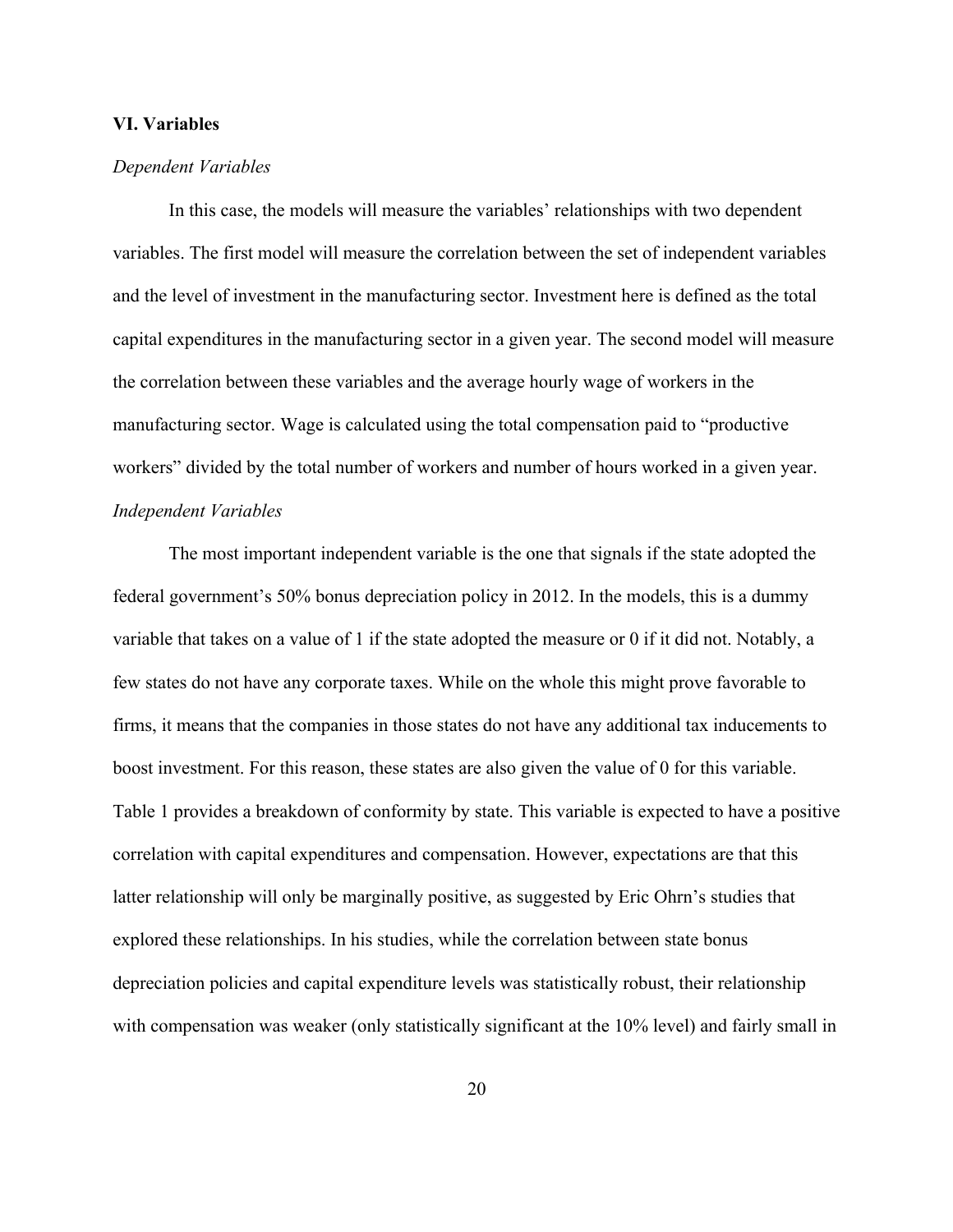terms of magnitude (Ohrn, 2019, p. 19). The positive relationship between bonus depreciation and capital expenditures can also be explained by basic economic logic, which would suggest that firms will aim to reduce their tax burden and thus engage in greater private investment.

The other independent variables are included to control for variances in state characteristics that might be correlated with the dependent variables. For instance, state population size should be positively correlated with capital expenditures given that larger states are likelier to boast larger economies. Meanwhile, the evidence on states' corporate tax rates' effect on economic output and performance is fairly mixed (Gale, Krupkin, & Rueben, 2015, p.6). Given the uncertainty, the model includes the rates as an independent variable, although its predicted coefficient is negative and the variable might prove statistically insignificant. This model uses the highest marginal corporate tax rate charged by the state in the given year.

GDP should theoretically work in a similar fashion as population: states with higher GDP levels should have higher investment levels. However, the data presented in Table 2 suggests these variables might share an inverse relationship. The table demonstrates that the mean capital expenditures of the states that did not adopt bonus depreciation actually decreased from 2013 to 2016. The data also show that non-conforming states have, on average, larger economies. Thus, it is expected that the sign of this coefficient will be negative. Additionally, this model controls for the relative size of each state's manufacturing sector. To do this, it uses a variable that is a ratio of the manufacturing sector's GDP to the state's overall GDP. The logic behind including this variable is that states with relatively larger manufacturing sectors as a proportion of their overall economy would also see relatively higher levels of investment. As such, the sign of this coefficient should be positive.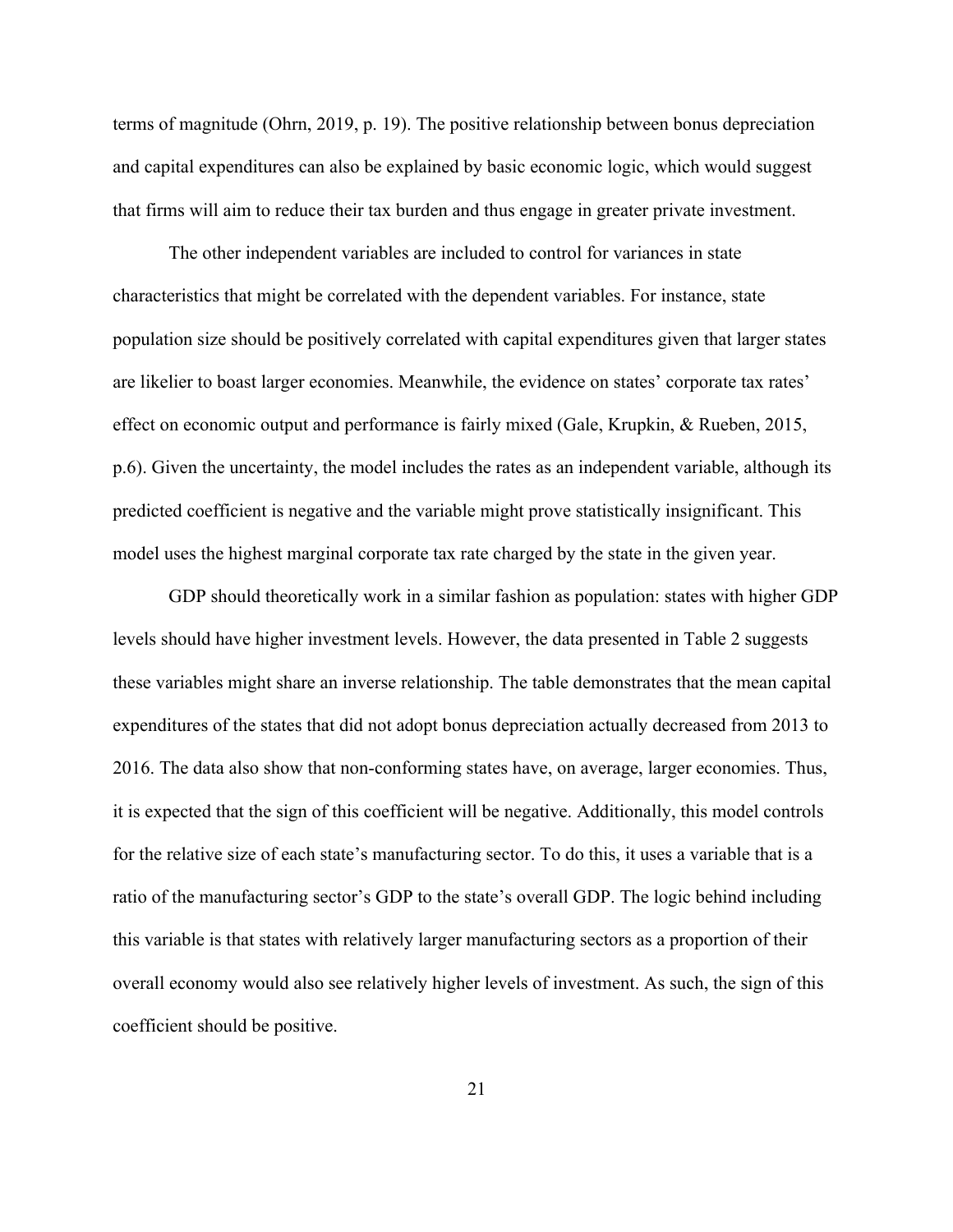Lastly, the shipments variable measures the total net sales value of goods and services sold by firms in the manufacturing sector (United States Census Bureau, n.d.). It is similar to GDP in that both are means of measuring the value of firms' output. Unlike GDP though, the total value of shipments represents the gross receipts of sales without accounting for intermediate inputs, which are the goods and services used in the production process ("*What is gross output,"*  2018). GDP, on the other hand, is the net income (profit less the cost of the intermediate inputs) that is retained by the firms, distributed to workers as salaries, and paid to the government as taxes. As discussed later in the paper, the GDP variable coefficient was not statistically significant in the compensation model. Given that both variables measure output and that firm output likely affects compensation, the shipments variable was included in the model.

Predicting the relationship of these variables with annual compensation is decidedly more complex. For instance, it is not clear if there is an intuitive relationship between population and wages as there is between population and capital expenditures. As the tables in Appendix B show, the average compensation between the two cohorts is roughly even with the nonconforming states slightly edging out conforming states. Table 2 meanwhile shows that wage growth in both cohorts was basically equal. It is easy to tell a story in either direction, but ultimately this paper assumes that the lpop coefficient will carry a negative sign. Compensation should also have a positive relationship with lGDP\_Manu. The GDP variable is not included in the compensation model. Instead, the compensation model incorporates a variable to control for the value of all shipments and services rendered in a given year. As discussed later, this was done to improve the model's robustness.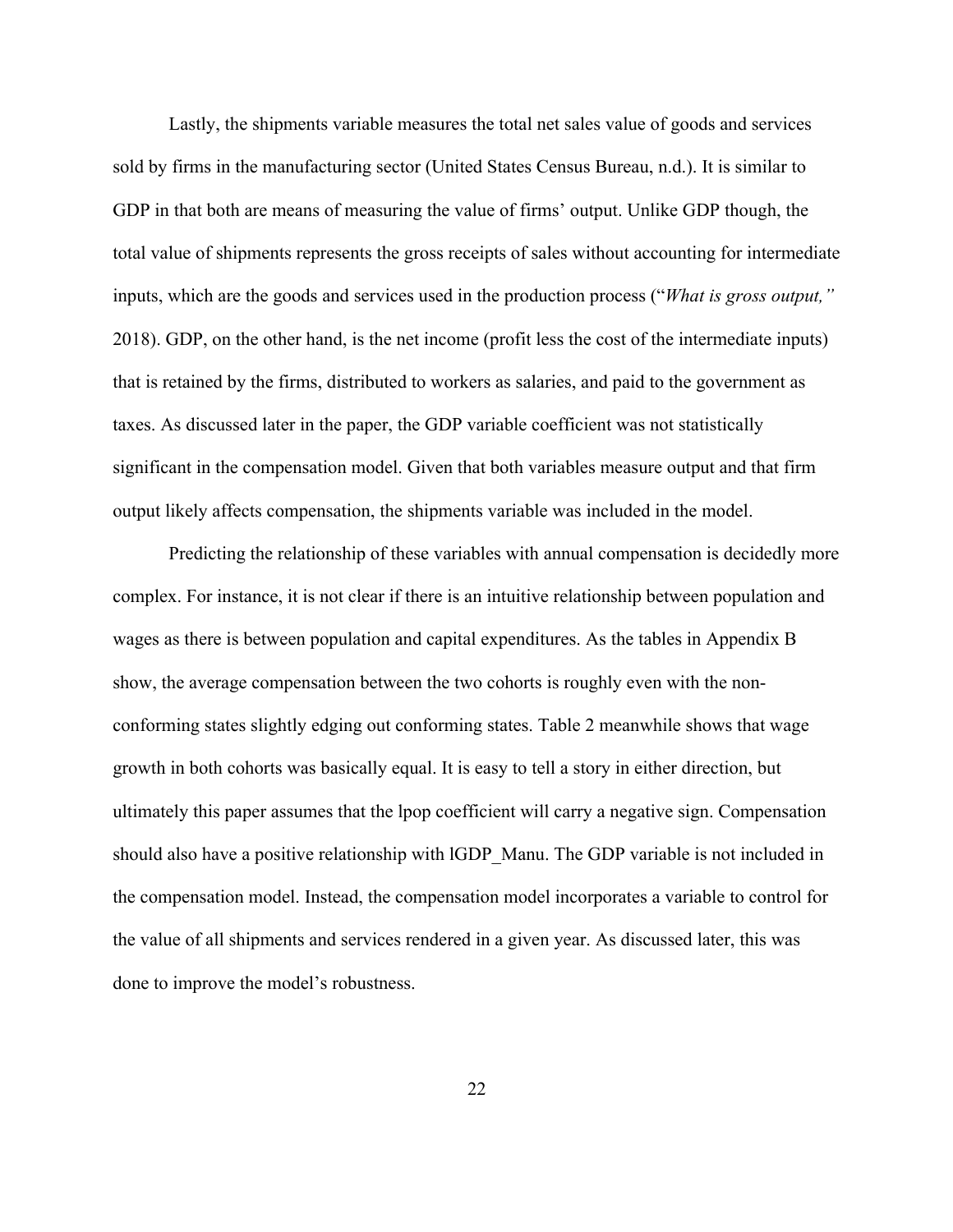#### *Data Sources*

All GDP data were sourced from the U.S. Department of Commerce's Bureau of Economic Analysis. GDP figures are real and chained to 2012 dollars. State bonus depreciation conformity came from a September 2012 report from Keiter entitled "State Treatment of Federal Bonus Depreciation and Increased 179 Expensing Amounts for 2012." Population data were sourced from the U.S. Census Bureau, while corporate tax rates came from The Tax Foundation. Finally, capital expenditure, shipments, and compensation data came from the Annual Survey of Manufacturers, which is conducted by the U.S. Census Bureau.

#### **VII. State Cohort Characteristics and Economic Context**

The summary data (Appendix B) show that the manufacturing sector in states that do not conform to bonus depreciation, on average, have much higher capital expenditures and marginally higher wages. While on the surface that might suggest that the model will produce results contrary to expectations, there are a few confounding factors that explain the differences. Namely, the economic and demographic composition of the state cohorts are not the same. The cohort of states that do not conform boast larger populations, economies, and manufacturing sectors (as measured by the various economic metrics including real GDP and value of shipments and receipts). This is not surprising given the makeup of states that constitute this cohort, which includes the large states of California, Texas, New York, and Florida. In fact, the only state among the bonus depreciation adopters that ranked among the top 10 in the country in terms of population is Illinois. The next largest state is Missouri, which during this time ranked as about the 18th largest state. Table 1 includes the list of states in each cohort along with their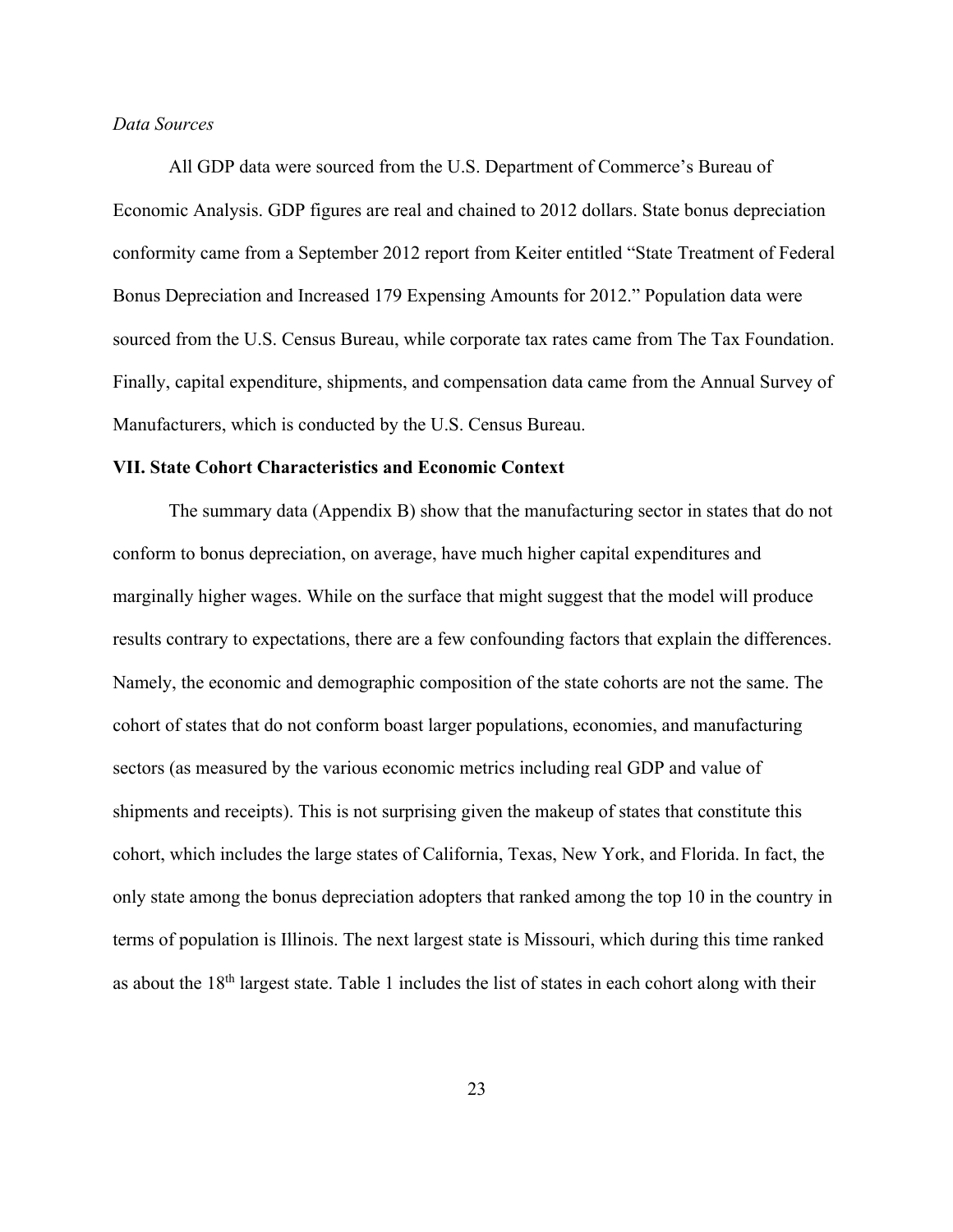average population during the study period. These variances illustrate why it is important to control for demographic and economic differences among the cohorts.

| Table 3. States and Their Average Population from 2013-2016 |                   |                          |            |  |
|-------------------------------------------------------------|-------------------|--------------------------|------------|--|
| <b>Non-Conforming States</b>                                |                   | <b>Conforming States</b> |            |  |
| <b>State</b>                                                | <b>Population</b> | <b>State</b>             | Population |  |
| California                                                  | 38,735,730        | Illinois                 | 12,864,766 |  |
| Texas                                                       | 27,207,266        | Missouri                 | 6,056,216  |  |
| Florida                                                     | 20,053,513        | Colorado                 | 5,402,244  |  |
| New York                                                    | 19,640,898        | Alabama                  | 4,846,938  |  |
| Pennsylvania                                                | 12,782,931        | Louisiana                | 4,652,826  |  |
| Ohio                                                        | 11,607,820        | Oklahoma                 | 3,891,808  |  |
| Georgia                                                     | 10,130,024        | Utah                     | 2,964,556  |  |
| North Carolina                                              | 9,990,664         | Kansas                   | 2,903,38   |  |
| Michigan                                                    | 9,931,300         | New Mexico               | 2,090,691  |  |
| New Jersey                                                  | 8,865,068         | Nebraska                 | 1,885,373  |  |
| Virginia                                                    | 8,333,834         | West Virginia            | 1,844,119  |  |
| Washington                                                  | 7,119,267         | Montana                  | 1,026,693  |  |
| Arizona                                                     | 6,783,481         | Delaware                 | 936,559    |  |
| Massachusetts                                               | 6,773,437         | North Dakota             | 741,984    |  |
| Indiana                                                     | 6,601,271         | Alaska                   | 738,076    |  |
| Tennessee                                                   | 6,568,186         |                          |            |  |
| Maryland                                                    | 5,967,339         |                          |            |  |
| Wisconsin                                                   | 5,755,462         |                          |            |  |
| Minnesota                                                   | 5,467,334         |                          |            |  |
| South Carolina                                              | 4,859,401         |                          |            |  |
| Kentucky                                                    | 4,420,792         |                          |            |  |
| Oregon                                                      | 3,997,870         |                          |            |  |
| Connecticut                                                 | 3,588,657         |                          |            |  |
| Iowa                                                        | 3,113,670         |                          |            |  |
| Mississippi                                                 | 2,988,897         |                          |            |  |
| <b>Arkansas</b>                                             | 2,973,690         |                          |            |  |
| Nevada                                                      | 2,844,525         |                          |            |  |
| Idaho                                                       | 1,643,939         |                          |            |  |
| Hawaii                                                      | 1,418,098         |                          |            |  |
| New Hampshire                                               | 1,334,655         |                          |            |  |
| Maine                                                       | 1,329,525         |                          |            |  |
| Rhode Island                                                | 1,055,963         |                          |            |  |
| South Dakota                                                | 852,107           |                          |            |  |
| District of Columbia                                        | 668,531           |                          |            |  |
| Vermont                                                     | 625,074           |                          |            |  |
| Wyoming                                                     | 583,620           |                          |            |  |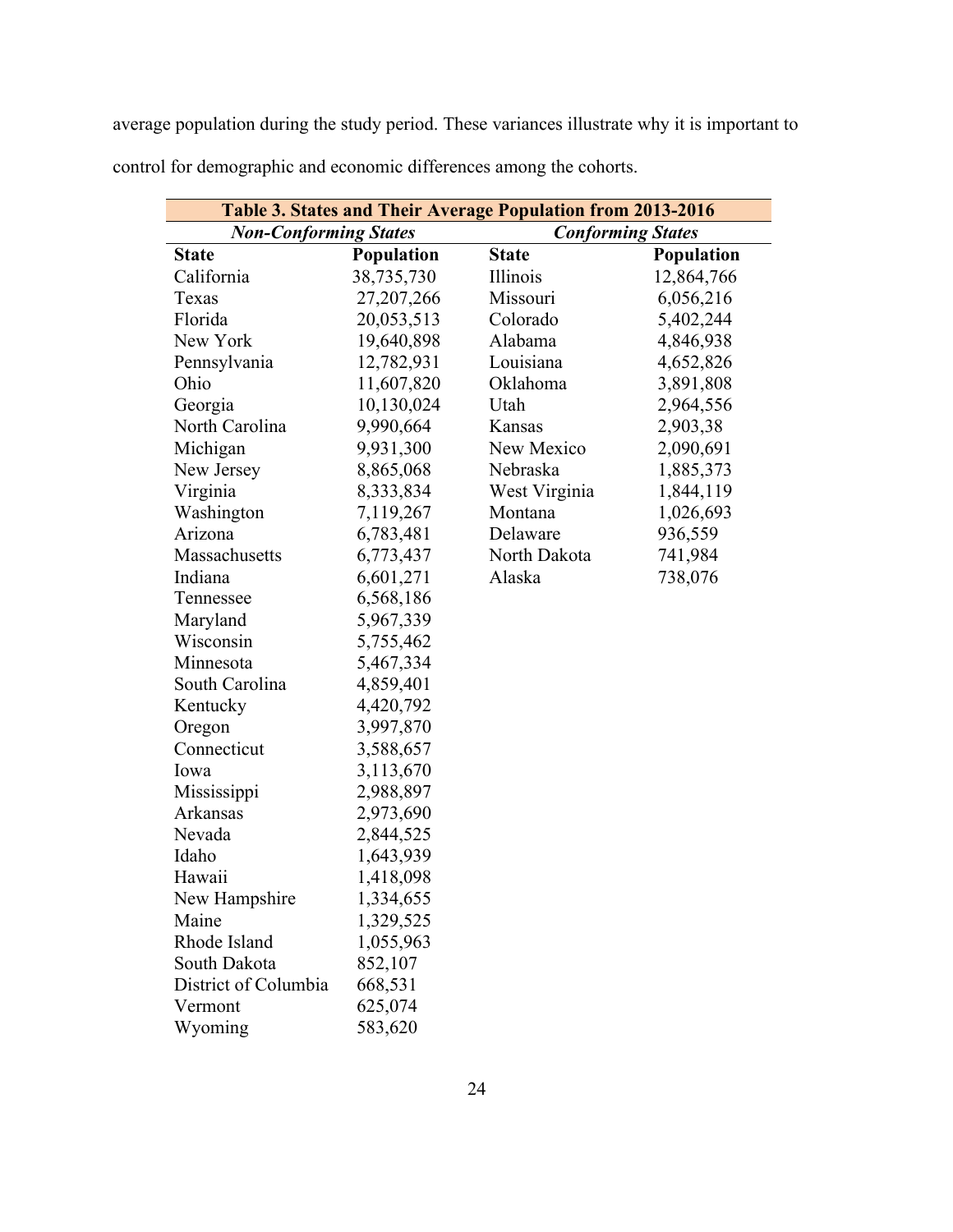Table 2 explores the cohort differences on capital expenditures and compensation by year. It shows that non-conforming states actually saw mean capital expenditure levels decrease between 2013 and 2016 by about 8%, while conforming states saw investment increase by roughly 8% on average over the same time period. The cohorts saw no such diversion in terms of compensation. Table 2 shows that wage growth in the manufacturing sector in both sets of states was equal from 2013 to 2016.

| Table 4. Average Capital Expenditures and Annual Compensation by Cohort and Year |                                     |                           |                                    |                           |
|----------------------------------------------------------------------------------|-------------------------------------|---------------------------|------------------------------------|---------------------------|
|                                                                                  | <b>Average Capital Expenditures</b> |                           | <b>Average Annual Compensation</b> |                           |
|                                                                                  | ( \$1000)                           |                           | (\$1,000)                          |                           |
| Year                                                                             | Yes <sup>1</sup>                    | $\mathbf{N} \mathbf{0}^1$ | Yes <sup>1</sup>                   | $\mathbf{N} \mathbf{0}^1$ |
| 2013                                                                             | \$2,052,724                         | \$4,043,848               | \$52.10                            | \$53.57                   |
| 2014                                                                             | \$2,270,986                         | \$3,867,927               | \$53.67                            | \$55.59                   |
| 2015                                                                             | \$2,391,332                         | \$3,913,468               | \$54.89                            | \$56.40                   |
| 2016                                                                             | \$2,224,463                         | \$3,731,983               | \$55.81                            | \$57.39                   |
| Percent Change                                                                   |                                     |                           |                                    |                           |
| between 2013 and                                                                 | 8.37%                               | $-7.71\%$                 | 7.13%                              | 7.14%                     |
| 2016                                                                             |                                     |                           |                                    |                           |

*1 The data in the "Yes" columns represent the averages for states that adopted bonus depreciation. Those in the "No" columns are averages from states that did not have the policy.* 

#### *Economic Context*

Overall, this post-recession period was one that saw moderate economic growth. Real GDP annual growth rates from 2013 to 2016 ranged from 1.4 percent to a peak of 4.1 percent in Q1 of 2015 (Bureau of Economic Analysis, *Real Gross Domestic Product*, 2021). By contrast, the manufacturing sector's growth was more modest. Table 3 shows the real GDP for the sector by year chained to 2012 dollars. From 2013 to 2016, GDP in this sector grew by about 2.3 percent (Bureau of Economic Analysis, *Real Gross Domestic Product by Industry*, 2021).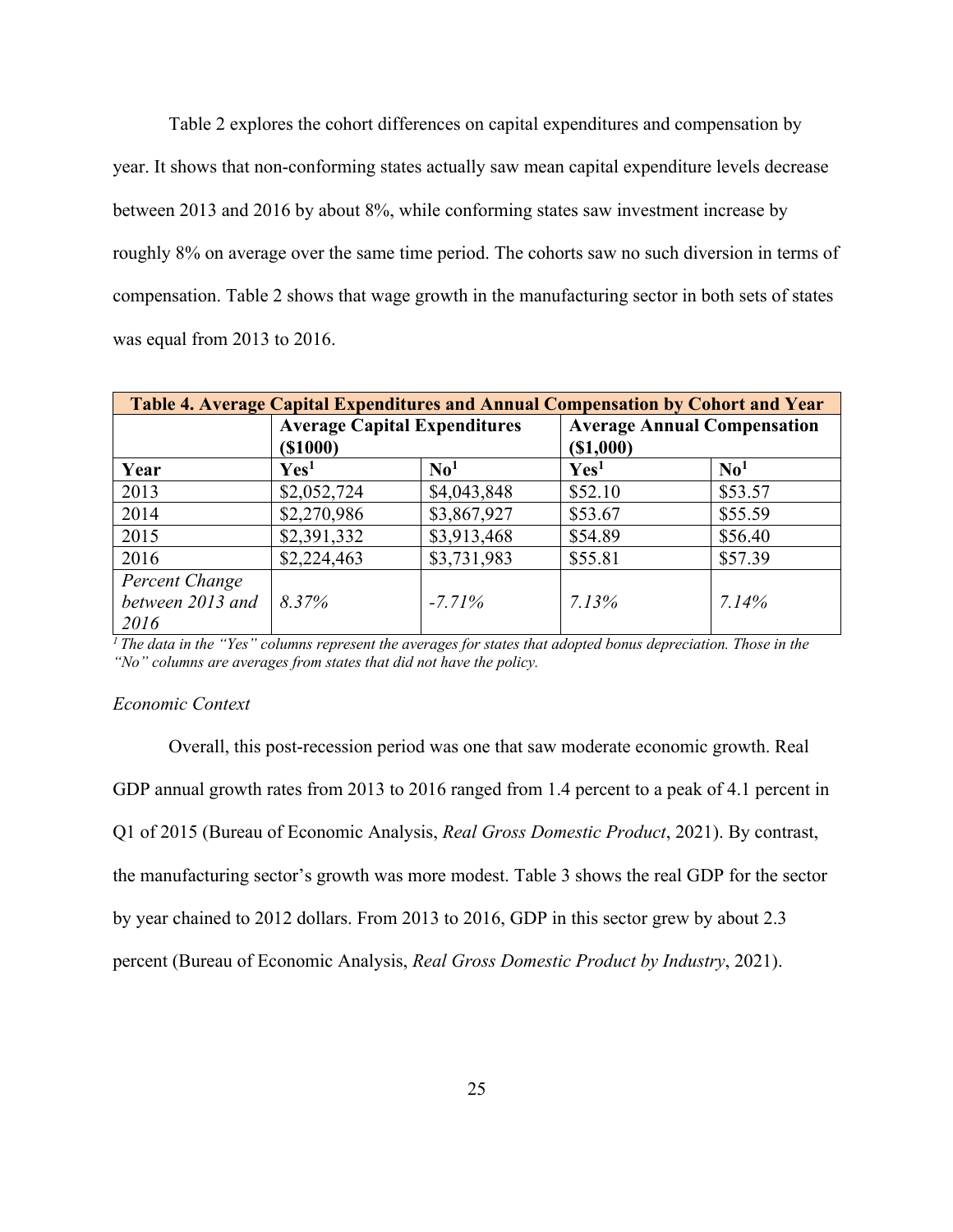| Table 5. Real GDP for U.S. Manufacturing Sector by Year |                             |  |
|---------------------------------------------------------|-----------------------------|--|
| Year                                                    | <b>Real GDP (SMillions)</b> |  |
| 2013                                                    | \$1,986,179                 |  |
| 2014                                                    | \$2,020,172                 |  |
| 2015                                                    | \$2,048,404                 |  |
| 2016                                                    | \$2,032,409                 |  |

Despite the relatively meager growth, it is worth noting that this is not a signal that manufacturing is declining in the United States or growing at a slower pace than the overall economy. In fact, from 1947 to 2015, the industry's share of overall real GDP remained fairly flat, while its share of nominal GDP decreased over the same period (Chien, 2017). The fact that manufacturing has maintained roughly the same share of the U.S. economy suggests that the sector's price level (i.e., the value of the good produced) has increased at a slower pace than that of the overall economy, leading to a lower nominal GDP value. In real terms though, the manufacturing sector has not shrunk. These lower prices for manufacturing goods might be the result of increased productivity. Indeed, the sector has seen a declining share of overall employment in the economy and maintained a constant share of real GDP, offering proof that it has seen robust increases in productivity over the decades (Chien, 2017).

#### **VIII. Results**

The results show that the capital expenditures of the manufacturing sector in states that adopt bonus depreciation were, on average, 21.5 percent<sup>b</sup> higher than those that did not have the tax policy. The model in this case controls for state population, the highest corporate tax rate, state GDP, and manufacturing sector GDP. Meanwhile, the results show that, on average, yearly

 $b$  Because the dependent variables are in log form, the percent change is calculated using the exponential function  $e^x$ -1, where x equals the coefficient output from the model. In this case,  $e^{0.195}$ -1 = 0.215, thus translating to level of capital expenditure that is, on average, 21.5 percent higher in conforming states.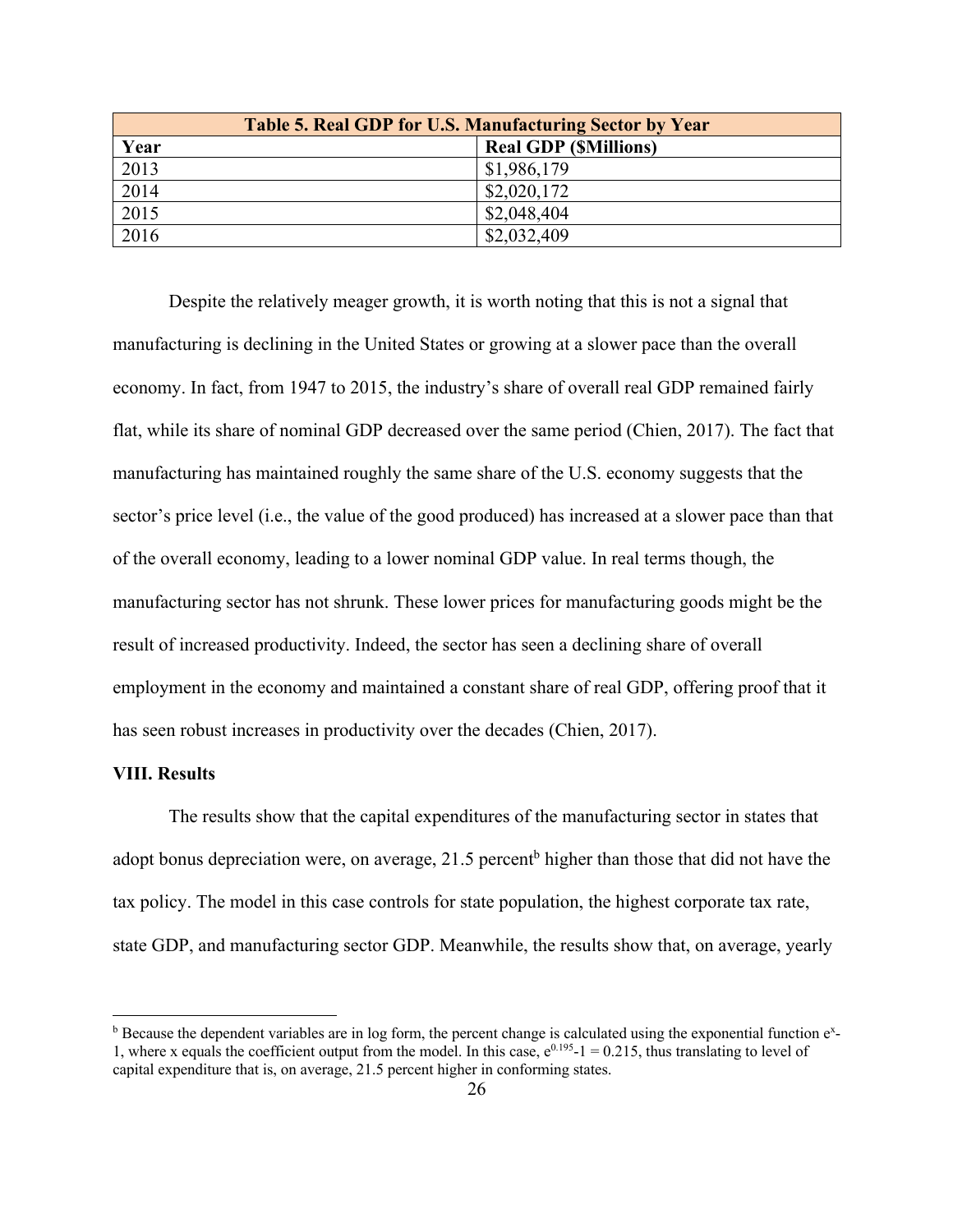compensation for manufacturing workers in states with the policy were about 5 percent higher.<sup>c</sup> This second model controls for population, the highest corporate tax rate, manufacturing sector GDP, and the value of all shipments and receipts of services within the sector. In short, both models show that bonus depreciation bears a statistically significant positive correlation with levels of capital expenditures and compensation. Table 4 provides a summary of the results from the models. Model 1 is the capital expenditures regression and Model 2 is the compensation one. The results from both models are robust, while the capital expenditures model has a particularly high R-squared, suggesting high explanatory power.

| <b>Table 6. Base Model Regression Results</b> |                      |              |  |
|-----------------------------------------------|----------------------|--------------|--|
|                                               | (1)                  | (2)          |  |
| <b>VARIABLES</b>                              | Model 1              | Model 2      |  |
|                                               | Capital Expenditures | Compensation |  |
|                                               |                      |              |  |
| conformity                                    | $0.195***$           | $0.0505***$  |  |
|                                               | (0.0485)             | (0.0154)     |  |
| lpop                                          | $0.586***$           | $-0.0879***$ |  |
|                                               | (0.149)              | (0.0179)     |  |
| <b>CTR</b>                                    | $-1.216$             | $-0.635**$   |  |
|                                               | (1.080)              | (0.265)      |  |
| <b>IGDP</b>                                   | $-0.782***$          |              |  |
|                                               | (0.114)              |              |  |
| IGDP Manu                                     | $1.086***$           | $0.335***$   |  |
|                                               | (0.0493)             | (0.0399)     |  |
| <b>lshipments</b>                             |                      | $-0.255***$  |  |
|                                               |                      | (0.0355)     |  |
| Constant                                      | $4.315***$           | $6.617***$   |  |
|                                               | (0.824)              | (0.367)      |  |
|                                               |                      |              |  |
| Observations                                  | 203                  | 203          |  |
| R-squared                                     | 0.953                | 0.351        |  |
| F Statistic                                   | 678.37               | 19.35        |  |

Robust standard errors in parentheses<sup>d</sup> \*\*\* p<0.01, \*\* p<0.05, \* p<0.1

 $c$  e<sup>0.0505</sup>-1 = 0.05, suggesting compensation is, on average, about 5 percent higher in conforming states.

<sup>d</sup> Robust standard errors were used in order to account for any biases in them. Potential errors with the models are discussed further in the following section.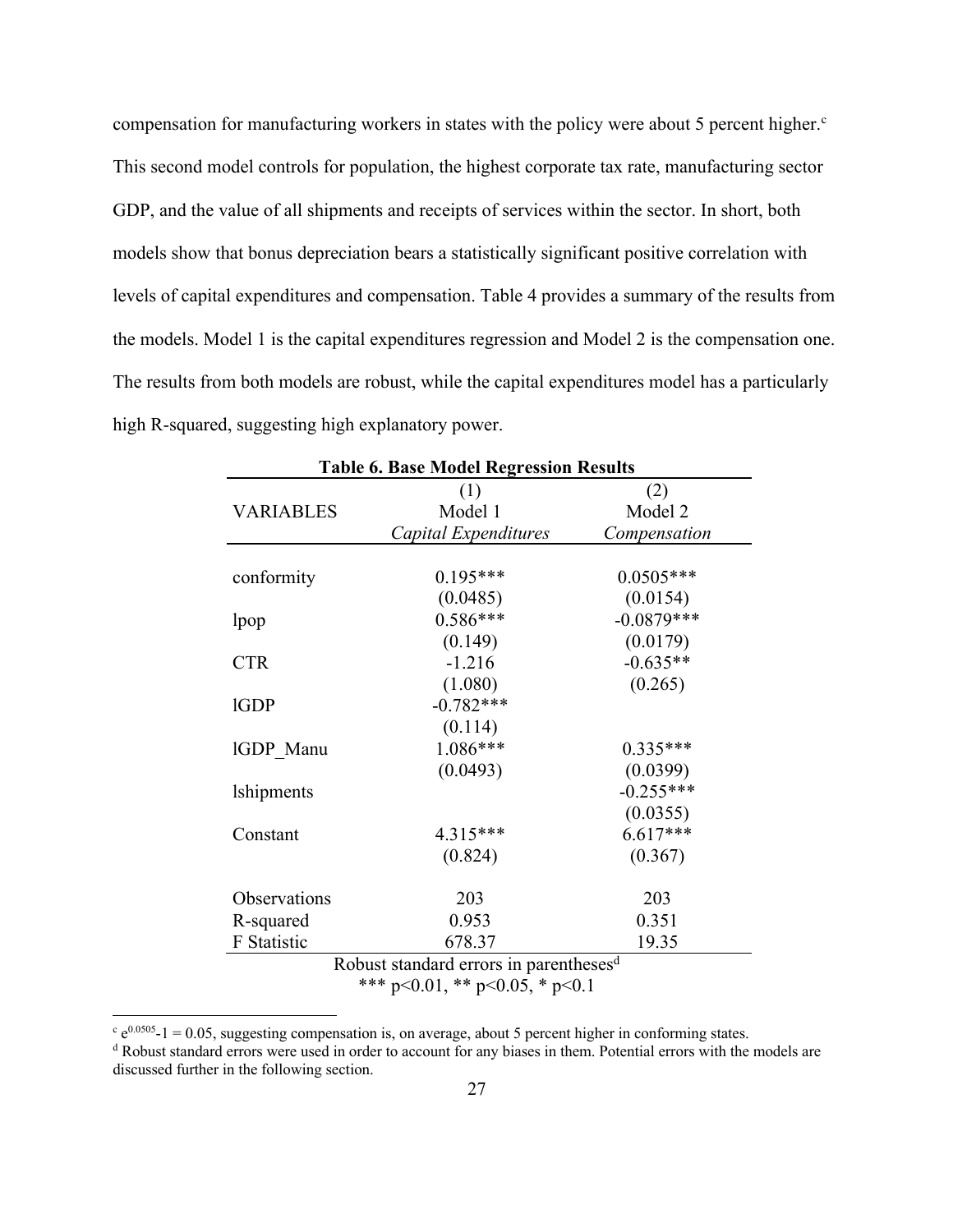The results track well with the previous studies conducted on this topic. Zwick and Mahon (2017), Ohrn (2017), and Ohrn (2019) found a similar significant relationship between bonus depreciation polices and levels of investment. Ohrn (2017 and 2019) also showed that the policy had a statistically significant, if more muted, correlation with compensation. The notable diversion between this paper and the past literature is that this study finds a larger and more statistically robust relationship between the policy and employee compensation. In both studies, Ohrn found bonus depreciation correlated with about a 2 percent increase in compensation, and his 2019 study showed the result was only statistically significant at the 10 percent level. The result of this model shows a 5 percent difference and is significant at the 1 percent level. Both studies, however, confirm the hypothesis that the size of bonus depreciation's correlation with compensation is smaller than its one with capital expenditures.

In Model 1, most of the variables share statistically significant relationships with levels of capital expenditures. However, CTR, which represents the highest corporate tax rate in each state, does not. The term's inclusion is discussed in the section below. The model results show that population and the manufacturing sector GDP are as expected positively correlated with capital expenditures. Surprisingly, GDP was negatively correlated with capital expenditures. However, state size and strength of manufacturing sector growth are important to manufacturing investment. In small states with little growth in manufacturing, there could be little overall investment even in good economic times. For example, the relationship turns positive only once the variables for population and the manufacturing sector GDP are removed from the model (Table 5).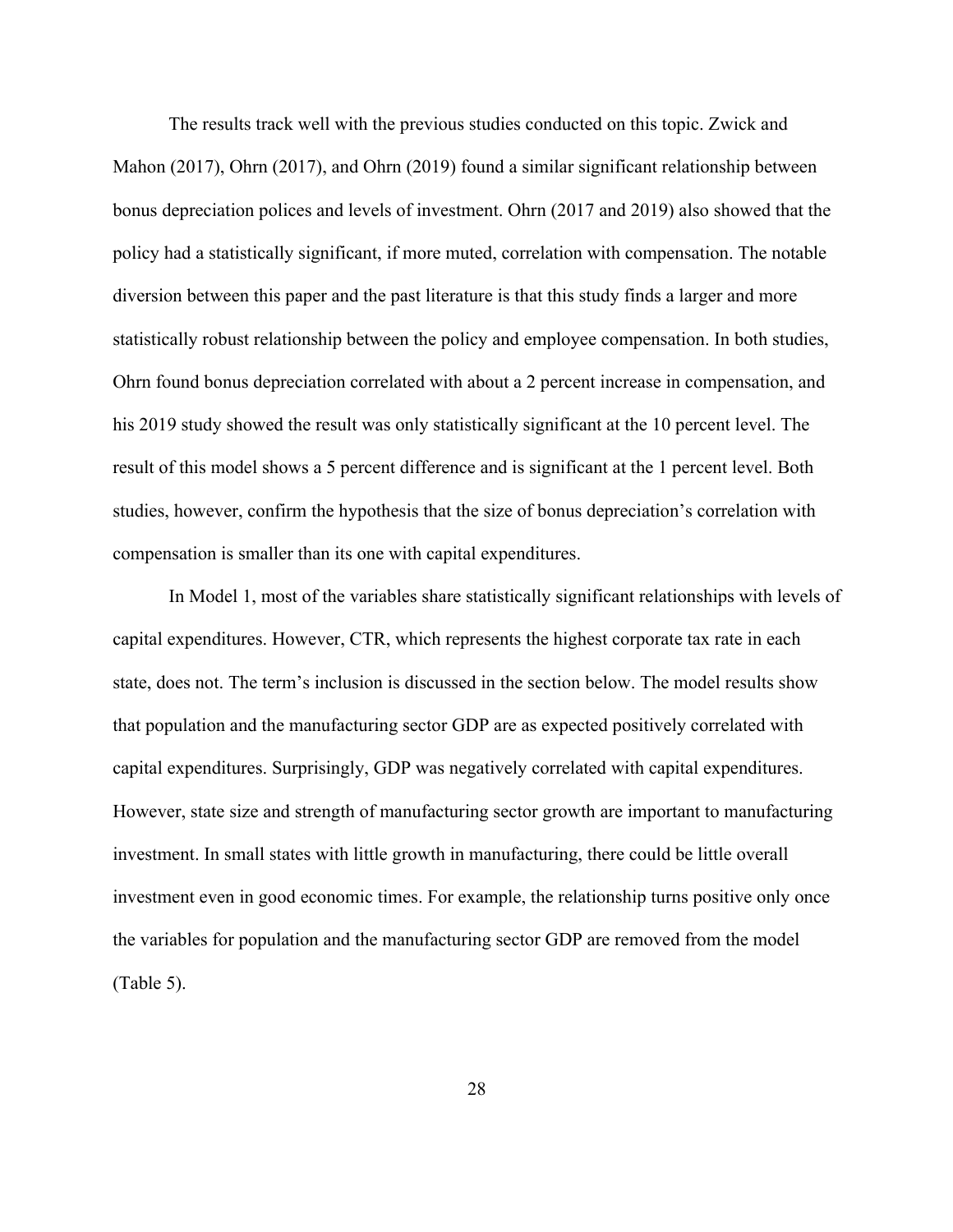|                                       | (1)       |  |
|---------------------------------------|-----------|--|
| <b>VARIABLES</b>                      | Model 1   |  |
|                                       |           |  |
| conformity                            | $0.266*$  |  |
|                                       | (0.146)   |  |
| 1GDP                                  | 1.084***  |  |
|                                       | (0.0537)  |  |
| <b>CTR</b>                            | $-4.475$  |  |
|                                       | (2.732)   |  |
| Constant                              | $1.340**$ |  |
|                                       | (0.627)   |  |
|                                       |           |  |
| Observations                          | 203       |  |
| R-squared                             | 0.565     |  |
| Robust standard errors in parentheses |           |  |
| *** p<0.01, ** p<0.05, * p<0.1        |           |  |

**Table 7. Capital Expenditures Regression Not Controlling for Manufacturing Sector GDP and Population**

Meanwhile, all of the controlling variables hold statistically significant correlations with annual compensation for manufacturing sector workers. Here, again, there are some confounding relationships: Population size and the value of shipments are negatively correlated with compensation. This implies that bigger states with large service sectors can hold down manufacturing wages. These relationships turn positive (but lose their robustness) when the manufacturing sector GDP variable is removed (Table 6). Thus, both models illustrate that the size of a state's manufacturing sector appears to be a major driver of investment and wages.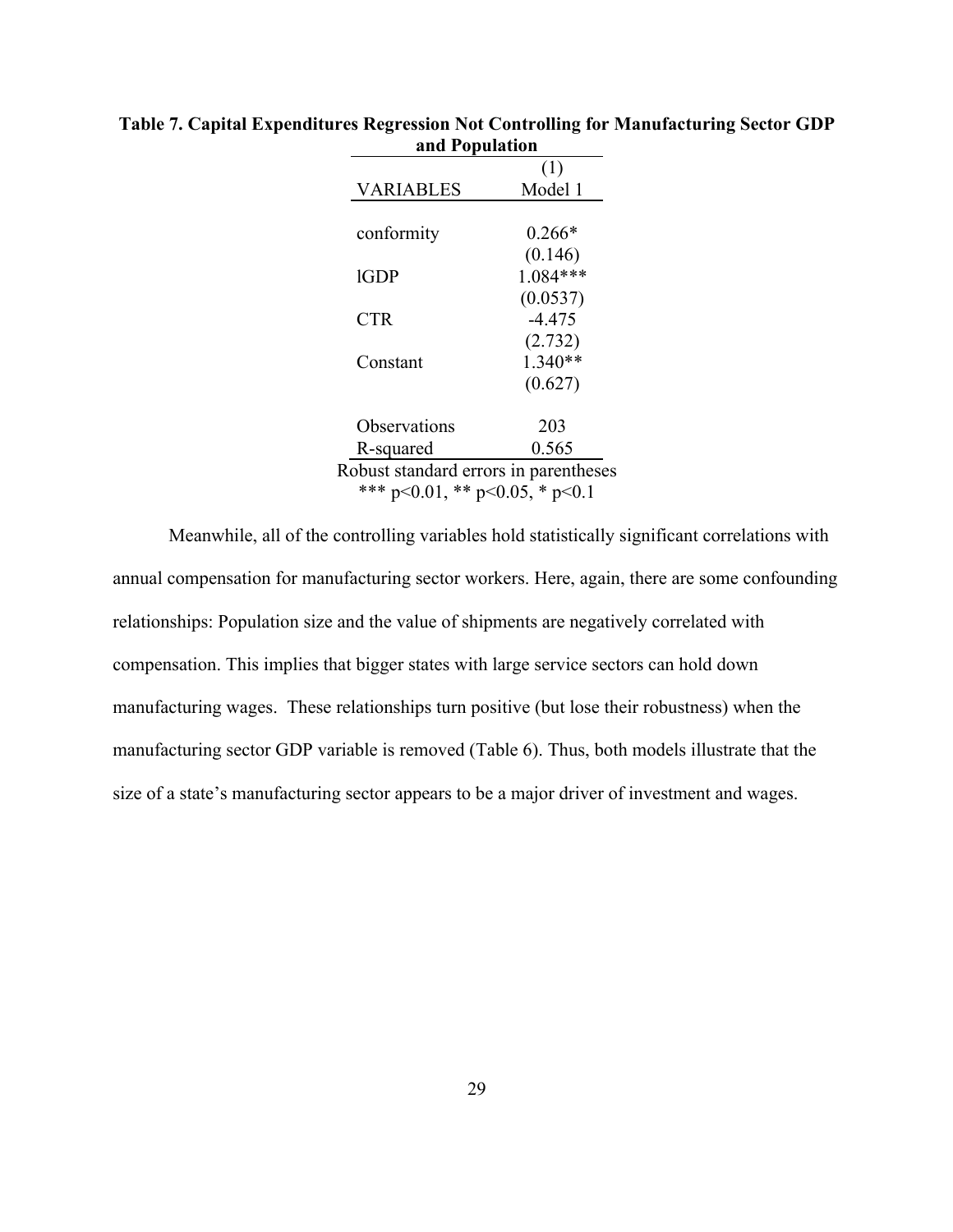|                                       | (2)        |
|---------------------------------------|------------|
| VARIABLES                             | Model 1    |
|                                       |            |
| conformity                            | $-0.00842$ |
|                                       | (0.0163)   |
| lpop                                  | $0.0311*$  |
|                                       | (0.0160)   |
| <i>lshipments</i>                     | 0.00212    |
|                                       | (0.0121)   |
| <b>CTR</b>                            | $-0.0926$  |
|                                       | (0.307)    |
| Constant                              | $3.504***$ |
|                                       | (0.143)    |
| Observations                          | 203        |
| R-squared                             | 0.098      |
| Robust standard errors in parentheses |            |
| *** p<0.01, ** p<0.05, * p<0.1        |            |

#### **Table 8. Compensation Regression Not Controlling for Manufacturing Sector GDP**

#### **IX. Model Enhancements and Limitations**

The first attempt at the model had both dependent variables regressed on the same set of independent variables. The results returned from the capital expenditures model were fairly robust and the current version largely reflects this original one. The model does include the variable CTR, which is not statistically significant. Attempts to run the model excluding it, however, seemed to present other problems, namely in the form of omitted variable bias. For this reason, as well as the literature, it is included in the regression.

The compensation model, however, presented some specification problems. Diagnostics testing indicated that the model contained some errors, while the coefficient for conformity was not statistically significant. To account for the problems, new variables were introduced to the model. Given that education and wages are likely correlated, one version included a variable that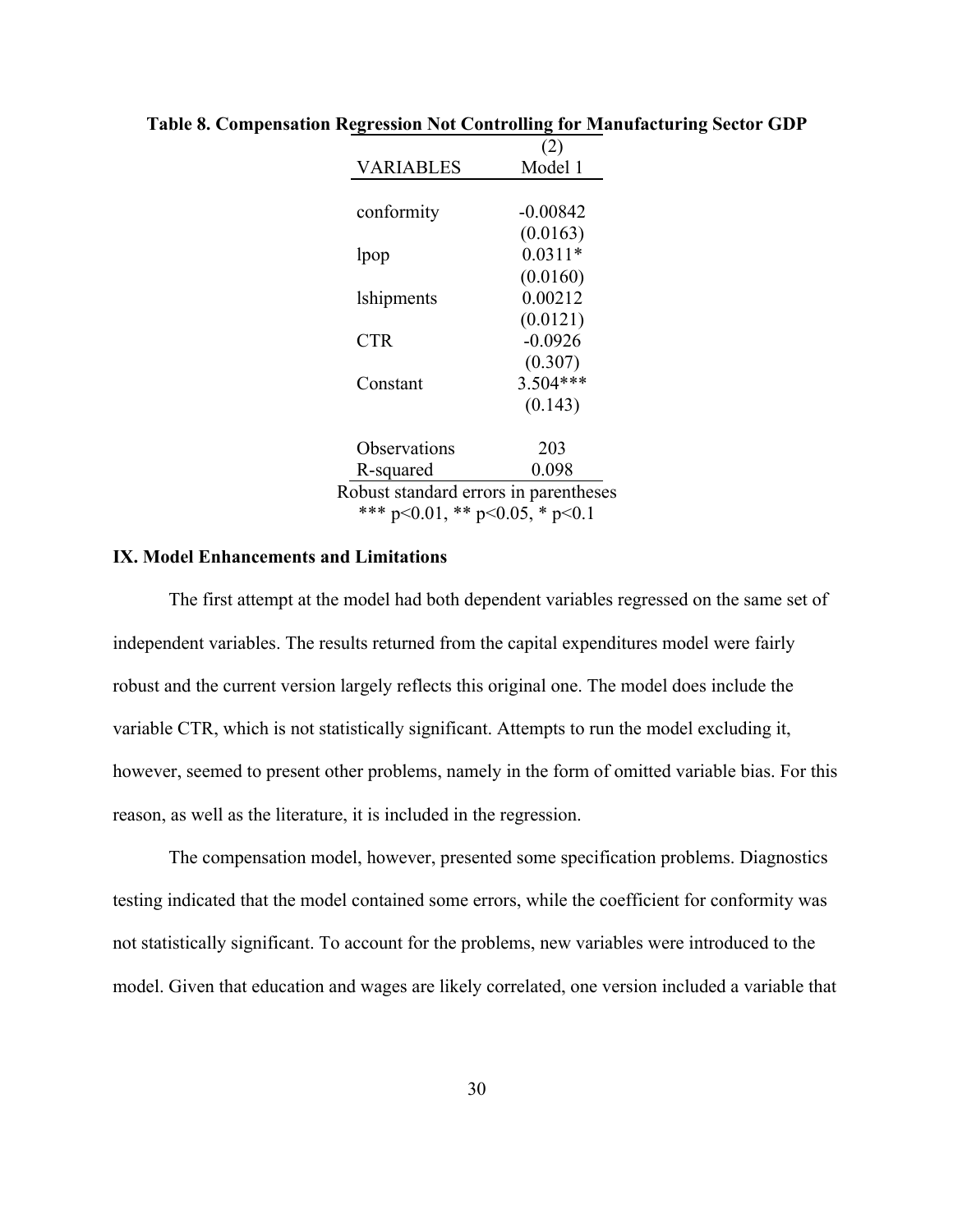measured the proportion of the state population that had received at least a high school degree. $e^{\theta}$ However, the term was not statistically significant and did not seem to improve the overall robustness of the model (Model 1 in Table 3 in Appendix C). Model quality was greatly improved by including the shipments term and removing the GDP variable. As mentioned, both variables measure the value of firms' output, with shipments representing the total value of gross sales and GDP taking into account the costs of production. Given this similarity and the fact that wages in a firm should be tied to output, the term was included in this model. In this current form, all variables are statistically significant at the 0.05 level or above. (It should be noted that adding the shipments variable in the capital expenditures model did not improve its quality and the term was not statistically significant.)

Despite the improvements, diagnostics still suggest that the model might suffer from some errors. Table 1 in Appendix C shows the results from the linktest conducted on both models. Linktest helps detect potential specification errors with regressions. Ideally, the \_hat coefficient would be statistically significant and the \_hatsq coefficient would not. The results indicate that compensation model might be missing variables or have them in their incorrect form (i.e., log vs. linear). Experimenting with various models each containing different combinations of the variables in log and linear form, however, did not produce better results and often led to a loss in statistical robustness.

Instead, attention was turned to the possibility the model was missing a variable. While the results of the Ramsey Reset Test, included in Table 2 in Appendix C, do not necessarily suggest that it is (a statistically insignificant result means the model has no omitted variables), it

<sup>e</sup> Data is sourced from the U.S. Department of Commerce, Census Bureau and the National Center for Education Statistics.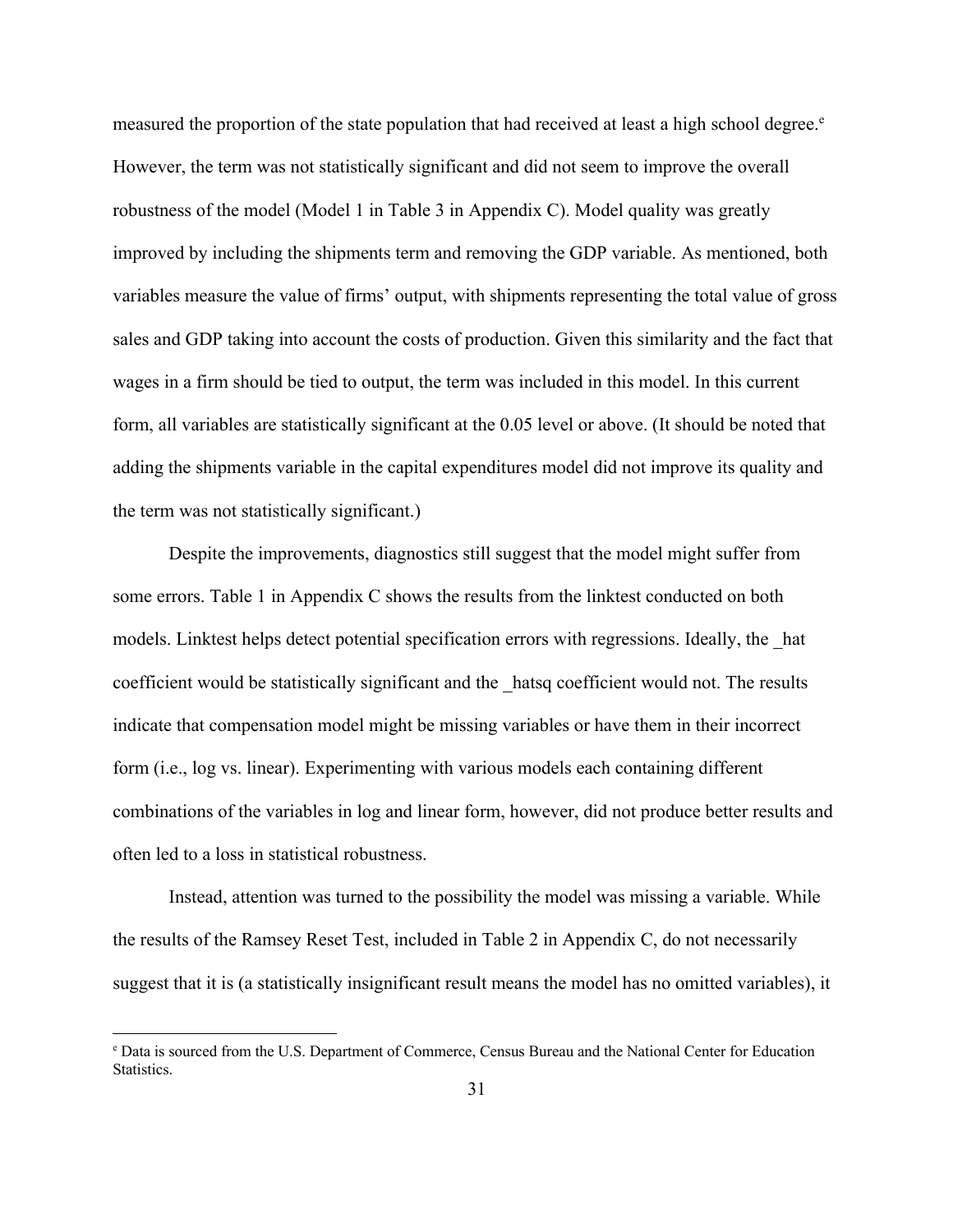is nonetheless conceivable that it is failing to account for some other factor that would have an effect on compensation. To address the problem, various versions of the model were tested by adding new variables. These models can be found in Table 3 in Appendix C. As already noted, including an education variable did not improve the results. Meanwhile, experimenting with an interaction term (in this case, multiplying IGDP Manu by lshipments on the theory that the value of shipments would be dependent on GDP levels or vice versa) did not materially improve the test results or enhance the model. While the model's explanatory power overall improved, other model diagnostics suggested that the model was missing a variable. To account for this, another version of the model was tested that included the interaction term and a measure of the proportion of the states' population that had a bachelor's degree or higher.<sup>f</sup> While the missing variable error seemed to be resolved, the effect was that some of the variables lost a bit of their robustness relative to the base case. The education term itself was not statistically significant. The base case used in the study is included as Model 4 for comparison. Ultimately, these alterations did not help boost the model's overall quality and, in some cases, reduced its robustness.

One possibility is that the model is missing a term that cannot be measured. For instance, it would be valuable to include the level of productivity growth observed by each state's economy. As noted, productivity has a direct effect on wages and a model such as this would ideally control for it. However, the U.S. Bureau of Labor Statistics, which measures productivity levels on a quarterly basis, does not offer state-level data. Despite the issues, the important takeaway is that all of the iterations of the model reaffirm the basic hypothesis and show a

<sup>f</sup> Data is sourced from the U.S. Department of Commerce, Census Bureau and the National Center for Education Statistics.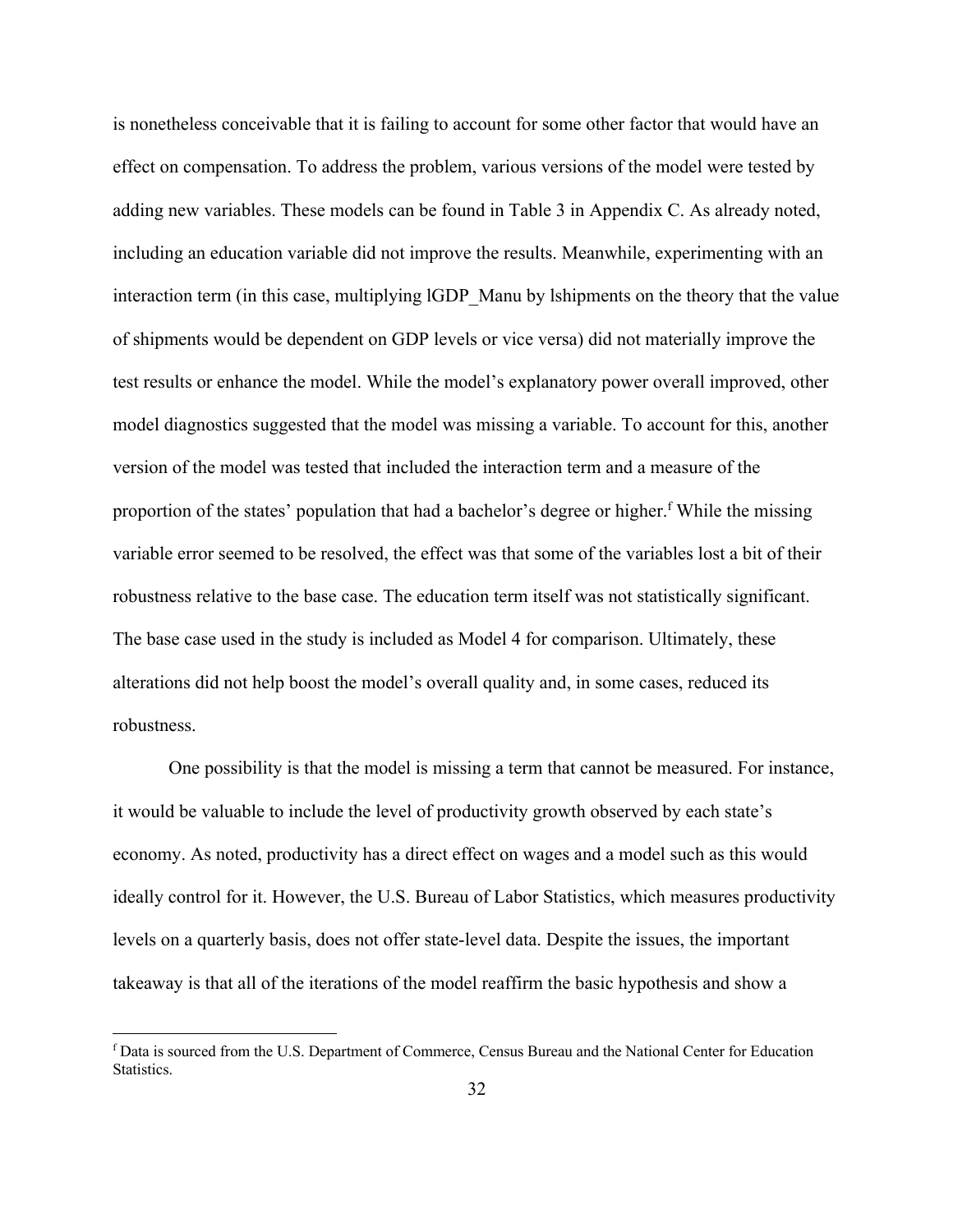statistically significant positive relationship between having bonus depreciation policy and the level of compensation in the manufacturing sector.

#### **X. Conclusion**

In 2017, the Tax Cuts and Jobs Act increased bonus depreciation allowance from 50% to 100%. In other words, firms are allowed to write off all of the asset's value in the year of purchase from their taxes. The policy is mathematically prudent, given that smaller bonus allowances do not let firms capture the full cost of their capital purchases, thus imposing a hidden additional tax. However, the 100% allowance is set to expire in 2022, after which it will be phased out completely by 2026. This will almost certainly have a major effect on the amount companies budget for capital expenditures. Companies tend to plan their capital budgets years in advance, so it is plausible that the policy's 2022 expiration is already having an effect on capital purchases. Failure to extend the policy could ultimately prove detrimental to investment and productivity growth in the coming years.

The results from this study paint a clear picture that the policy helps boost private investment, providing further justification for its implementation beyond the mathematical and economic arguments presented. Further, its correlation with higher compensation arguably represents indirect evidence that the policy helps enhance productivity growth. It is worth noting that the data from the results were taken at a time when bonus depreciation allowance was set at 50% of expenditures. The current policy of full allowance might well enhance the magnitude of effect the policy has on these outcomes and should be a focus of research.

Given the extended period of low productivity growth the U.S. economy has experienced, it is incumbent that policymakers expand their arsenal of policy tools that they can implement to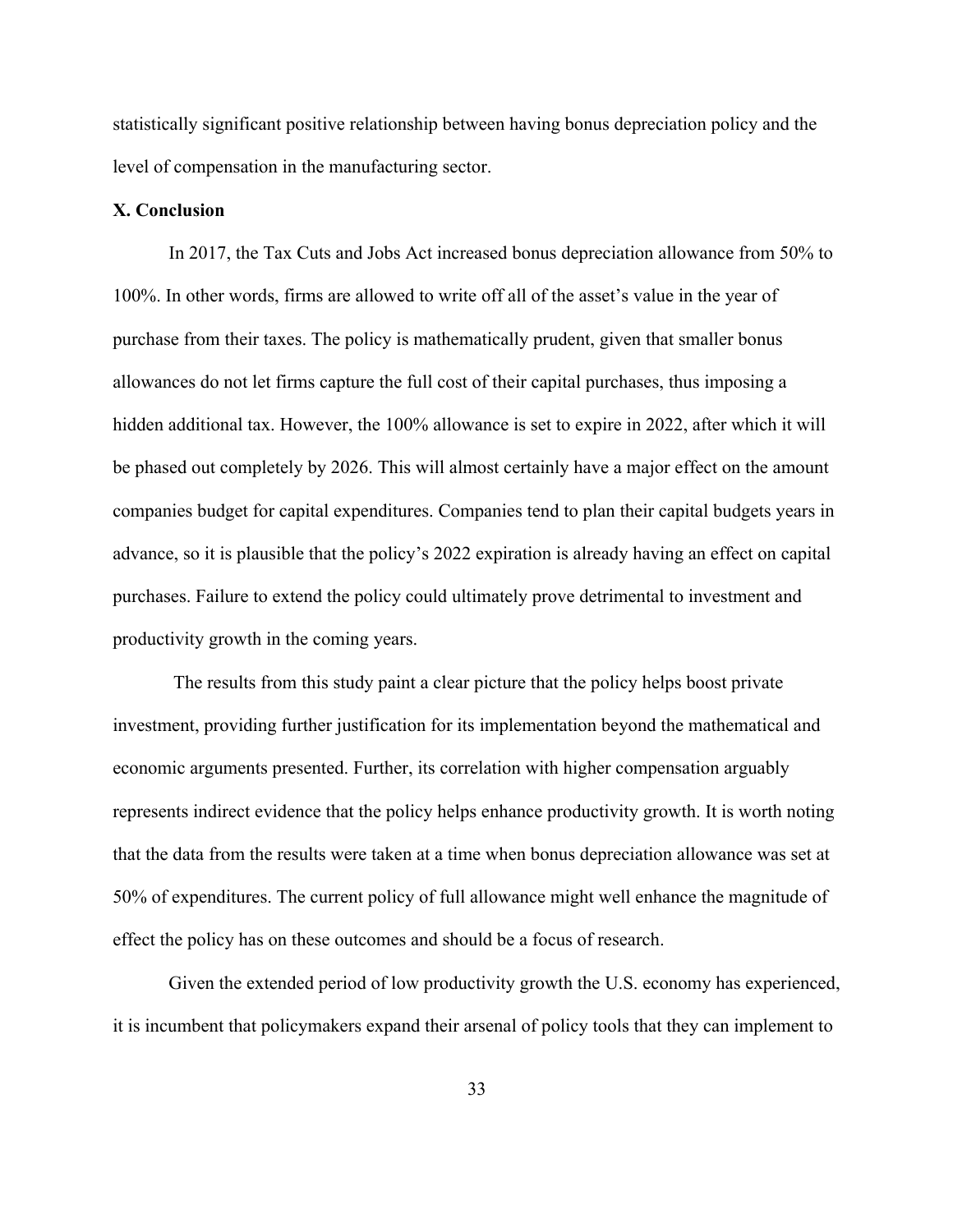boost investment and reverse the current trends. This paper shows that bonus depreciation should be considered an important policy lever in that cache. As such, the U.S. government should make the current 100% bonus depreciation allowance permanent. This would allow for firms to plan their capital expenditures without concern or doubt over their tax implications. This is especially important at this moment as the economy is likely entering into the pandemic recovery phase. States should also adopt the policy. While state corporate tax rates are lower than federal rates, states might risk losing out on private investment and wage growth. As it is, the net effect this policy will have on tax revenue is minimal. While the timing of collection will change, the difference in real revenue collected between a tax write-off that follows a traditional depreciation schedule and one that allows full expensing in the year of purchase would be relatively small. It is a small difference that could have larger implications for a state's economic fortunes.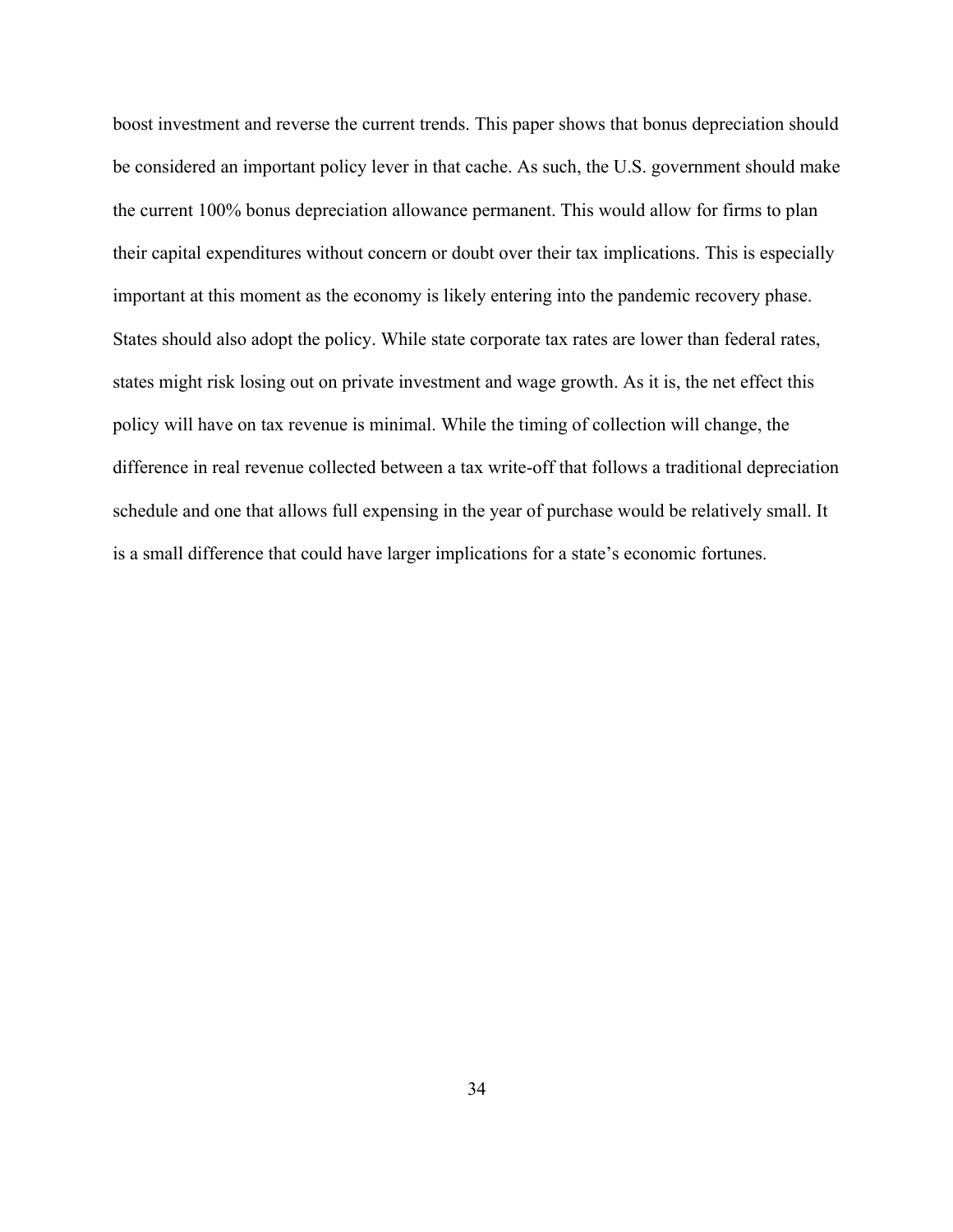# **Appendix A IRS Modified Accelerated Cost Recovery System (MACRS) Schedule**

| Year                                        | Depreciation rate for recovery period |                                            |                                           |                                           |                                       |                                            |  |  |
|---------------------------------------------|---------------------------------------|--------------------------------------------|-------------------------------------------|-------------------------------------------|---------------------------------------|--------------------------------------------|--|--|
|                                             | 3-year                                | 5-year                                     | 7-year                                    | 10-year                                   | 15-year                               | 20-year                                    |  |  |
| 1<br>$\overline{\mathbf{2}}$<br>3<br>4<br>5 | 33.33%<br>44.45<br>14.81<br>7.41      | 20.00%<br>32.00<br>19.20<br>11.52<br>11.52 | 14.29%<br>24.49<br>17.49<br>12.49<br>8.93 | 10.00%<br>18.00<br>14.40<br>11.52<br>9.22 | 5.00%<br>9.50<br>8.55<br>7.70<br>6.93 | 3.750%<br>7.219<br>6.677<br>6.177<br>5.713 |  |  |
| 6<br>7<br>8<br>9<br>10                      |                                       | 5.76                                       | 8.92<br>8.93<br>4.46                      | 7.37<br>6.55<br>6.55<br>6.56<br>6.55      | 6.23<br>5.90<br>5.90<br>5.91<br>5.90  | 5.285<br>4.888<br>4.522<br>4.462<br>4.461  |  |  |
| 11<br>12<br>13<br>14<br>15                  |                                       |                                            |                                           | 3.28                                      | 5.91<br>5.90<br>5.91<br>5.90<br>5.91  | 4.462<br>4.461<br>4.462<br>4.461<br>4.462  |  |  |
| 16<br>17<br>18<br>19<br>20                  |                                       |                                            |                                           |                                           | 2.95                                  | 4.461<br>4.462<br>4.461<br>4.462<br>4.461  |  |  |
| 21                                          |                                       |                                            |                                           |                                           |                                       | 2.231                                      |  |  |

**Table A.1. 3-, 5-, 7-, 10-, 15-, and 20-Year Property Half-Year Convention**

*Source: https://www.irs.gov/pub/irs-pdf/p946.pdf*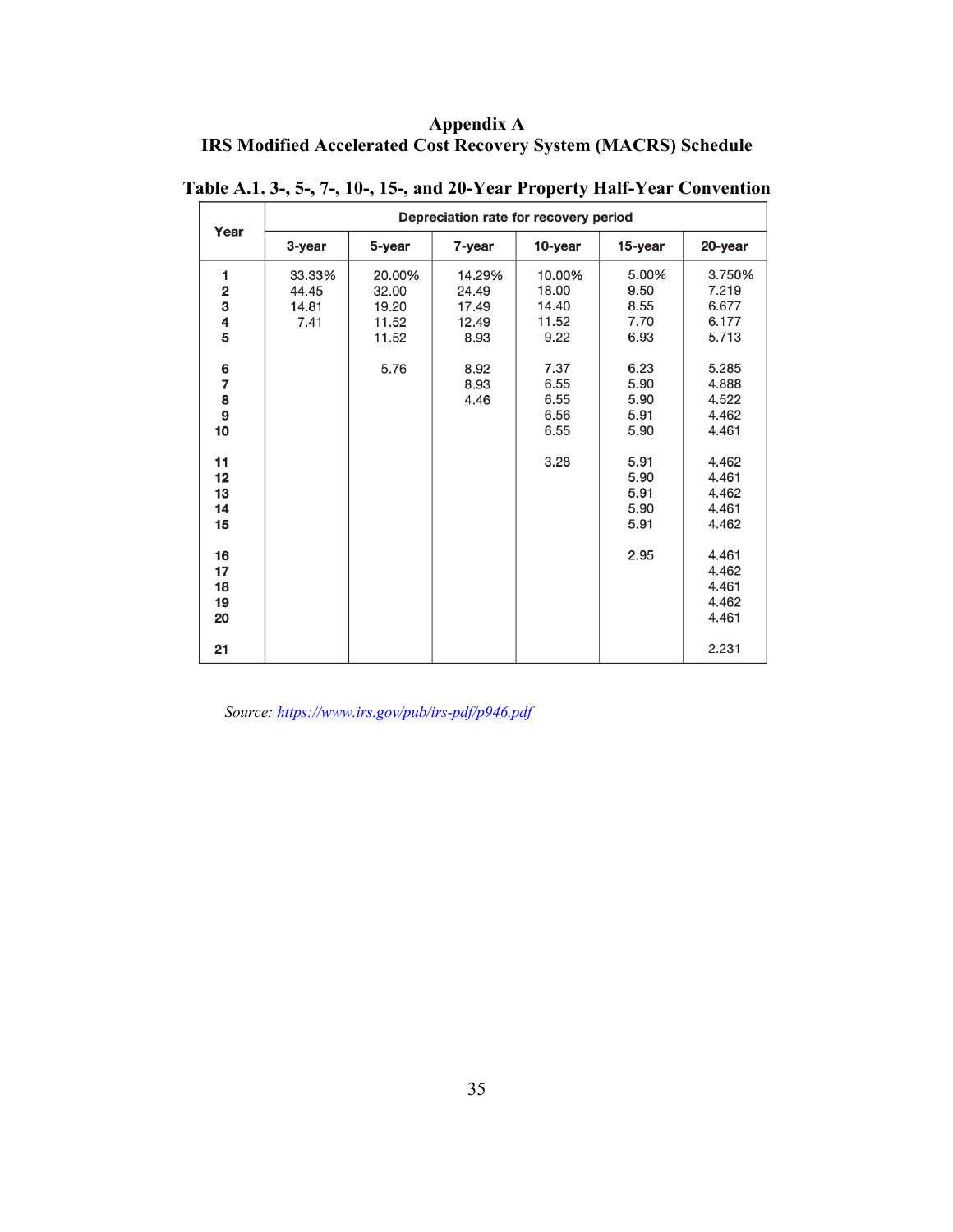| <b>Table B.1. Summary Statistics for Conforming States</b> |               |                  |              |                |  |  |  |  |
|------------------------------------------------------------|---------------|------------------|--------------|----------------|--|--|--|--|
|                                                            | Average       | <b>Standard</b>  | <b>Max</b>   |                |  |  |  |  |
|                                                            |               | <b>Deviation</b> |              |                |  |  |  |  |
| Capital                                                    | 2,235,053     | 2,287,657        | 102,491      | 8,727,256      |  |  |  |  |
| <b>Expenditures</b>                                        |               |                  |              |                |  |  |  |  |
| ( \$1000)                                                  |               |                  |              |                |  |  |  |  |
| <b>Yearly Salary</b>                                       | 54.09         | 5.46             | 42.69        | 70.30          |  |  |  |  |
| ( \$1000)                                                  |               |                  |              |                |  |  |  |  |
| <b>GDP</b> ( <i>SMillions</i> )                            | 177,346.16    | 171,570.93       | 42,429.70    | 747,666.80     |  |  |  |  |
| GDP of                                                     | 21,625.07     | 24,633           | 1,346.60     | 99,612.30      |  |  |  |  |
| Manufacturing                                              |               |                  |              |                |  |  |  |  |
| <b>Sector (SMillions)</b>                                  |               |                  |              |                |  |  |  |  |
| <b>Population</b>                                          | 3,480,148     | 3,056,100.90     | 722,036      | 12,895,129     |  |  |  |  |
| <b>Corporate Tax</b>                                       | 6.88%         | 1.46%            | 4.31%        | $9.50\%$       |  |  |  |  |
| Rate                                                       |               |                  |              |                |  |  |  |  |
| Value of                                                   | 74,782,037.58 | 76,799,913.15    | 6,003,375.00 | 283,768,708.00 |  |  |  |  |
| <b>Shipments (\$1000)</b>                                  |               |                  |              |                |  |  |  |  |

### **Appendix B Summary Statistics Tables**

| <b>Table B.2. Summary Statistics for Non-Conforming States</b> |                   |                                     |            |                |  |  |  |
|----------------------------------------------------------------|-------------------|-------------------------------------|------------|----------------|--|--|--|
|                                                                | Average           | <b>Standard</b><br><b>Deviation</b> | Min        | <b>Max</b>     |  |  |  |
| Capital                                                        | 3,889,307         | 4,170,573                           | 3,551      | 19,745,790     |  |  |  |
| <b>Expenditures</b>                                            |                   |                                     |            |                |  |  |  |
| ( \$1000)                                                      |                   |                                     |            |                |  |  |  |
| <b>Yearly Salary</b>                                           | 55.74             | 6.72                                | 41.91      | 71.95          |  |  |  |
| ( \$1000)                                                      |                   |                                     |            |                |  |  |  |
| <b>GDP</b> ( <i>SMillions</i> )                                | 397,094.80        | 474,156.50                          | 28,367.90  | 2,519,134.60   |  |  |  |
| GDP of                                                         | 47,069.03         | 55,544.02                           | 207.8      | 285,326.3      |  |  |  |
| Manufacturing                                                  |                   |                                     |            |                |  |  |  |
| <b>Sector (SMillions)</b>                                      |                   |                                     |            |                |  |  |  |
| Population                                                     | 7,405,940         | 7,931,096.28                        | 582,122    | 39, 167, 117   |  |  |  |
| <b>Corporate Tax</b>                                           | 6.28%             | $3.22\%$                            | $0\%$      | 12.0%          |  |  |  |
| Rate                                                           |                   |                                     |            |                |  |  |  |
| <b>Value of</b>                                                | 125, 231, 801. 55 | 136,630,998.36                      | 314,602.00 | 731,607,660.00 |  |  |  |
| <b>Shipments</b>                                               |                   |                                     |            |                |  |  |  |
| ( \$1000)                                                      |                   |                                     |            |                |  |  |  |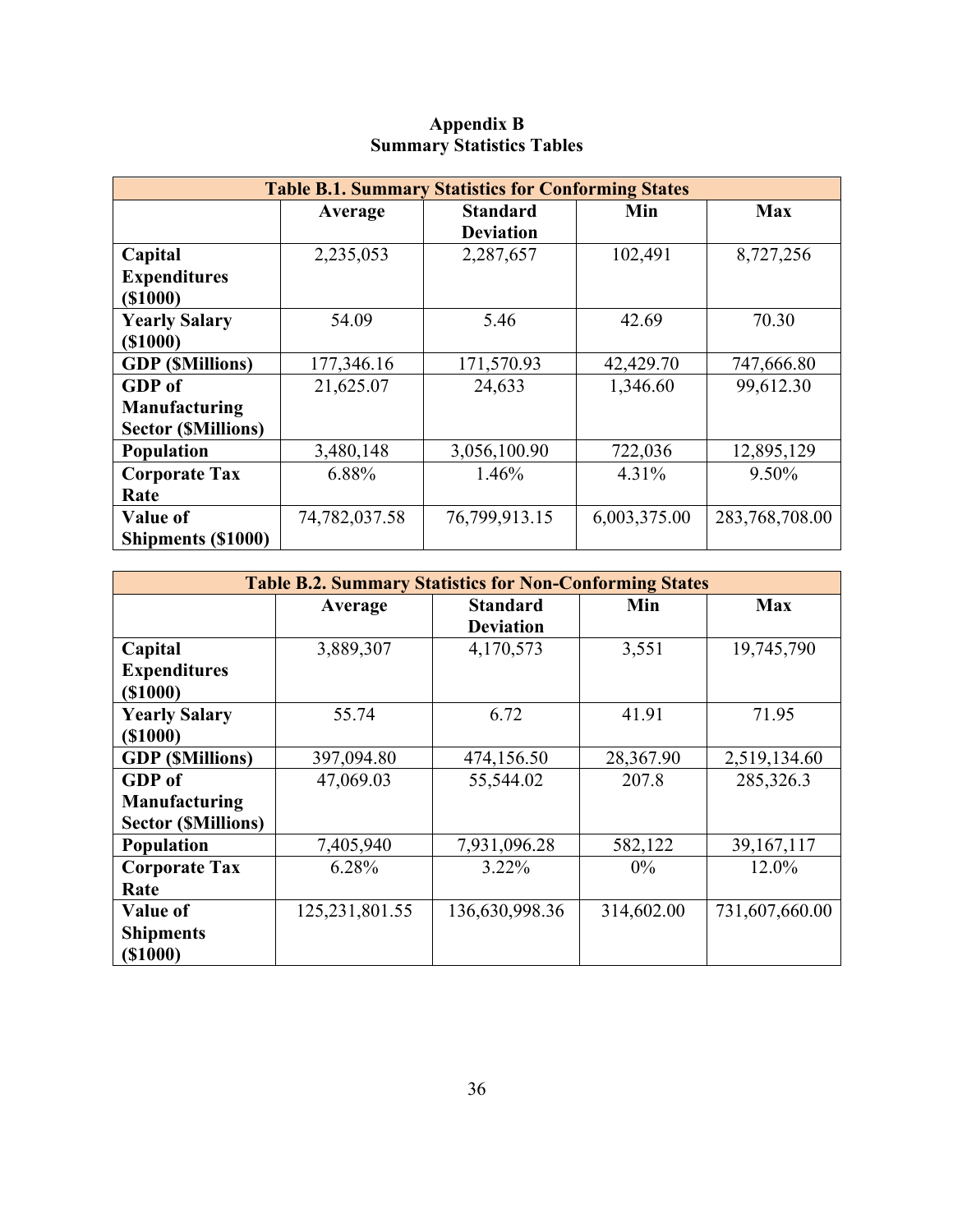# **Appendix C Model Enhancements and Limitations Tables**

# **Table C.1. Linktest for Models**

*Model 1 – Capital Expenditures*

| lCapExpen | Coef.       | Std. Err. |         | P >  t | [95% Conf. Interval] |          |
|-----------|-------------|-----------|---------|--------|----------------------|----------|
| hat       | L04784      | .1728697  | 6.06    | 0.000  | .7069587             | 1 388721 |
| hatsq     | $-.0017792$ | .0064028  | $-0.28$ | 0.781  | $-.0144049$          | .0108465 |
| cons      | $-3166094$  | -161526   | $-0.27$ | 0.785  | -2.607018            | 1.9738   |

*Model 2 - Compensation*

| lcomp yearly | Coef.     | Std. Err. |         | P >  t | [95% Conf. Interval]    |  |
|--------------|-----------|-----------|---------|--------|-------------------------|--|
| hat          | -11.59523 | 7.686534  | $-1.51$ | 0.133  | $-26.75228$<br>3.56182  |  |
| hatsq        | 1.574892  | .9610406  | 1.64    | 0.103  | $-.3201806$<br>3.469964 |  |
| cons         | 25.17524  | 15.36736  | .64     | 0.103  | 55.47807<br>$-5.127593$ |  |

**Table C.2. Ramsey Reset Test**

*Model 1 – Capital Expenditures* H<sub>0</sub>: model has no omitted variables  $F(3, 194) = 1.98$  $Prob > F = 0.1187$ 

| $Model 2 - Compensation$                        |  |  |  |  |  |
|-------------------------------------------------|--|--|--|--|--|
| H <sub>0</sub> : model has no omitted variables |  |  |  |  |  |
| $F(3, 194) = 1.69$                              |  |  |  |  |  |
| $Prob > F = 0.1706$                             |  |  |  |  |  |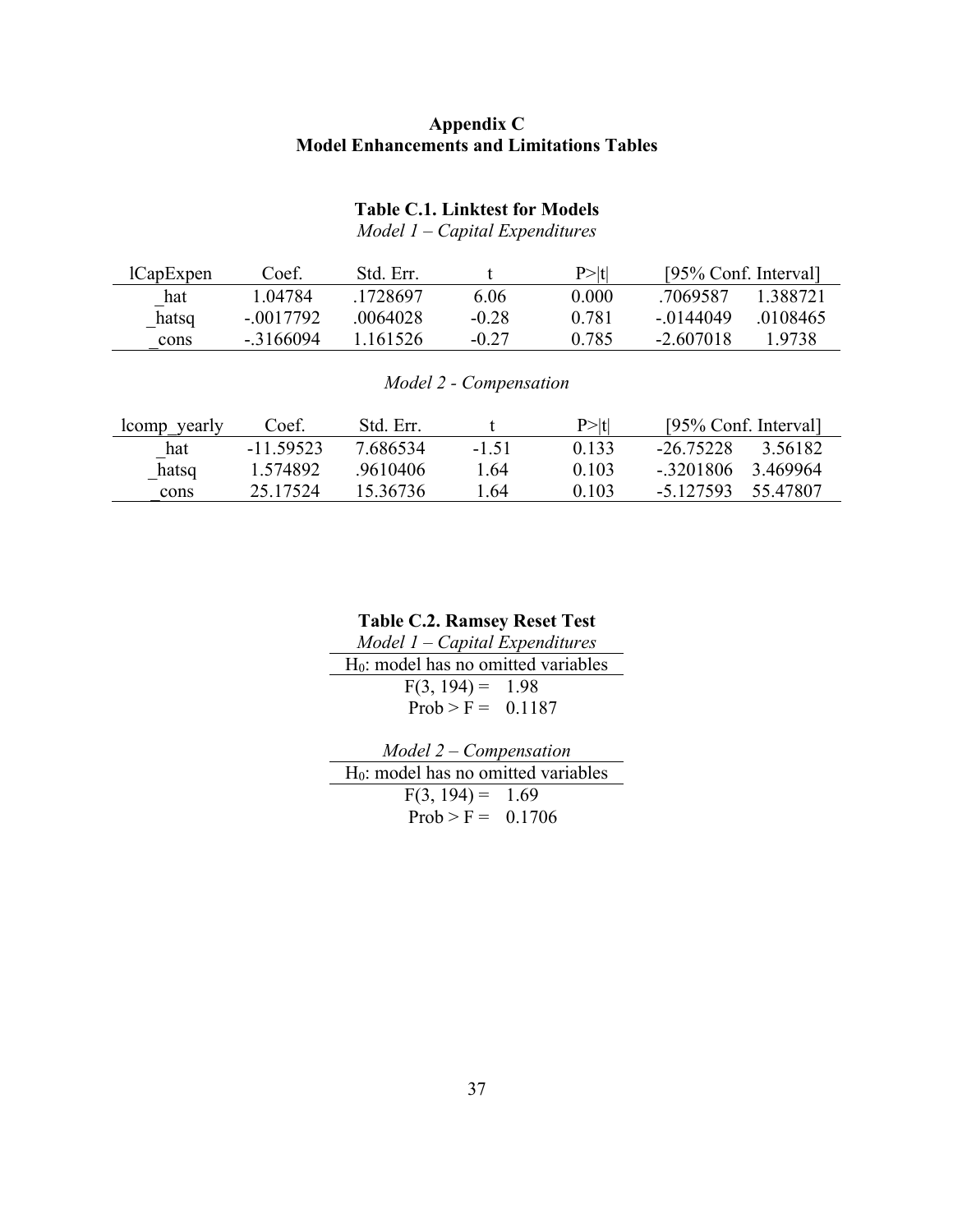|                            | (1)          | (2)            | (3)          | (4)                  |
|----------------------------|--------------|----------------|--------------|----------------------|
| <b>VARIABLES</b>           | Model 1      | Model $2b$     | Model 3      | Model 4 <sup>a</sup> |
|                            |              |                |              |                      |
| conformity                 | $0.0505***$  | $0.0465***$    | $0.0427**$   | $0.0505***$          |
|                            | (0.0156)     | (0.0162)       | (0.0173)     | (0.0154)             |
| lpop                       | $-0.0875***$ | $-0.0627***$   | $-0.0592***$ | $-0.0879***$         |
|                            | (0.0197)     | (0.0175)       | (0.0183)     | (0.0179)             |
| IGDP Manu                  | $0.335***$   | $0.501***$     | $0.486***$   | $0.335***$           |
|                            | (0.0432)     | (0.0609)       | (0.0638)     | (0.0399)             |
| <i>lshipments</i>          | $-0.255***$  | $-0.186***$    | $-0.139**$   | $-0.255***$          |
|                            | (0.0375)     | (0.0372)       | (0.0596)     | (0.0355)             |
| <b>CTR</b>                 | $-0.635**$   | $-0.636**$     | $-0.720**$   | $-0.635**$           |
|                            | (0.273)      | (0.275)        | (0.290)      | (0.265)              |
| HS plus <sup>a</sup>       | 0.000109     |                |              |                      |
|                            | (0.00293)    |                |              |                      |
| GDPMxShip <sup>a</sup>     |              | $-0.00950$ *** | $-0.0107***$ |                      |
|                            |              | (0.00251)      | (0.00271)    |                      |
| <b>BAplus</b> <sup>a</sup> |              |                | 0.00242      |                      |
|                            |              |                | (0.00186)    |                      |
| Constant                   | $6.600***$   | $5.061***$     | 4.452***     | $6.617***$           |
|                            | (0.566)      | (0.540)        | (0.788)      | (0.367)              |
| Observations               | 203          | 203            | 203          | 203                  |
| R-squared                  | 0.351        | 0.394          | 0.400        | 0.351                |
|                            |              |                |              |                      |

**Table C.3. Regression Results for Alternative Versions of the Compensation Model**

Robust standard errors in parentheses

\*\*\* p<0.01, \*\* p<0.05, \* p<0.1

*<sup>a</sup> GDPMxShip is the interaction term that multiplied lGDP\_Manu and lshipments. HSplus is the proportion of the state population that holds a high school degree or higher. BAplus is the proportion of the state population that holds a bachelor's degree or higher. Model 4 is the base model used in the study.*

*b While the coefficient for GDPMxShip is statistically significant and the model boasts a higher R-squared, the pvalue for conformity is slightly below its value in the base case. Additionally, the Ramsey Reset Test with this model yields a statistically significant result, suggesting that the model might suffer from omitted variable bias. Either way, both models show that bonus depreciation bears a statistically significant positive relationship with compensation levels.*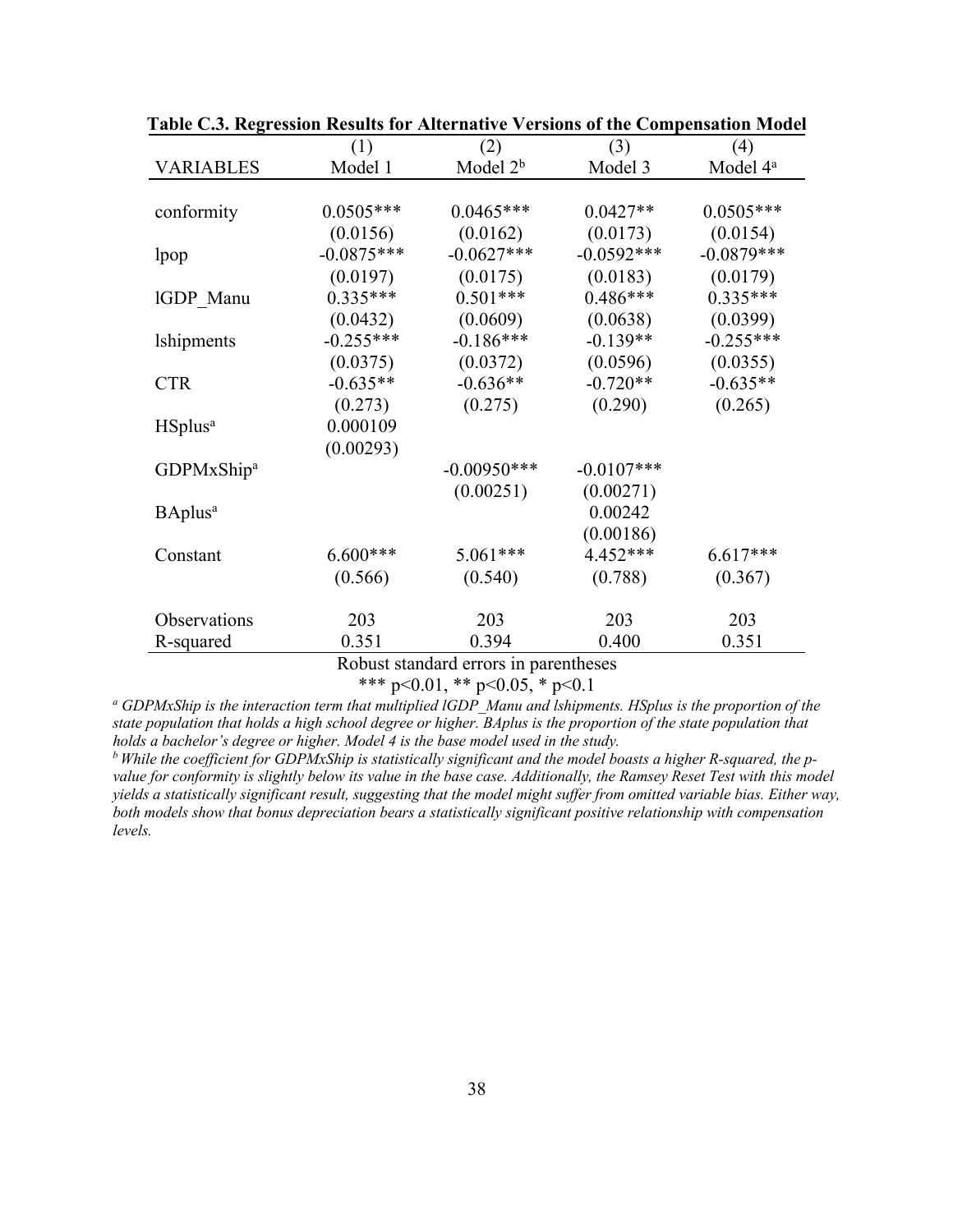#### **References**

- 23 economic experts weigh in: Why is productivity growth so low? (2017, April 20). *FocusEconomics.* https://www.focus-economics.com/blog/why-is-productivity-growthso-low-23-economic-experts-weigh-in
- Bernstein, J. (2018, August 14). Productivity and wage: What's the connection? *The Washington Post*.

https://www.washingtonpost.com/news/posteverything/wp/2018/08/14/productivity-andwages-whats-the-connection/

- Bonus depreciation. (2020, April 24). In *Investopedia.* https://www.investopedia.com/terms/b/bonusdepreciation.asp#:~:text=History%20of%20 Bonus%20Depreciation,order%20to%20stimulate%20the%20economy
- Bureau of Economic Analysis (2016). *Gross Domestic Product by State, Advance 2015 and Revised 1997-2014: GDP by State and Industry, NAICS, All Components.* [Data set]. https://apps.bea.gov/regional/histdata/releases/0616gsp/index.cfm
- Bureau of Economic Analysis (2016). *Gross Domestic Product by State, 4th Quarter and Annual 2015: Gross Domestic Product by State, 4th Quarter and Annual 2015: GDP by State and Industry, NAICS, All Components.* [Data set]. https://apps.bea.gov/regional/histdata/releases/0616qgsp/index.cfm
- Bureau of Economic Analysis (2017). *Gross Domestic Product by State, 4nd Quarter and Annual 2016: Gross Domestic Product by State, 4th Quarter and Annual 2015: GDP by State and Industry, NAICS, All Components.* [Data set]. https://apps.bea.gov/regional/histdata/releases/0517gdpstate/index.cfm
- Bureau of Economic Analysis. (2021). *Real Gross Domestic Product [A191RO1Q156NBEA]* [Graph]. Federal Reserve Economic Data. https://fred.stlouisfed.org/graph/?g=8eiT
- Bureau of Economic Analysis. (2021). *Real Gross Domestic Product by Industry: Private Industries: Manufacturing for United States [USMANRGSP].* [Graph]. Federal Reserve Economic Data. https://fred.stlouisfed.org/series/USMANRGSP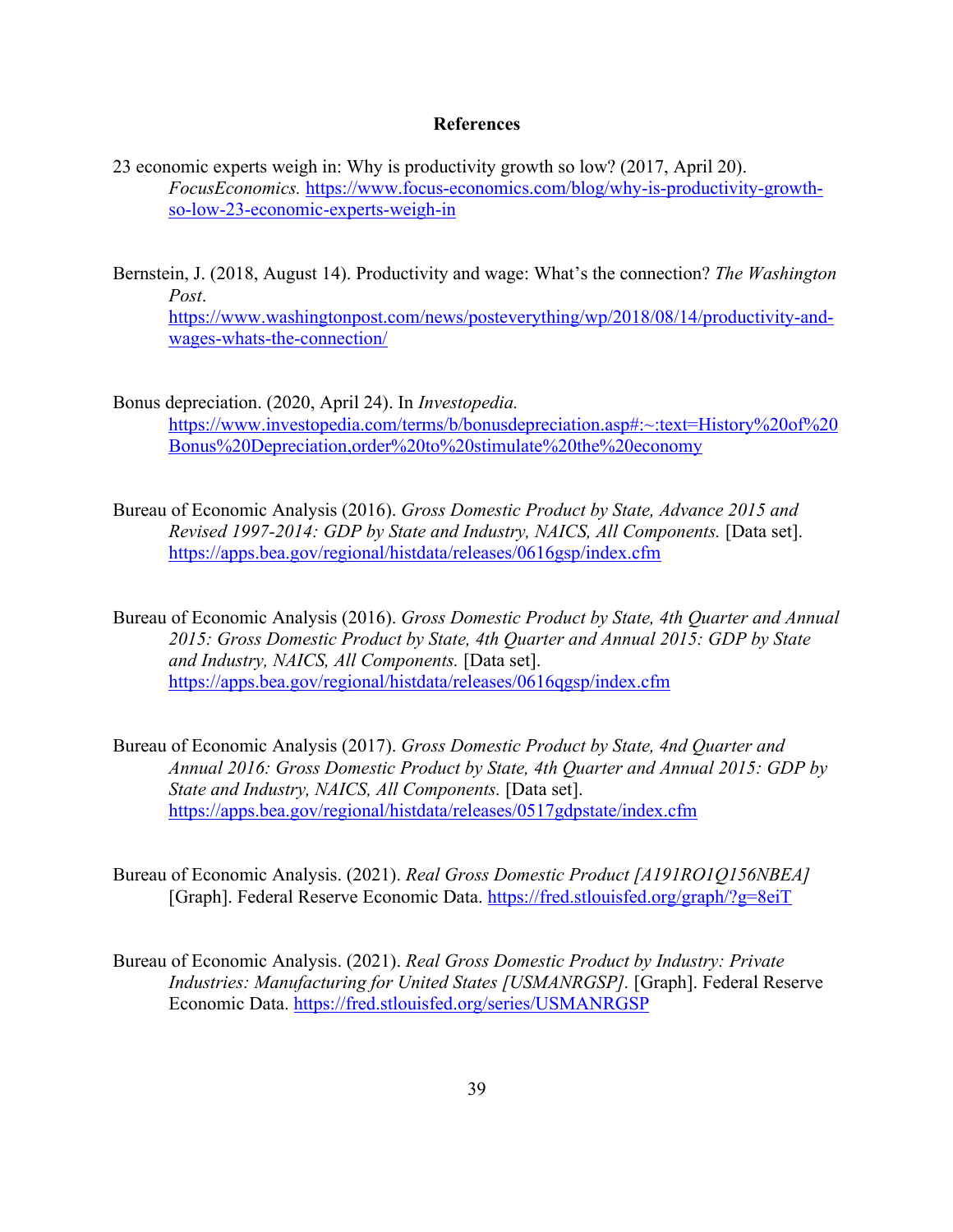Capital asset defined, 26 U.S.C. § 1221 (1969).

- Chien, Y. (2017, April 11). *Is U.S. Manufacturing Really Declining*? Federal Reserve Bank of St. Louis. https://www.stlouisfed.org/on-the-economy/2017/april/us-manufacturingreally-declining
- Evans, K. (2011, January 31). The Great Stagnation, Low-Hanging Fruit and America's 'Sputnik Moment'. *The Wall Street Journal.* https://blogs.wsj.com/economics/2011/01/31/thegreat-stagnation-low-hanging-fruit-and-americas-sputnik-moment/
- Gale, W., Krupkin, A., & Rueben, K. (2015). The Relationship between Taxes and Growth at the State Level: New Evidence. Brookings Institute. Retrieved November 13, 2020, from https://www.brookings.edu/wp-content/uploads/2016/06/Gale-Taxes-and-Growth-42915.pdf
- *IRS issues guidance on Section 179 expenses and Section 168(g) depreciation under Tax Cuts and Jobs Act.* (2018, December 21). Internal Revenue Services. Retrieved from October 13, 2020, from https://www.irs.gov/newsroom/irs-issues-guidance-on-section-179 expenses-and-section-168g-depreciation-under-tax-cuts-and-jobs-act
- *IRS finalizes regulations for 100 percent bonus depreciation.* (2020, September 21). Internal Revenue Services. Retrieved from October 13, 2020, from https://www.irs.gov/newsroom/irs-finalizes-regulations-for-100-percent-bonusdepreciation
- Kaeding, N. (2013). *State Corporate Income Tax Rates and Brackets for 2016*. [Data set]. The Tax Foundation. https://taxfoundation.org/state-corporate-income-tax-rates-and-brackets-2016/
- Keiter CPA. (2012, September). *State Treatment of Federal Bonus Depreciation and Increased 179 Expensing Amounts for 2012.* https://keitercpa.com/wpcontent/uploads/2012/09/State-Treatment-of-Federal-Bonus-Depreciation3.pdf
- *Labor and Productivity Costs.* (2020, August 14). U.S. Bureau of Labor Statistics. Retrieved October 8, 2020, from https://www.bls.gov/lpc/prodybar.htm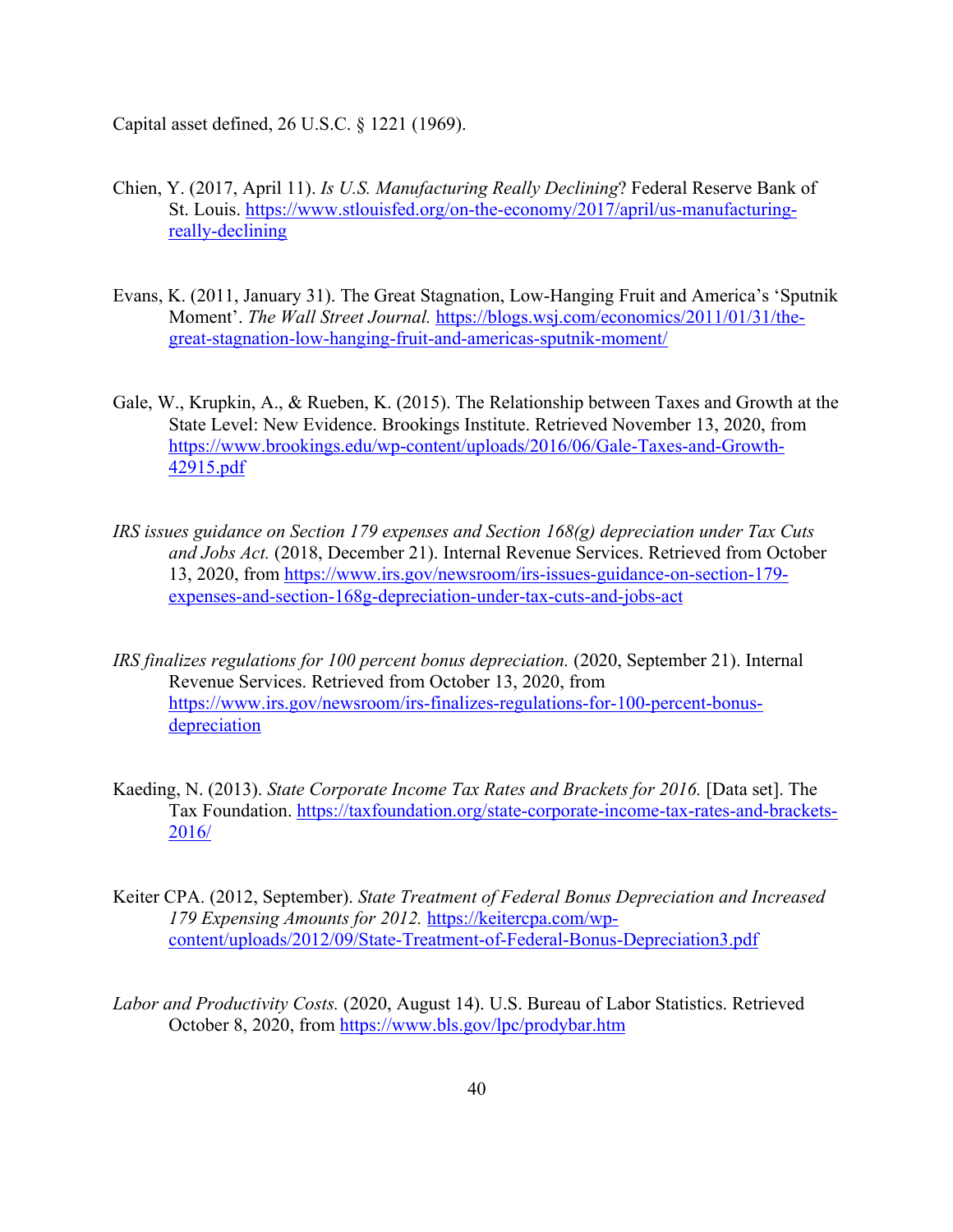- Manyika, J., Remes, J., Mischke, J., Krishnan, M. (2017, March). The productivity puzzle: A closer look at the United States. McKinsey Global Institute. Retrieved October 8, 2020, from https://www.mckinsey.com/~/media/mckinsey/featured%20insights/employment%20and %20growth/new%20insights%20into%20the%20slowdown%20in%20us%20productivity %20growth/mgi-the-productivity-puzzle-discussion-paper.ashx
- *New rules and limitations for depreciation and expensing under the Tax Cuts and Jobs Act.* (2018, April). Internal Revenue Services. Retrieved from October 13, 2020, from https://www.irs.gov/newsroom/new-rules-and-limitations-for-depreciation-andexpensing-under-the-tax-cuts-and-jobs-act
- Ohrn, E. (2017). The effect of tax incentives on U.S. manufacturing: Evidence from state accelerated depreciation policies. Retrieved September 30, 2020, from http://ericohrn.sites.grinnell.edu/files/State\_Bonus/State\_Bonus\_9\_2017.pdf
- Ohrn, E. (2019). The effect of tax incentives on U.S. manufacturing: Evidence from state accelerated depreciation policies. Retrieved November 10, 2020, from http://ericohrn.sites.grinnell.edu/files/State\_Bonus/Ohrn\_JPubE\_Manuscript.pdf
- Owyang, M. (2018, April 19). *How capital deepening affects labor productivity*. Federal Reserve Bank of St. Louis. https://www.stlouisfed.org/on-the-economy/2018/april/capitaldeepening-affects-labor-productivity
- Stansburg, A. & Summers, L. (2017). *Productivity and pay: Is the link broken?* (NBER Working Paper 24165). National Bureau of Economic Research. Retrieved October 10, 2020, from https://www.nber.org/papers/w24165.pdf
- Stiroh, K. (2001, March). *What drives productivity growth?* The Federal Reserve Bank of New York. https://www.newyorkfed.org/medialibrary/media/research/epr/01v07n1/0103stir.pdf
- Strain, M. (2019). The link between wages and productivity is strong. The Aspen Institute. Retrieved October 11, 2020, from https://assets.aspeninstitute.org/content/uploads/2019/01/3.2-Pgs.-168-179-The-Link-Between-Wages-and-Productivity-is-Strong.pdf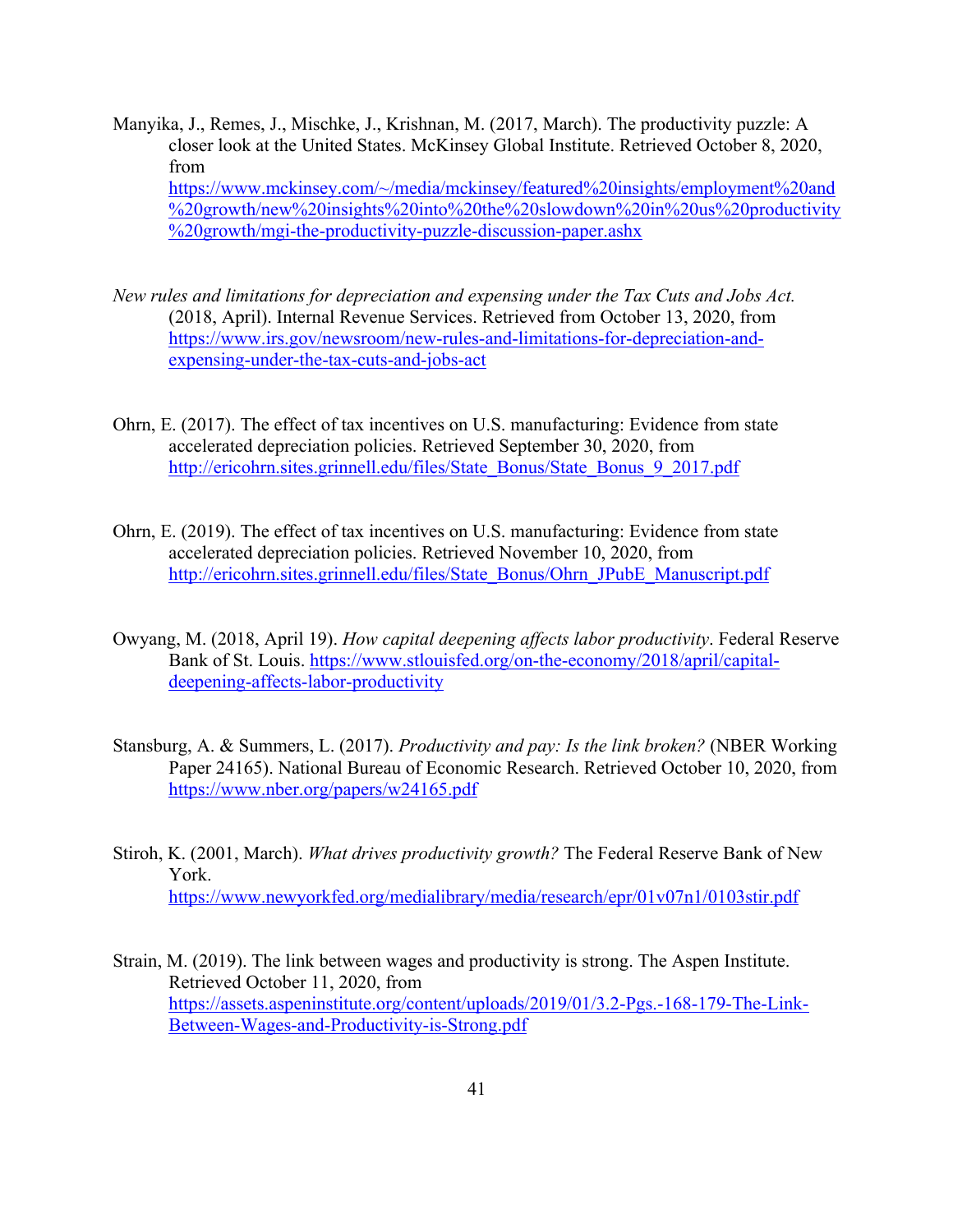- The Tax Foundation (2013). *State Corporate Income Tax Rates, 2000-2014.* [Data set]. The Tax Foundation. https://taxfoundation.org/state-corporate-income-tax-rates/
- U.S. Bureau of Labor Statistics. (n.d.) *Labor and productivity costs.* https://www.bls.gov/lpc/
- U.S. Department of Commerce, Census Bureau. (2015). *Table 104.80. Percentage of persons 18 to 24 years old and age 25 and over, by educational attainment and state: 2000 and 2013.* [Data set]. National Center for Education Statistics. https://nces.ed.gov/programs/digest/d14/tables/dt14\_104.80.asp
- U.S. Department of Commerce, Census Bureau. (2015). *Table 104.80. Percentage of persons 18 to 24 years old and age 25 and over, by educational attainment and state: 2000 and 2014.* [Data set]. National Center for Education Statistics. https://nces.ed.gov/programs/digest/d15/tables/dt15\_104.80.asp
- U.S. Department of Commerce, Census Bureau. (2017). *Table 104.80. Percentage of persons 18 to 24 years old and age 25 and over, by educational attainment and state: 2000 and 2015.* [Data set]. National Center for Education Statistics. https://nces.ed.gov/programs/digest/d16/tables/dt16\_104.80.asp
- U.S. Department of Commerce, Census Bureau. (2018). *Table 104.80. Percentage of persons 18 to 24 years old and age 25 and over, by educational attainment and state: 2000 and 2016.* [Data set]. National Center for Education Statistics. https://nces.ed.gov/programs/digest/d17/tables/dt17\_104.80.asp
- U.S. Department of Treasury. Internal Revenue Service. (2021). *How to Depreciate Property.* Retrieved October 13, 2020, from https://www.irs.gov/pub/irs-pdf/p946.pdf
- United States Census Bureau (2015). 2013 Annual Survey of Manufactures (ASM): Tables. [Data set]. United States Census Bureau. https://www.census.gov/data/tables/2013/econ/asm/2013-asm.html
- United States Census Bureau (2015). 2014 Annual Survey of Manufactures (ASM): Tables. [Data set]. United States Census Bureau. https://www.census.gov/data/tables/2014/econ/asm/2014-asm.html